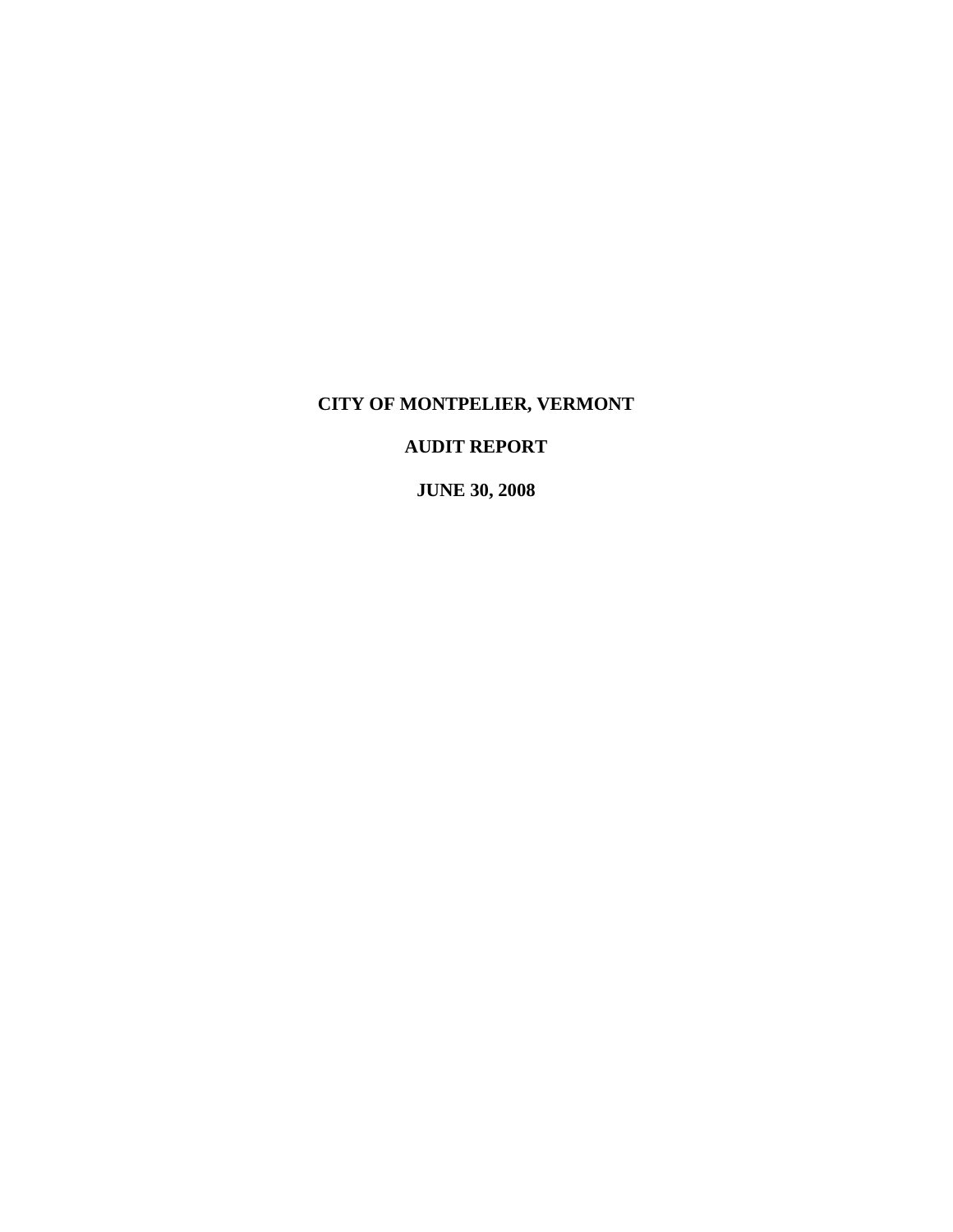# CITY OF MONTPELIER, VERMONT AUDIT REPORT TABLE OF CONTENTS JUNE 30, 2008

|                                                                                                                                                             |                  | Page # |
|-------------------------------------------------------------------------------------------------------------------------------------------------------------|------------------|--------|
| <b>Independent Auditor's Report</b>                                                                                                                         |                  | $1-2$  |
| Management's Discussion and Analysis                                                                                                                        |                  | $3-11$ |
| <b>Basic Financial Statements:</b>                                                                                                                          |                  |        |
| <b>Statement of Net Assets</b>                                                                                                                              | Exhibit A        | 12     |
| <b>Statement of Activities</b>                                                                                                                              | Exhibit B        | 13     |
| <b>Governmental Funds:</b>                                                                                                                                  |                  |        |
| <b>Balance Sheet</b>                                                                                                                                        | Exhibit C        | 14     |
| Statement of Revenues, Expenditures and<br><b>Changes in Fund Balances</b>                                                                                  | Exhibit D        | 15     |
| Reconciliation of the Statement of Revenues,<br><b>Expenditures and Changes in Fund Balances</b><br>of Governmental Funds to the Statement<br>of Activities | Exhibit E        | 16     |
| Statement of Revenue, Expenditures and Changes<br>in Fund Balance - Budget and Actual -<br><b>General Fund</b>                                              | <b>Exhibit F</b> | 17     |
| Proprietary Funds:                                                                                                                                          |                  |        |
| <b>Statement of Net Assets</b>                                                                                                                              | Exhibit G        | 18     |
| Statement of Revenues, Expenses and Changes<br>in Fund Net Assets                                                                                           | Exhibit H        | 19     |
| <b>Statement of Cash Flows</b>                                                                                                                              | Exhibit I        | 20     |
| <b>Fiduciary Funds:</b>                                                                                                                                     |                  |        |
| <b>Statement of Fiduciary Net Assets</b>                                                                                                                    | Exhibit J        | 21     |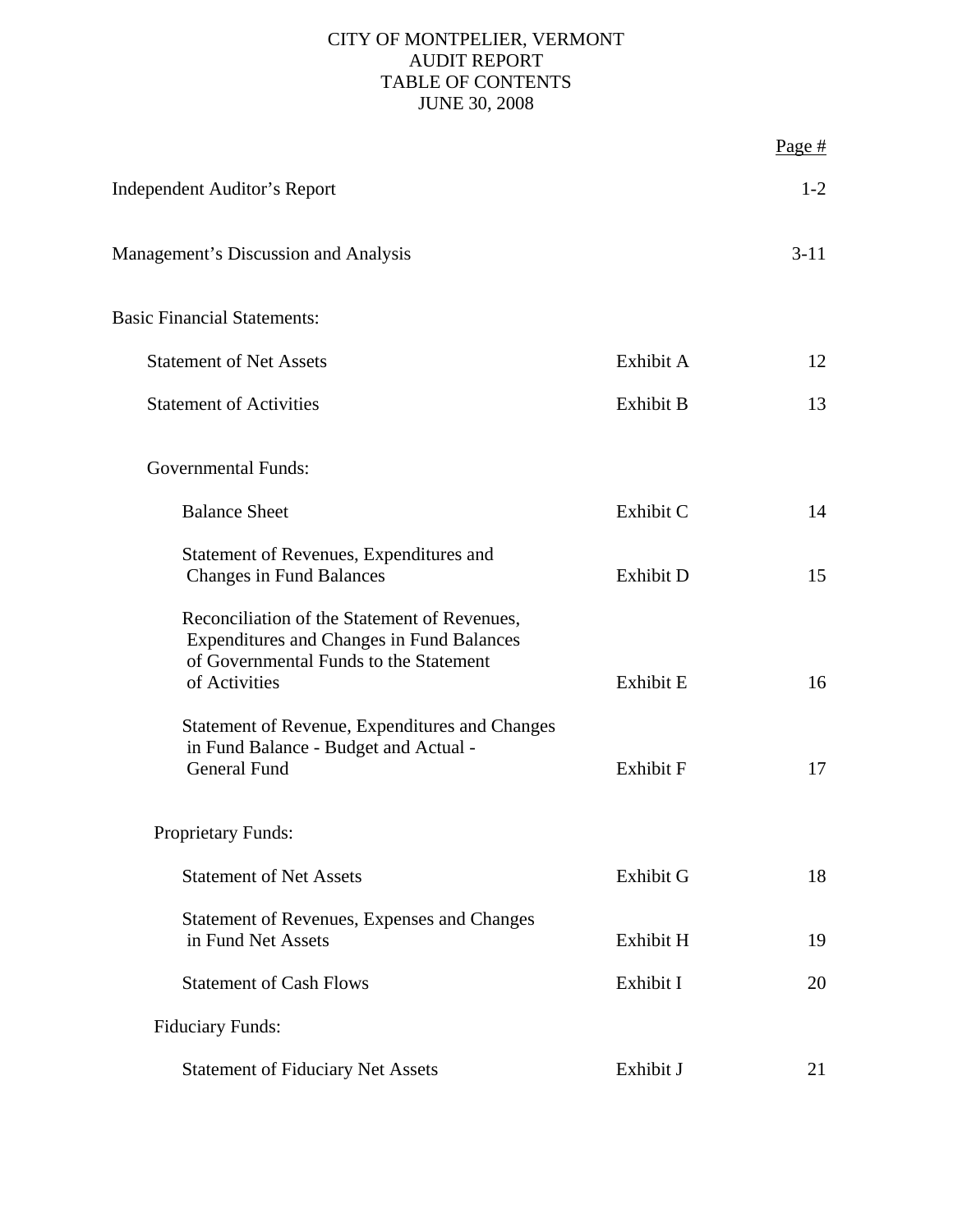# CITY OF MONTPELIER, VERMONT AUDIT REPORT TABLE OF CONTENTS JUNE 30, 2008

|                                                                                                                   |            | Page # |
|-------------------------------------------------------------------------------------------------------------------|------------|--------|
| Notes to the Financial Statements                                                                                 |            | 22-53  |
| Financial Statements of Individual Funds:                                                                         |            |        |
| Combining Balance Sheet - Other<br>Governmental Funds                                                             | Schedule 1 | 54     |
| Combining Schedule of Revenues, Expenditures<br>and Changes in Fund Balances - Other<br><b>Governmental Funds</b> | Schedule 2 | 55     |
|                                                                                                                   |            |        |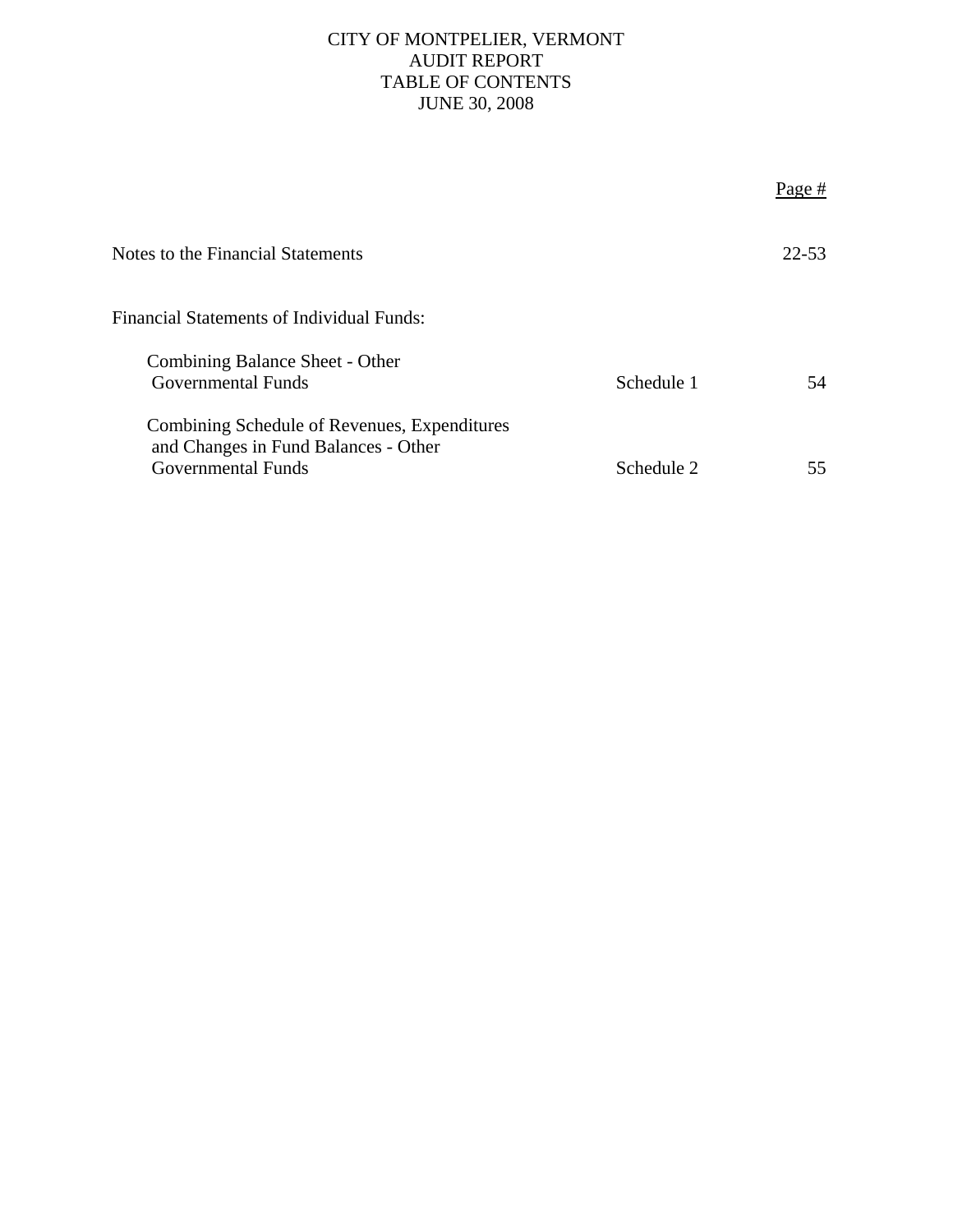

A PROFESSIONAL CORPORATION

**77 Barre Street** P.O. Box 947 Montpelier, VT 05601 802/223-2352 802/223-3578 FAX

Fred Duplessis, CPA Richard J. Brigham, CPA Chad A. Hewitt, CPA Wendy C. Gilwee, CPA VT Lic. #92-000180

#### Independent Auditor's Report

To the City Council City of Montpelier Montpelier, Vermont 05602

We have audited the accompanying financial statements of the governmental activities, the business-type activities, each major fund and the aggregate remaining fund information of the City of Montpelier, Vermont as of and for the year ended June 30, 2008, which collectively comprise the City of Montpelier, Vermont's basic financial statements as listed in the Table of Contents. These financial statements are the responsibility of the City of Montpelier, Vermont's management. Our responsibility is to express opinions on these financial statements based on our audit.

 We conducted our audit in accordance with auditing standards generally accepted in the United States of America. Those standards require that we plan and perform the audit to obtain reasonable assurance about whether the financial statements are free of material misstatement. An audit includes examining, on a test basis, evidence supporting the amounts and disclosures in the financial statements. An audit also includes assessing the accounting principles used and significant estimates made by management, as well as evaluating the overall financial statement presentation. We believe that our audit provides a reasonable basis for our opinions.

 In our opinion, the financial statements referred to above present fairly, in all material respects, the respective financial position of the governmental activities, the business-type activities, each major fund, and the aggregate remaining fund information of the City of Montpelier, Vermont, at June 30, 2008 and the respective changes in financial position and cash flows, where applicable, thereof and the respective budgetary comparison for the General Fund for the year then ended in conformity with accounting principles generally accepted in the United States of America.

 Information included under Management's Discussion and Analysis is not a required part of the basic financial statements but is supplementary information required by the Governmental Accounting Standards Board. We have applied certain limited procedures, which consisted principally of inquiries of management regarding methods of measurement and presentation of the required supplementary information. However, we did not audit the information and express no opinion on it.

Members of The American Institute and Vermont Society of Certified Public Accountants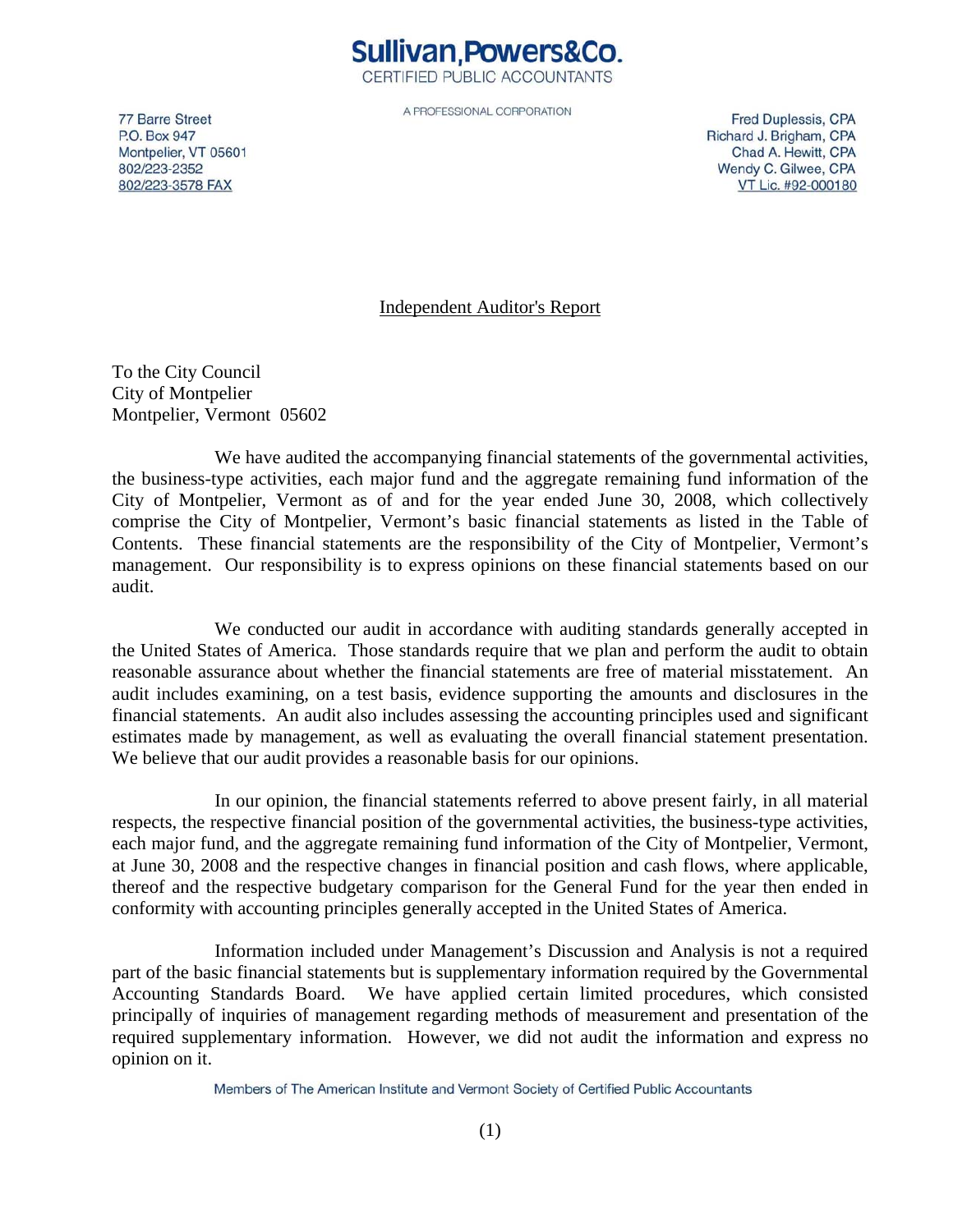City of Montpelier, Vermont

 Our audit was performed for the purpose of forming an opinion on the basic financial statements taken as a whole. The combining financial statements for the other governmental funds are presented for purposes of additional analysis and are not a required part of the basic financial statements. These schedules have not been subjected to the auditing procedures applied in the audit on the basic financial statements and, accordingly, we express no opinion on them.

February 18, 2009 Montpelier, Vermont Vt Lic. #92-000180

Sullivan, Powers "Company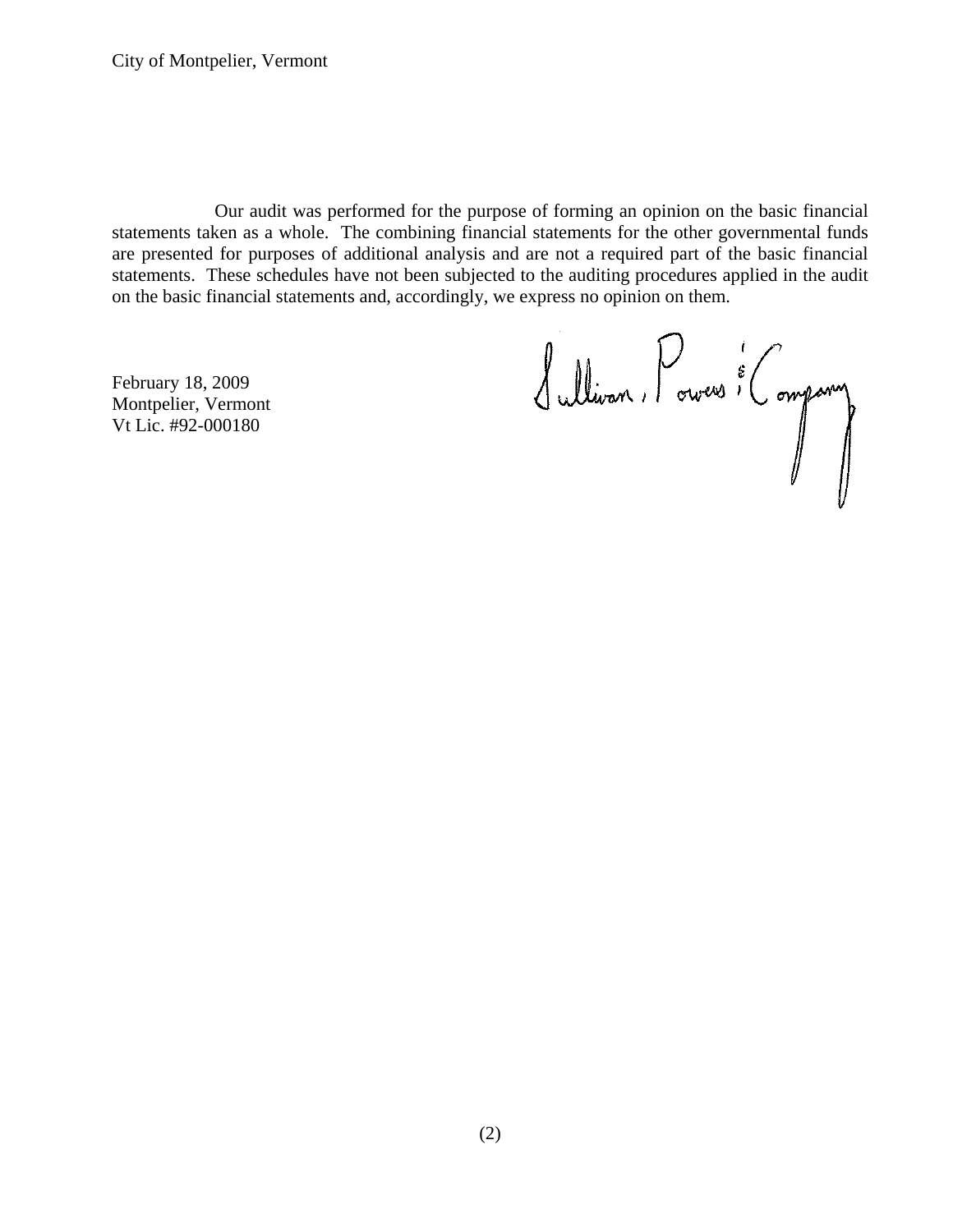Our discussion and analysis of the City of Montpelier, Vermont's financial performance provides an overview of the City's financial activities for the fiscal year ended June 30, 2008. Please read it in conjunction with the City's financial statements which begin on Exhibit A.

## **Financial Highlights**

#### *Government-Wide*

- The City's net assets increased by \$1,077,771 as a result of this year's operations. Net assets of the business-type activities increased by \$25,171, or .1 percent, net assets of the governmental activities increased by \$1,052,600, or 8 percent.
- The cost of all of the City's programs was \$15,032,742 in fiscal year 2008 compared to \$14,171,733 in fiscal year 2007, which is approximately a 6% increase.

#### *Fund Statements*

- During fiscal year 2008, the General Fund reported a net increase in the fund balance of \$43,523.
- The unreserved fund balance for the General Fund was \$853,458 and the reserved fund balances of the General Fund total \$492,585 as of June 30, 2008. The reserved balances are reserved for special projects or are not available for current expenditures. \$184,236 of the \$853,458 unreserved fund balance is designated for future capital purchases and special programs which leaves \$669,222 unrestricted and undesignated.
- The Community Development Fund ended the year with a reserved fund balance of \$347,885, which was \$123,932 lower than the prior year fund balance of \$471,817. This fund balance is reserved by various sources for Community Development.
- The Capital Projects Fund ended the year with a fund balance of \$767,059, which was \$67,055 lower than the prior year fund balance of \$834,114. The reserved fund balance of \$607,487 is reserved by various sources for Capital Projects.
- Other nonmajor governmental funds ended the year with a fund balance of \$1,030,217, which was \$32,862 higher than the prior year fund balance of \$997,355. \$825,698 of this fund balance is reserved by various sources for various purposes.
- The Water Fund ended the year with net assets of \$9,407,718, which was \$39,253 lower than the prior year balance of \$9,446,971. Of the total net asset balance, \$9,689,211 is invested in property and equipment. This leaves an unrestricted deficit of \$281,493 to be recovered in future periods.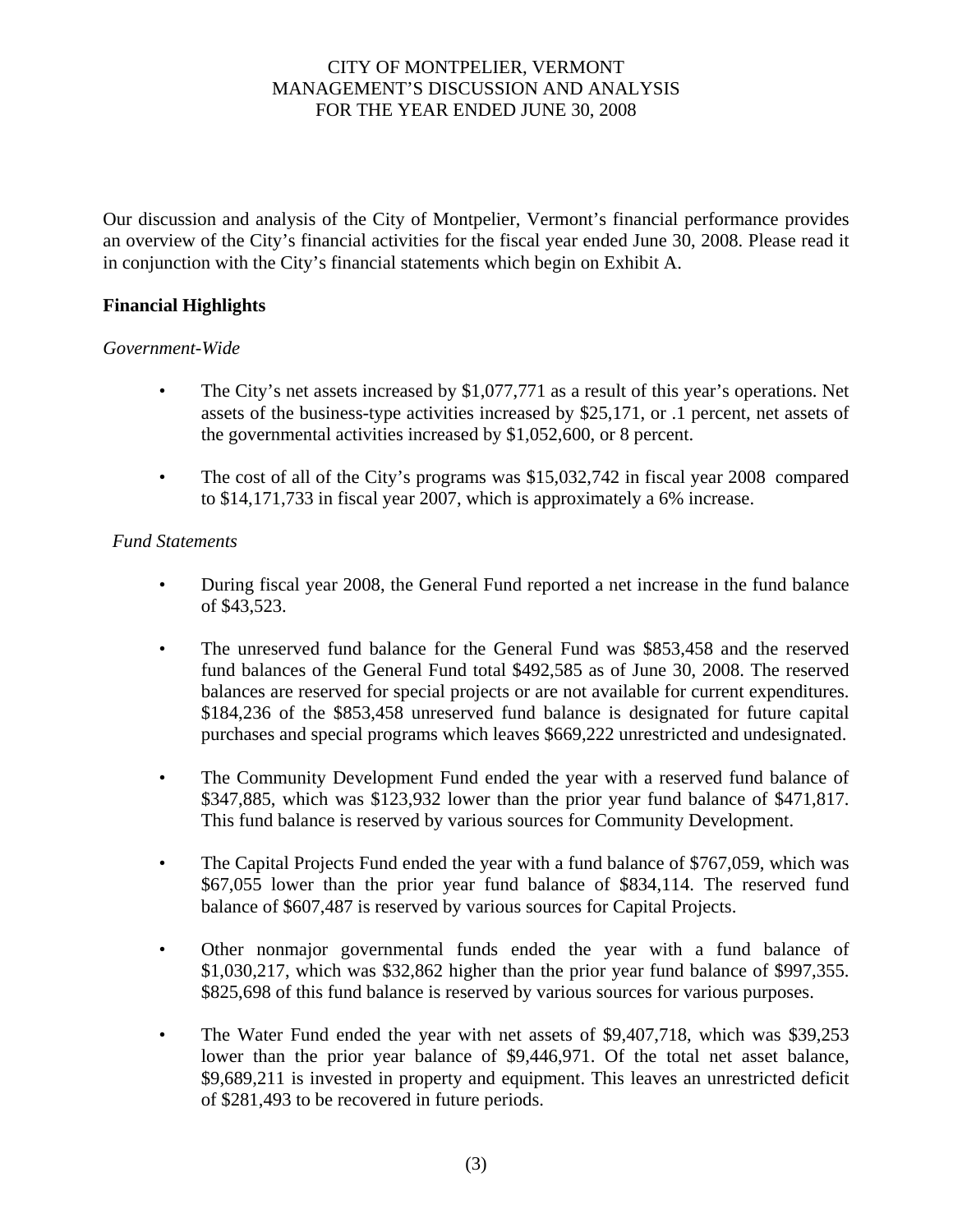- The Sewer Fund ended the year with net assets of \$10,326,843, which was \$45,431 higher than the prior year balance of \$10,281,412. Of the total net asset balance, \$10,456,255 is invested in property and equipment. This leaves an unrestricted deficit of \$129,412 to be recovered in future periods.
- The Parking Fund ended the year with net assets of \$346,964, which was \$18,993 higher than the prior year balance of \$327,971. Of the total net asset balance, \$334,504 is invested in property and equipment and \$41,220 is restricted for various projects. This leaves a deficit of \$28,760 to be recovered in future periods.

## **Using This Annual Report**

This annual report consists of a series of financial statements. The Statement of Net Assets and the Statement of Activities (Exhibits A and B) provide information about the activities of the City as a whole and present a longer-term view of the City's finances. Fund financial statements start on Exhibit C. For governmental activities, these statements tell how these services were financed in the short term as well as what remains for future spending. Fund financial statements also report the City's operations in more detail than the government-wide statements by providing information about the City's most significant funds. The remaining statements provide financial information about activities for which the City acts solely as a trustee or agent for the benefit of those outside the government.

#### *Reporting the City as a Whole*

Our analysis of the City as a whole begins on Exhibit A. One of the most important questions asked about the City's finances is, "Is the City as a whole better off or worse off as a result of the year's activities?" The Statement of Net Assets and the Statement of Activities report information about the City as a whole and about its activities in a way that helps answer this question. These statements include all assets and liabilities using the accrual basis of accounting, which is similar to the accounting used by most private-sector companies. All of the current year's revenues and expenses are taken into account regardless of when cash is received or paid.

These two statements report the City's net assets and changes in them. You can think of the City's net assets – the difference between assets and liabilities – as one way to measure the City's financial health, or financial position. Over time, increases or decreases in the City's net assets are one indicator of whether its financial health is improving or deteriorating. You will need to consider other non-financial factors, however, such as changes in the City's property tax base and the condition of the City's roads, to assess the overall health of the City.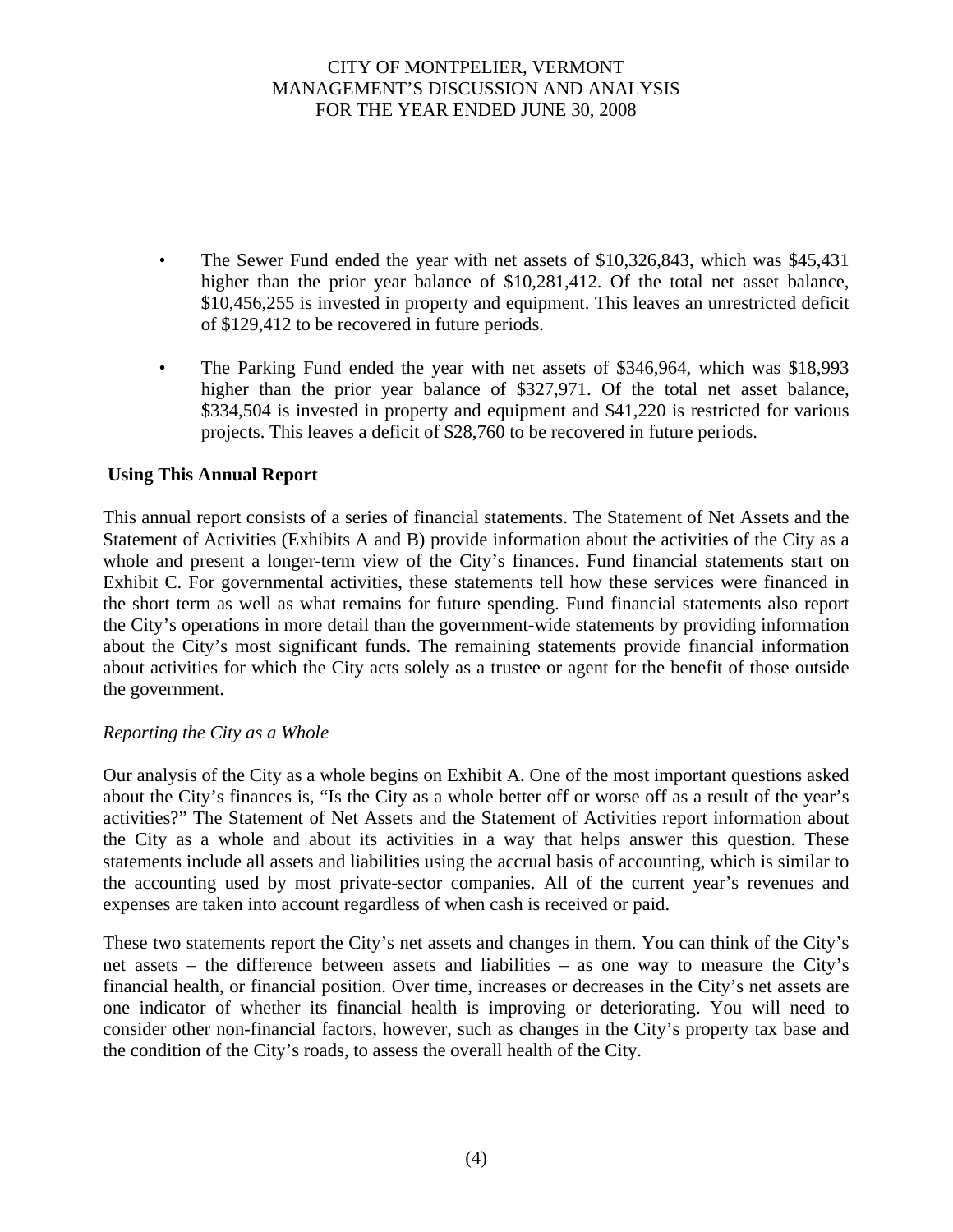In the Statement of Net Assets and the Statement of Activities, we divide the City into two kinds of activities:

- Governmental activities Most of the City's basic services are reported here, including the police, fire, public works, and parks departments, and general administration. Property taxes, franchise fees, and state and federal grants finance most of these activities.
- Business-type activities The City charges a fee to customers to help it cover all or most of the cost of certain services it provides. The City's water, sewer and parking are reported here.

## *Reporting the City's Most Significant Funds*

Our analysis of the City's major funds begins on Exhibit C. The fund financial statements provide detailed information about the most significant funds – not the City as a whole. Some funds are required to be established by State law and by bond covenants. However, the City Council establishes many other funds to help it control and manage money for particular purposes or to show that it is meeting legal responsibilities for using certain taxes, grants, and other money (like grants received from the U.S. Department of Housing and Urban Development). The City's two kinds of funds – governmental and proprietary – use different accounting approaches.

- Governmental funds Most of the City's basic services are reported in governmental funds, which focus on how money flows into and out of those funds and the balances left at year-end that are available for spending. These funds are reported using an accounting method called modified accrual accounting, which measures cash and all other financial assets that can readily be converted to cash. The governmental fund statements provide a detailed short-term view of the City's general government operations and the basic services it provides. Governmental fund information helps you determine whether there are more or fewer financial resources that can be spent in the near future to finance the City's programs. We describe the relationship (or differences) between governmental activities (reported in the Statement of Net Assets and the Statement of Activities) and governmental funds on the exhibits that follow each financial statement.
- Proprietary funds When the City charges customers for the services it provides whether to outside customers or to other units of the City – these services are generally reported in proprietary funds. Proprietary funds are reported in the same way that all activities are reported in the Statement of Net Assets and the Statement of Activities. In fact, the City's enterprise funds (a component of proprietary funds) are the same as the business-type activities we report in the government-wide statements but provide more detail and additional information, such as cash flows, for proprietary funds.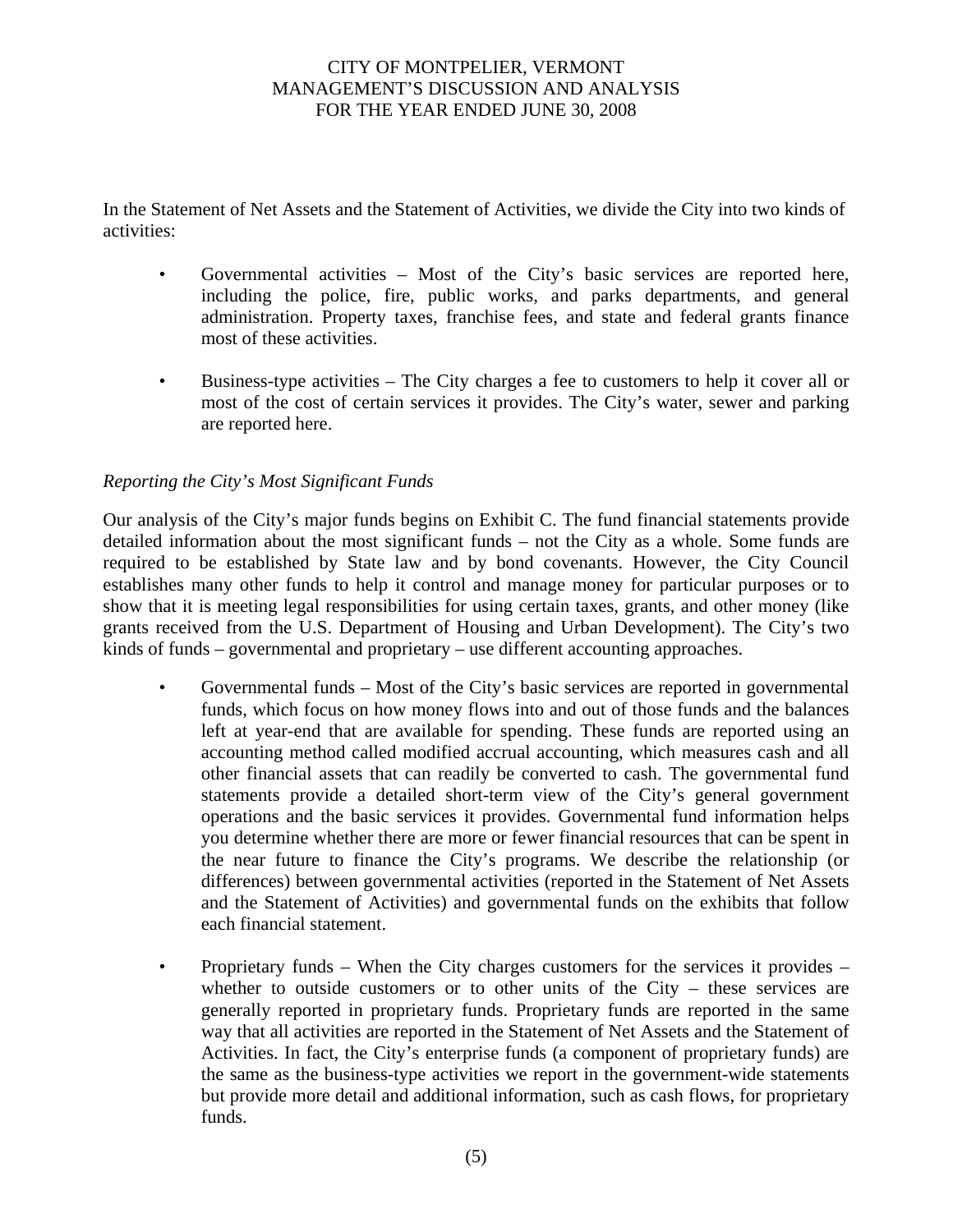#### **The City as a Whole**

The City's combined net assets increased by \$1,077,771 from a year ago – increasing from \$33,193,036 to 34,270,807. Our analysis below focuses on the net assets (Table 1) and changes in net assets (Table 2) of the City's governmental and business-type activities.

|                             |                                           |                                            |              | Total                         |    |                                           |    |                                            | Total                         |
|-----------------------------|-------------------------------------------|--------------------------------------------|--------------|-------------------------------|----|-------------------------------------------|----|--------------------------------------------|-------------------------------|
|                             | Governmental<br><b>Activities</b><br>2008 | Business-type<br><b>Activities</b><br>2008 |              | Primary<br>Government<br>2008 |    | Governmental<br><b>Activities</b><br>2007 |    | Business-type<br><b>Activities</b><br>2007 | Primary<br>Government<br>2007 |
| Current and other assets    | \$<br>6,940,760                           | \$<br>871,992                              | $\mathbb{S}$ | 7,812,752                     | \$ | 7,474,720                                 | \$ | 123,337                                    | \$<br>7,598,057               |
| Capital assets              | 12,848,536                                | 37,638,243                                 |              | 50,486,779                    |    | 12,460,699                                |    | 36,644,794                                 | 49, 105, 493                  |
| Total assets                | 19,789,296                                | 38,510,235                                 |              | 58,299,531                    |    | 19,935,419                                |    | 36,768,131                                 | 56,703,550                    |
| Long term liabilities       | 5,252,257                                 | 18,120,592                                 |              | 23,372,849                    |    | 5,451,498                                 |    | 16,591,567                                 | 22,043,065                    |
| Other liabilities           | 347,757                                   | 308,118                                    |              | 655,875                       |    | 1,347,239                                 |    | 120,210                                    | 1,467,449                     |
| <b>Total liabilities</b>    | 5,600,014                                 | 18,428,710                                 |              | 24,028,724                    |    | 6,798,737                                 |    | 16,711,777                                 | 23,510,514                    |
| Net assets:                 |                                           |                                            |              |                               |    |                                           |    |                                            |                               |
| Invested in capital assets, |                                           |                                            |              |                               |    |                                           |    |                                            |                               |
| net of debt                 | 8,823,373                                 | 20,479,970                                 |              | 29,303,343                    |    | 8,163,918                                 |    | 20,398,305                                 | 28,562,223                    |
| Restricted                  | 4,253,680                                 | 41,220                                     |              | 4,294,900                     |    | 3,966,090                                 |    | 41,220                                     | 4,007,310                     |
| Unrestricted                | 1,112,229                                 | (439, 665)                                 |              | 672,564                       |    | 1,006,674                                 |    | (383, 171)                                 | 623,503                       |
| Total net assets            | 14,189,282                                | \$<br>20,081,525                           |              | 34,270,807                    |    | 13,136,682                                | S  | 20,056,354                                 | \$<br>33,193,036              |

#### Table 1 Net Assets

As noted earlier, net assets may serve over time to be a useful indicator of a government's financial position.

Net assets of the City's governmental activities increased by 8% (\$14,189,282 compared to \$13,136,682). The net assets of our business-type activities did not change significantly (\$20,081,525 compared to \$20,056,354) in fiscal year 2008.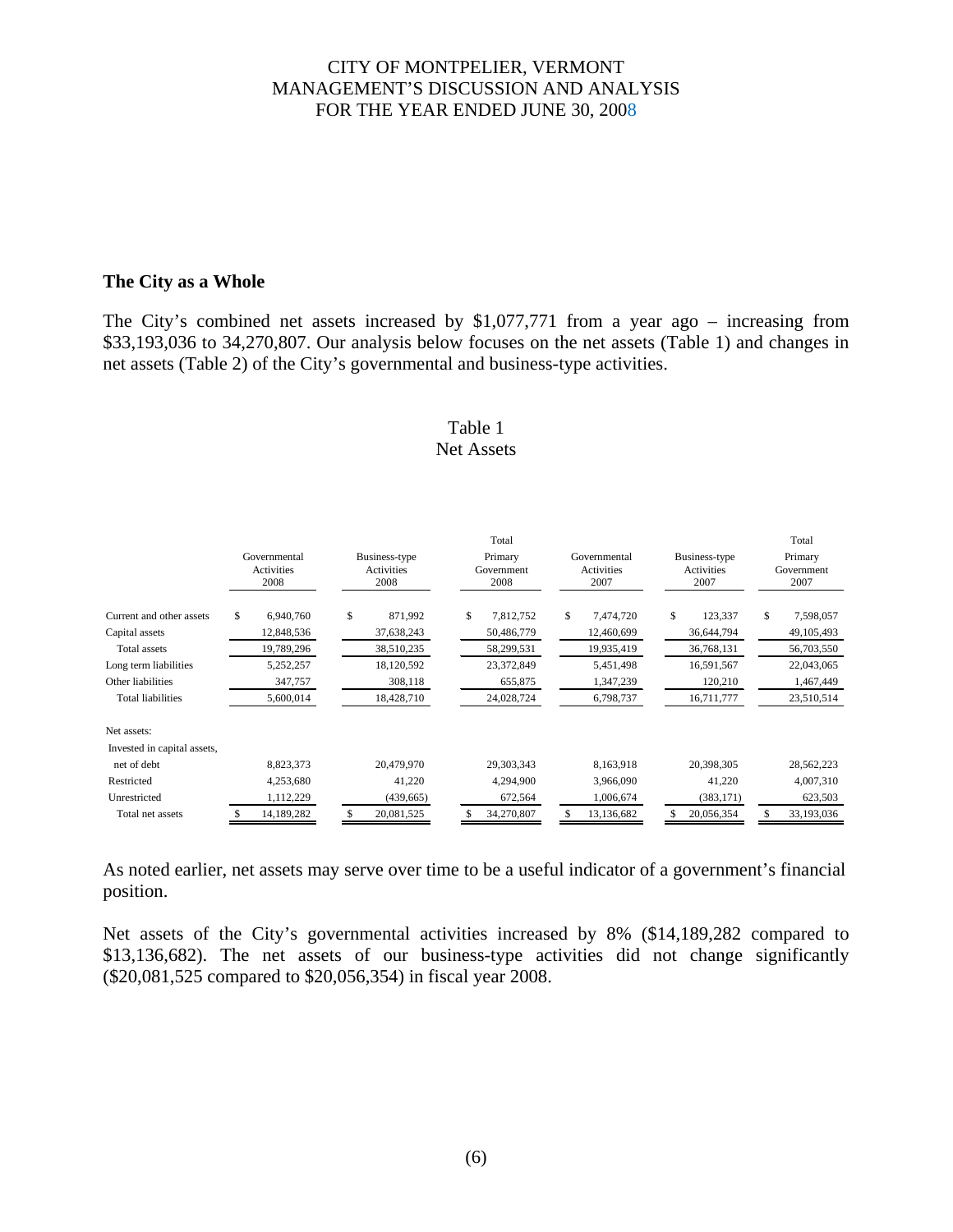# Table 2 Change in Net Assets

|                                             |     | Governmental<br><b>Activities</b><br>2008 | Business-type<br>Activities<br>2008 | Total<br>Primary<br>Government<br>2008 | Governmental<br><b>Activities</b><br>2007 | Business-type<br>Activities<br>2007 | Total<br>Primary<br>Government<br>2007 |
|---------------------------------------------|-----|-------------------------------------------|-------------------------------------|----------------------------------------|-------------------------------------------|-------------------------------------|----------------------------------------|
| <b>REVENUES</b>                             |     |                                           |                                     |                                        |                                           |                                     |                                        |
| Program revenues:                           |     |                                           |                                     |                                        |                                           |                                     |                                        |
| Charges for services                        | \$. | 1,763,029                                 | \$<br>5,797,540                     | \$<br>7,560,569                        | \$1,688,046                               | 5,860,562<br>\$.                    | \$7,548,608                            |
| Operating grants and Contributions          |     | 1,047,971                                 | $\Omega$                            | 1,047,971                              | 771,969                                   | $\Omega$                            | 771,969                                |
| Capital Grants and Contributions            |     | 224,596                                   | 12,349                              | 236,945                                | 1,425,176                                 | 22,183                              | 1,447,359                              |
| <b>General Revenues:</b>                    |     |                                           |                                     |                                        |                                           |                                     |                                        |
| Property Taxes, Penalties and Interest      |     | 6,595,127                                 | $\mathbf{0}$                        | 6,595,127                              | 6,471,318                                 | $\overline{0}$                      | 6,471,318                              |
| Payment in Lieu of Taxes                    |     | 184,000                                   | $\Omega$                            | 184,000                                | 184,000                                   | $\theta$                            | 184,000                                |
| <b>Unrestricted Investment Earnings</b>     |     | 316,236                                   | 15,440                              | 331,676                                | 144,530                                   | 10,315                              | 154,845                                |
| Gain on Sale of Capital Assets              |     | 17,258                                    | $\Omega$                            | 17,258                                 | $\mathbf{0}$                              | $\theta$                            | $\Omega$                               |
| <b>Other Revenues</b>                       |     | 108,100                                   | 9,997                               | 118,097                                | 77,648                                    | 14,775                              | 92,423                                 |
| Contributions to Permanent Endowments       |     | 18,870                                    | $\Omega$                            | 18,870                                 | $\Omega$                                  | $\theta$                            | $\Omega$                               |
| <b>Total Revenues</b>                       |     | 10,275,187                                | 5,835,326                           | 16,110,513                             | 10,762,687                                | 5,907,835                           | 16,670,522                             |
| PROGRAM EXPENSES                            |     |                                           |                                     |                                        |                                           |                                     |                                        |
| General government                          |     | 2,074,469                                 | $\Omega$                            | 2,074,469                              | 1,938,114                                 | $\Omega$                            | 1,938,114                              |
| <b>Public Safety</b>                        |     | 3,613,370                                 | $\Omega$                            | 3,613,370                              | 3,571,410                                 | $\Omega$                            | 3,571,410                              |
| <b>Highways and Streets</b>                 |     | 2,356,563                                 | $\mathbf{0}$                        | 2,356,563                              | 1,973,269                                 | $\theta$                            | 1,973,269                              |
| <b>Culture and Recreation</b>               |     | 549,852                                   | $\overline{0}$                      | 549.852                                | 555,980                                   | $\theta$                            | 555,980                                |
| <b>Community Development</b>                |     | 37,902                                    | $\overline{0}$                      | 37,902                                 | 21,979                                    | $\theta$                            | 21,979                                 |
| Cemetery                                    |     | 182,944                                   | $\overline{0}$                      | 182,944                                | 190,774                                   | $\theta$                            | 190,774                                |
| Interest on Long-Term Debt                  |     | 431,087                                   | $\mathbf{0}$                        | 431,087                                | 310,527                                   | $\theta$                            | 310,527                                |
| Water                                       |     | $\mathbf{0}$                              | 2,209,827                           | 2,209,827                              | $\mathbf{0}$                              | 2,136,784                           | 2,136,784                              |
| Sewer                                       |     | $\mathbf{0}$                              | 3,000,649                           | 3,000,649                              | $\mathbf{0}$                              | 2,960,436                           | 2,960,436                              |
| Parking                                     |     | $\mathbf{0}$                              | 576,079                             | 576,079                                | $\mathbf{0}$                              | 512,460                             | 512,460                                |
| <b>Total Program Expenses</b>               |     | 9,246,187                                 | 5,786,555                           | 15,032,742                             | 8,562,053                                 | 5,609,680                           | 14, 171, 733                           |
| Excess Before Special Item<br>and Transfers |     | 1,029,000                                 | 48,771                              | 1,077,771                              | 2,200,634                                 | 298,155                             | 2,498,789                              |
| <b>Transfers</b>                            |     | 23,600                                    | (23,600)                            | $\Omega$                               | 9.700                                     | (9,700)                             | $\Omega$                               |
| Increase in Net Assets                      | \$  | 1,052,600                                 | \$<br>25,171                        | \$<br>1,077,771                        | \$2,210,334                               | \$<br>288,455                       | \$2,498,789                            |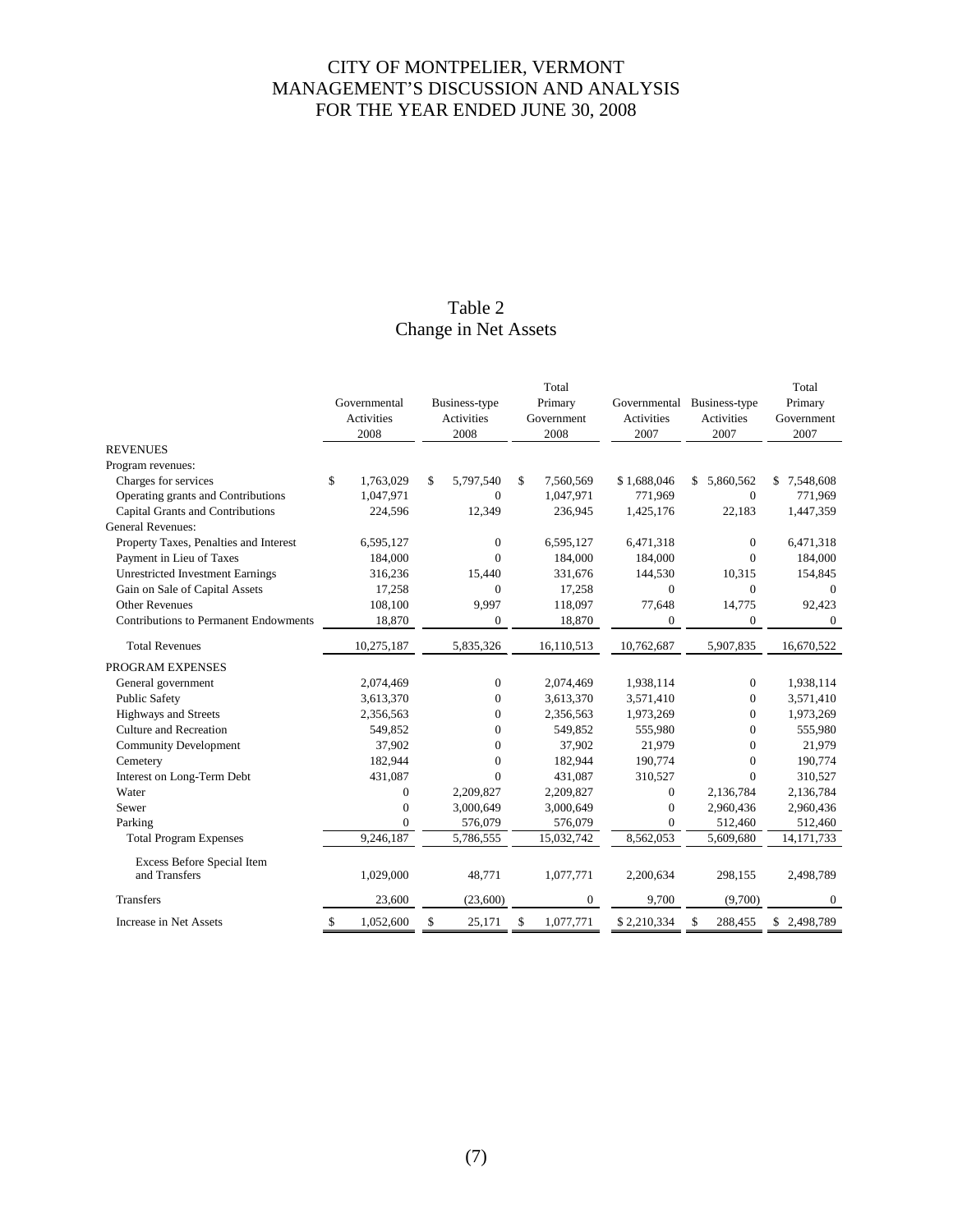Our analysis below separately considers the operations of governmental and business-type activities.

#### *Governmental Activities*

The City's tax rate increased to \$1.1459 from \$1.1706 per \$100 of assessed value from fiscal year 2007 to fiscal year 2008.

Table 3 presents the cost of each of the City's seven largest programs – general, public safety, highway and streets, culture and recreation, water, sewer and parking – as well as each program's net cost (total cost less revenue generated by the activities). The net cost shows the financial burden that was placed on the City's taxpayers by each of these functions.

#### Table 3

|                             |   | Governmental Activities |              | <b>Business Activities</b> |                   |   |              | <b>Governmental Activities</b> |                   |    |                     | <b>Business Activities</b> |                   |             |              |  |
|-----------------------------|---|-------------------------|--------------|----------------------------|-------------------|---|--------------|--------------------------------|-------------------|----|---------------------|----------------------------|-------------------|-------------|--------------|--|
|                             |   |                         | Net Revenues |                            |                   |   | Net Revenues |                                |                   |    | <b>Net Revenues</b> |                            |                   |             | Net Revenues |  |
|                             |   | <b>Total Cost</b>       | (Cost)       |                            | <b>Total Cost</b> |   | (Cost)       |                                | <b>Total Cost</b> |    | (Cost)              |                            | <b>Total Cost</b> |             | (Cost)       |  |
|                             |   | of Services             | of Services  |                            | of Services       |   | of Services  |                                | of Services       |    | of Services         |                            | of Services       | of Services |              |  |
|                             |   | 2008                    | 2008         |                            | 2008              |   | 2008         |                                | 2007              |    | 2007                |                            | 2007              |             | 2007         |  |
| <b>General Government</b>   | S | 2,074,469               | (826, 355)   | \$                         | $\Omega$          | S | $\theta$     | S.                             | 1,938,114         | \$ | (858, 788)          | £.                         | $\mathbf{0}$      | S           | $\Omega$     |  |
| Public Safety               |   | 3,613,370               | (2,937,029)  |                            | $\Omega$          |   | $\mathbf{0}$ |                                | 3,571,410         |    | (2,843,502)         |                            | $\mathbf{0}$      |             | $\mathbf{0}$ |  |
| <b>Highways and Streets</b> |   | 2,356,563               | (1,878,338)  |                            | $\Omega$          |   | $\Omega$     |                                | 1,973,269         |    | (306, 337)          |                            | $\mathbf{0}$      |             | $\Omega$     |  |
| Culture and Recreation      |   | 549,852                 | (431,590)    |                            | 0                 |   | $\Omega$     |                                | 555,980           |    | (288, 048)          |                            |                   |             | $\Omega$     |  |
| Water                       |   | $^{(1)}$                | $\Omega$     |                            | 2.209.827         |   | (64,277)     |                                | $\Omega$          |    | $\Omega$            |                            | 2,136,784         |             | 57,017       |  |
| Sewer                       |   | 0                       | $\Omega$     |                            | 3,000,649         |   | 44,718       |                                | $\Omega$          |    | $\Omega$            |                            | 2,960,436         |             | 102,762      |  |
| Parking                     |   | 0                       | $\Omega$     |                            | 576,079           |   | 42,893       |                                | $\Omega$          |    | $\Omega$            |                            | 512,460           |             | 113,286      |  |
| All others                  |   | 651,933                 | (137, 279)   |                            |                   |   |              |                                | 523,280           |    | (380, 187)          |                            |                   |             |              |  |
| Totals                      |   | 9,246,187               | (6,210,591)  |                            | 5,786,555         |   | 23,334       |                                | 8,562,053         |    | (4,676,862)         |                            | 5,609,680         |             | 273,065      |  |

#### **The City's Funds**

As the City completed the year, its governmental funds (as presented in the Balance Sheet on Exhibit C) reported a combined fund balance of \$3,491,204, which is below last year's total of \$3,605,806. Included in this year's total change in fund balance is an increase of \$43,523 in the City's General Fund; a decrease of \$123,932 in the Community Development Fund; and a decrease of \$34,193 in Other Governmental Funds.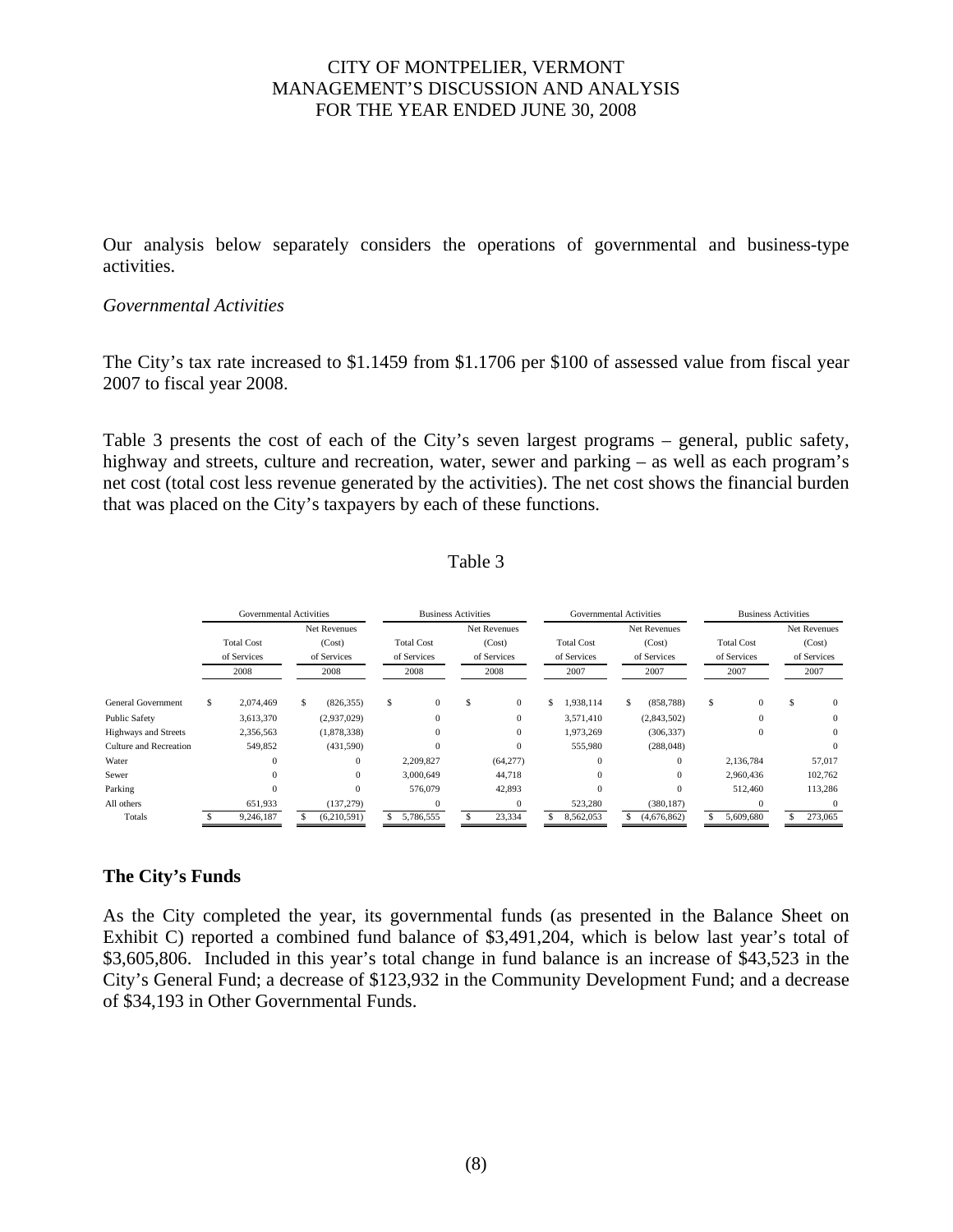#### *General Fund Budgetary Highlights*

Revenues exceeded the budget by \$758,505. A significant part of the unbudgeted revenue is \$281,472 lease proceeds from an facilities energy improvements project and \$258,721 in unanticipated interest income. Much of the additional interest income is be offset by unbudgeted tax anticipation interest expenditures. Other notable revenues exceeding budget are state grants \$27,080 and building permit fees \$16,426.

Expenditure exceeded the budget by \$714,982. A significant part of the unbudgeted expenditures are \$225,211 of winter storm related costs which includes overages in salt/sand, rentals of equipment, and fleet fuel costs. Other notable expenditure exceeding budget are \$284,473 in Capital Outlay-energy improvements, \$33,167 vehicle/equipment maintenance, \$31,148 heating fuel and \$37,494 legal services. Expenditures that are lower than budget are Police and Department of Public Works –Streets wages but these savings are offset by overages in overtime wages.

#### **Capital Asset and Debt Administration**

#### *Capital Assets*

At June 30, 2008, the City had \$50,486,779 compared to \$49,105,493 at June 30, 2007 invested in a broad range of capital assets, including police and fire equipment, energy improvements to buildings, park facilities, roads, bridges, and water and sewer lines. (See Table 4 below) This amount represents a net increase (including additions and deductions) of \$1,381,286, over last year.

#### Table 4

#### Capital Assets at Year-End

#### (Net of Depreciation)

|                                       | Governmental<br>Activities<br>2008 |            | Business-type<br>Activities<br>2008 |            |   | Totals     | Governmental<br>Activities<br>2007 |            |    | Business-type<br>Activities<br>2007 | Totals |              |  |
|---------------------------------------|------------------------------------|------------|-------------------------------------|------------|---|------------|------------------------------------|------------|----|-------------------------------------|--------|--------------|--|
| Land                                  | \$                                 | 594.650    | \$                                  | 250,672    | S | 845.322    | S                                  | 586.334    | \$ | 250.672                             | S      | 837,006      |  |
| Capital Improvements<br>and Equipment |                                    | 11,568,276 |                                     | 34,481,514 |   | 46,049,790 |                                    | 11.369.296 |    | 35, 141, 187                        |        | 46,510,483   |  |
| <b>Construction in Progress</b>       |                                    | 685,610    |                                     | 2,906,057  |   | 3,591,667  |                                    | 505,069    |    | 1,252,935                           |        | 1,758,004    |  |
| Totals                                |                                    | 12,848,536 |                                     | 37,638,243 |   | 50.486.779 |                                    | 12,460,699 |    | \$36,644,794                        |        | \$49,105,493 |  |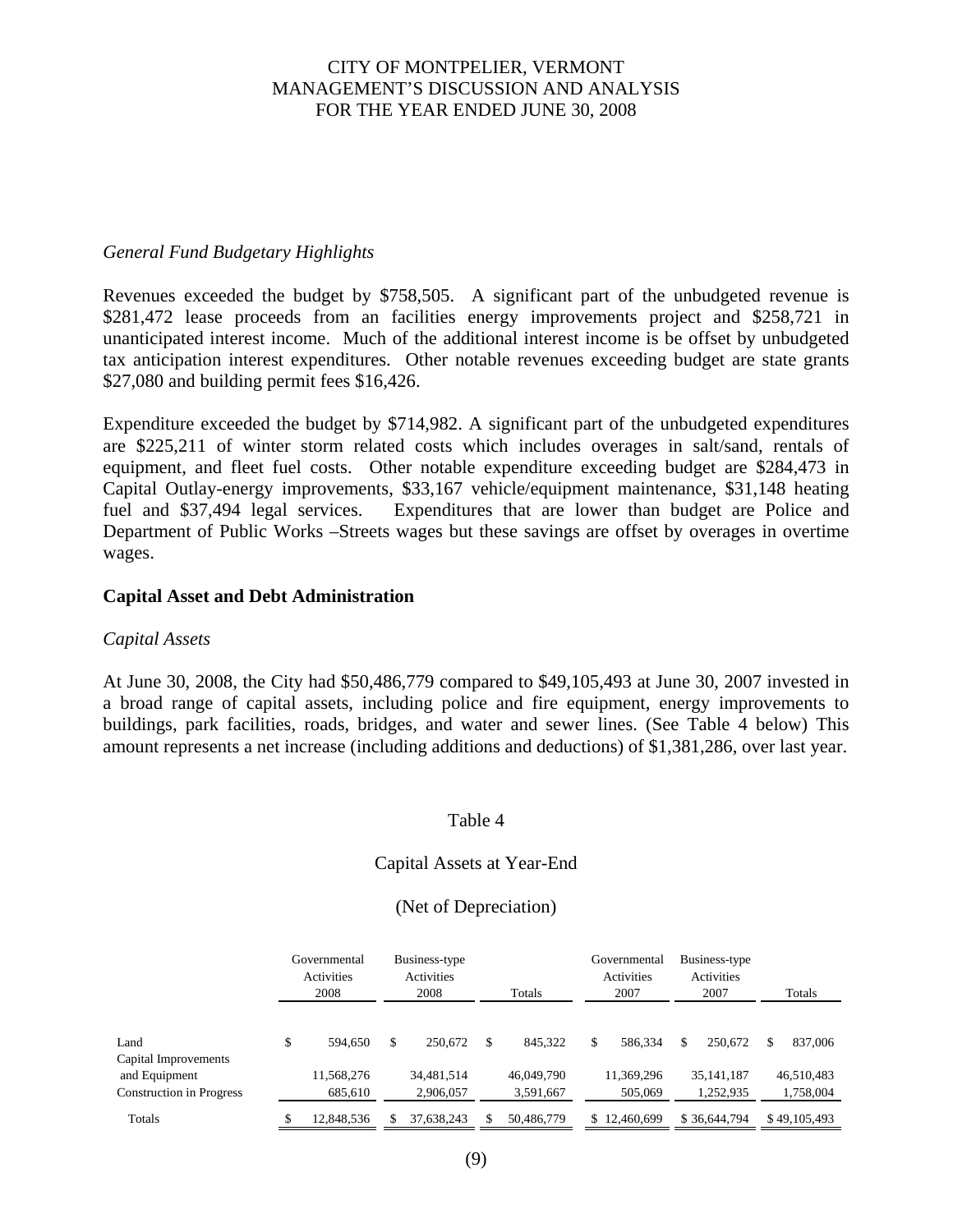This year's major additions included:

| Equipment and vehicles              | \$249,456   |
|-------------------------------------|-------------|
| <b>Facility improvements-Energy</b> | 470,124     |
| Infrastructure – Water/Sewer        | 1,275,877   |
| Infrastructure - Roads etc.         | 455,587     |
| <b>River Gauges</b>                 | 30,000      |
| Parking meters                      | 26,970      |
| Telephone Equipment                 | 40,817      |
| Computer Equipment                  | 29,926      |
|                                     | \$2,578,757 |

The City's fiscal year 2009 governmental capital budget calls for it to spend \$1,000,000 for general governmental capital projects and debt, which is the same amount as the previous year. Debt service is approximately 60% of the capital budget.

#### **Long Term - Debt**

At June 30, 2008, the City had \$23,024,145 in bonds, capital leases and notes outstanding versus \$21,695,298 on June 30, 2007 – an increase of \$1,328,847 (7%) – as shown in Table 5.

#### Table 5

#### Outstanding Debt at Year-End

|                                               | <b>Balance</b><br>June 30, 2007 | Additions     |   | Payments  |    | <b>Balance</b><br>June 30, 2008 |
|-----------------------------------------------|---------------------------------|---------------|---|-----------|----|---------------------------------|
| <b>Notes, Capital Leases and Bond Payable</b> |                                 |               |   |           |    |                                 |
| Governmental Activities                       | \$<br>5.185.293                 | \$<br>301.767 | S | 505,574   | S  | 4,981,486                       |
| <b>Proprietary Funds</b>                      | 16,510,005                      | 2,489,957     |   | 957,303   |    | 18,042,659                      |
| Totals                                        | 21,695,298                      | 2.791.724     |   | 1.462,877 | S. | 23,024,145                      |

New debt resulted from water line improvements in the Water Fund and screw pump replacement in the Sewer Fund.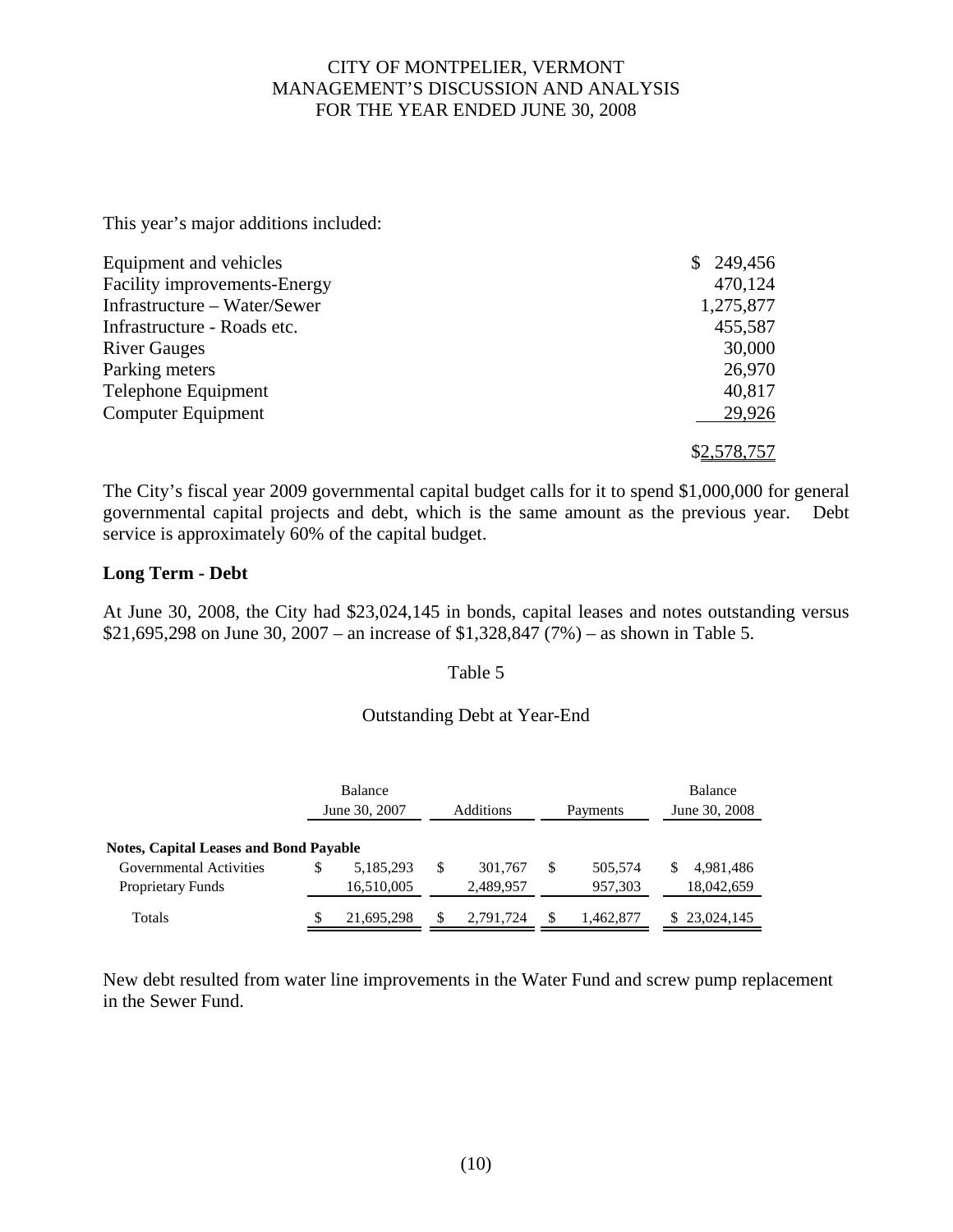### **Economic Factors and Next Year's Budgets and Rates**

The City's elected and appointed officials considered economic factors and the importance of maintaining the level of City services when setting the fiscal year 2009 budget, tax rates, and fees that will be charged for the business-type activities.

One of the economic factors is the unemployment in the City, which stands at 2.9% (July 2007) compared with 2.2% (August, 2006) a year ago. This compares with the State's unemployment rate in August 2007 of 4.0% and the national rate of 4.7% for the same month (seasonally adjusted). Another economic factor is the Montpelier resident average household income which increased 4.7% in 2007. When adopting the budget for fiscal year 2009, the City took into account these indicators as well as increased home values. They also factored in the Consumer Price Index percent change over one year of 2.4% for July, 2007. The tax rate is \$1.22 per assessed value for fiscal year 2009 which is an increase of 7.4 cents (6%). Of this 7.4 cent increase, 4 cents is necessary to fund the municipal budget. There is an increase of 4.7 cents in ballot items for outside agencies which were approved by the voters.

Looking ahead, the City is partnering with federal and state agencies to study flood mitigation measures to alleviate the threat of damages due to seasonal flooding of the Winooski River in the downtown area.

Another major focus in the next few years is a complete reappraisal of all real estate in the City. Completion of the reappraisal is expected to be April 2010.

As for the City's business-type activities, utility rates increased 5% on July 1, 2008. It is expected that utility rates will be adjusted annually due to increases in maintenance, chemical, fuel and electricity costs.

Current quarterly water rates are as follows: \$7.29 per 1,000 for the first 50,000 gallons, \$7.74 per 1,000 for the next 200,000 gallons, \$12.55 per 1,000 for over \$250,000 gallons and a fixed charge for all accounts for meter reading, billing and other administrative service costs of \$20.50.

Current quarterly sewer rates are as follows: \$8.22 per 1,000 gallons of water used and a fixed charge for all for meter reading, billing and other administrative service costs of \$26.00.

#### **Contacting the City's Financial Management**

This financial report is designed to provide our citizens, taxpayers, customers, and investors and creditors with a general overview of the City's finances and to show the City's accountability for the money it receives. If you have questions about this report or need additional financial information, contact the City Finance Office at the City of Montpelier, 39 Main Street, Suite 600, Montpelier, VT 05602.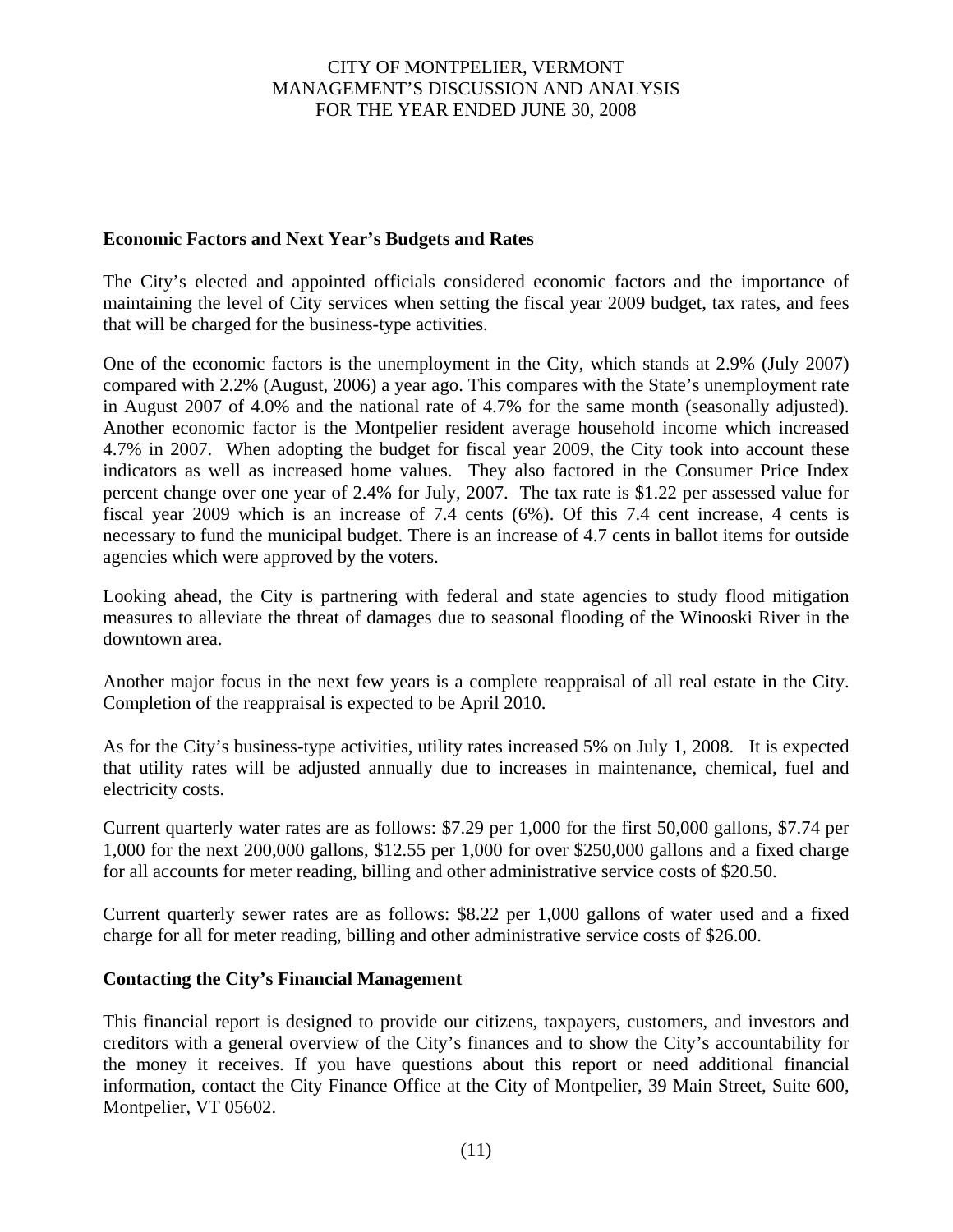#### CITY OF MONTPELIER, VERMONT STATEMENT OF NET ASSETS JUNE 30, 2008

|                                                 | Governmental     | Business-type    |                  |
|-------------------------------------------------|------------------|------------------|------------------|
|                                                 | Activities       | Activities       | Total            |
| <b>ASSETS</b>                                   |                  |                  |                  |
| Cash                                            | \$<br>1,600,823  | \$<br>50         | \$<br>1,600,873  |
| Investments                                     | 811,041          | $\mathbf{0}$     | 811,041          |
| Receivables (Net of Allowance for               |                  |                  |                  |
| Uncollectibles)                                 | 404,689          | 1,183,212        | 1,587,901        |
| Due From Other Governments                      | 4,685            | $\mathbf{0}$     | 4,685            |
| Loans Receivable                                | 2,976,836        | $\boldsymbol{0}$ | 2,976,836        |
| Notes Receivable                                | 261,753          | 382,935          | 644,688          |
| Deposits                                        | 0                | 1,600            | 1,600            |
| Prepaid Expenses                                | 2,030            | 14,835           | 16,865           |
| Inventories                                     | 104,838          | 63,005           | 167,843          |
| Due From Fire District                          | 420              | $\boldsymbol{0}$ | 420              |
| <b>Internal Balances</b>                        | 773,645          | (773, 645)       | $\mathbf{0}$     |
| <b>Capital Assets</b>                           |                  |                  |                  |
| Land                                            | 594,650          | 250,672          | 845,322          |
| Construction in Progress                        | 685,610          | 2,906,057        | 3,591,667        |
| Other Capital Assets, (Net of                   |                  |                  |                  |
| <b>Accumulated Depreciation)</b>                | 11,568,276       | 34,481,514       | 46,049,790       |
| <b>Total Assets</b>                             | 19,789,296       | 38,510,235       | 58,299,531       |
| <b>LIABILITIES</b>                              |                  |                  |                  |
| <b>Accounts Payable</b>                         | 103,986          | 258,364          | 362,350          |
| Accrued Payroll and Related Expenses            | 136,217          | 813              | 137,030          |
| Due to Montpelier Downtown Association          | 20,790           | $\boldsymbol{0}$ | 20,790           |
| Due to Agency Fund                              | 16,441           | $\overline{0}$   | 16,441           |
| Deferred Revenue                                | 49,885           | 4,114            | 53,999           |
| <b>Accrued Interest</b>                         | 20,438           | 44,827           | 65,265           |
| <b>Noncurrent Liabilities:</b>                  |                  |                  |                  |
| Due within One Year                             | 478,978          | 981,108          | 1,460,086        |
| Due in More than One Year                       | 4,773,279        | 17,139,484       | 21,912,763       |
| <b>Total Liabilities</b>                        | 5,600,014        | 18,428,710       | 24,028,724       |
| <b>NET ASSETS</b>                               |                  |                  |                  |
| Invested in Capital Assets, Net of Related Debt | 8,823,373        | 20,479,970       | 29,303,343       |
| Restricted                                      | 4,253,680        | 41,220           | 4,294,900        |
| Unrestricted                                    | 1,112,229        | (439,665)        | 672,564          |
| <b>Total Net Assets</b>                         | \$<br>14,189,282 | \$<br>20,081,525 | \$<br>34,270,807 |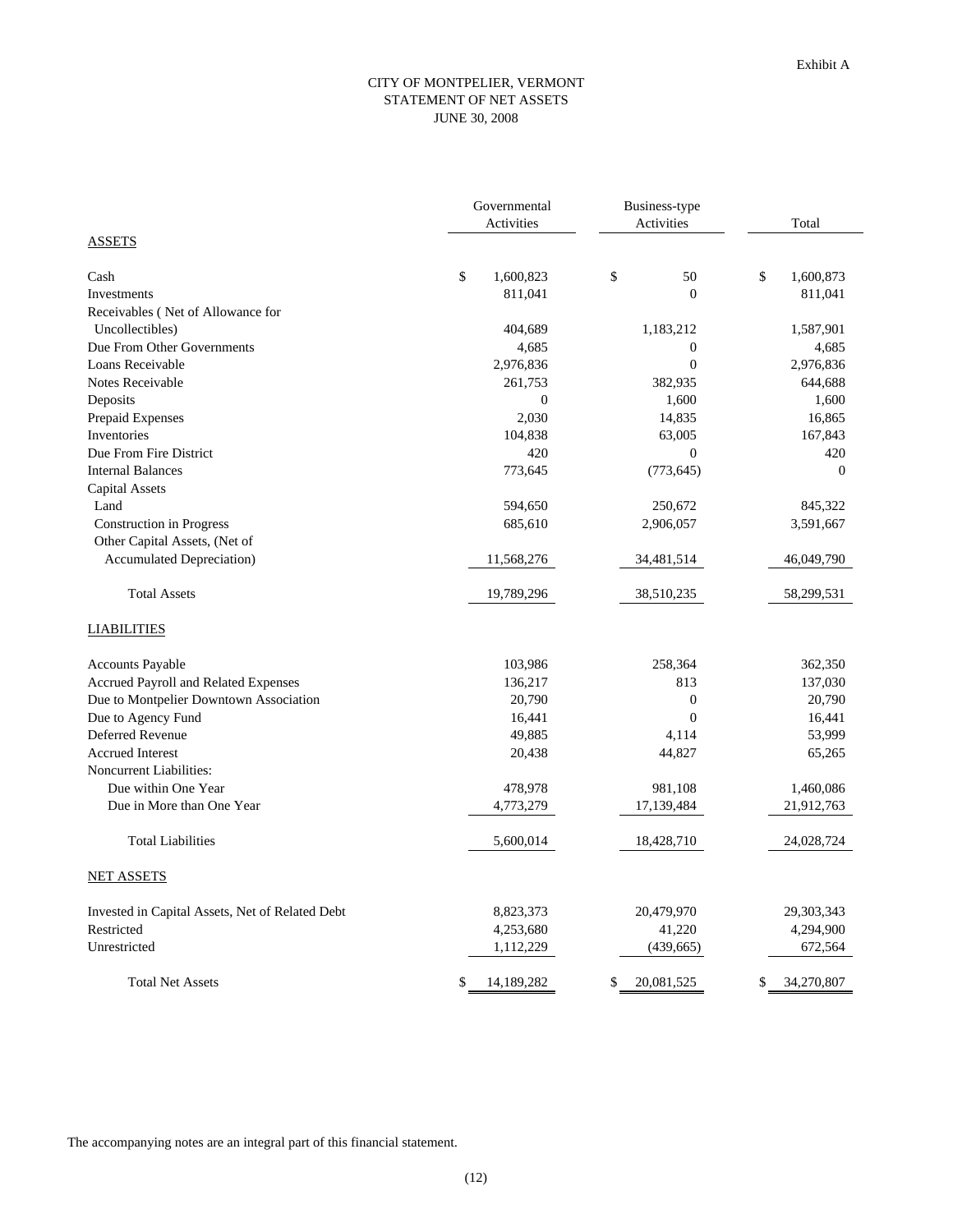#### CITY OF MONTPELIER, VERMONT STATEMENT OF ACTIVITIESFOR THE YEAR ENDED JUNE 30, 2008

|                                                |                                                                                                                                                                                               |                                             | Program Revenues                         |                  |                                        |                  |    |                                                                | Net (Expense) Revenue and<br>Changes in Net Assets |                                                                                     |    |                                                                |  |  |
|------------------------------------------------|-----------------------------------------------------------------------------------------------------------------------------------------------------------------------------------------------|---------------------------------------------|------------------------------------------|------------------|----------------------------------------|------------------|----|----------------------------------------------------------------|----------------------------------------------------|-------------------------------------------------------------------------------------|----|----------------------------------------------------------------|--|--|
|                                                | Expenses                                                                                                                                                                                      | Charges for<br>Services                     | Operating<br>Grants and<br>Contributions |                  | Capital<br>Grants and<br>Contributions |                  |    | Governmental<br>Activities                                     |                                                    | Business-Type<br>Activities                                                         |    | Total                                                          |  |  |
| Functions/Programs<br>Governmental Activities: |                                                                                                                                                                                               |                                             |                                          |                  |                                        |                  |    |                                                                |                                                    |                                                                                     |    |                                                                |  |  |
| <b>General Government</b>                      | 2,074,469<br>\$                                                                                                                                                                               | 1,167,270<br>\$                             | \$                                       | 65,844           | \$                                     | 15,000           | \$ | (826, 355)                                                     | \$                                                 | $\boldsymbol{0}$                                                                    | \$ | (826, 355)                                                     |  |  |
| <b>Public Safety</b>                           | 3,613,370                                                                                                                                                                                     | 418,607                                     |                                          | 257,734          |                                        | $\mathbf{0}$     |    | (2,937,029)                                                    |                                                    | $\boldsymbol{0}$                                                                    |    | (2,937,029)                                                    |  |  |
| Public Works                                   | 2,356,563                                                                                                                                                                                     | 114,822                                     |                                          | 205,015          |                                        | 158,388          |    | (1,878,338)                                                    |                                                    | $\mathbf{0}$                                                                        |    | (1,878,338)                                                    |  |  |
| Culture and Recreation                         | 549,852                                                                                                                                                                                       | 8,989                                       |                                          | 58,065           |                                        | 51,208           |    | (431,590)                                                      |                                                    | $\mathbf{0}$                                                                        |    | (431,590)                                                      |  |  |
| <b>Community Development</b>                   | 37,902                                                                                                                                                                                        | $\mathbf{0}$                                |                                          | 461,293          |                                        | $\boldsymbol{0}$ |    | 423,391                                                        |                                                    | $\boldsymbol{0}$                                                                    |    | 423,391                                                        |  |  |
| Cemetery                                       | 182,944                                                                                                                                                                                       | 53,341                                      |                                          | 20               |                                        | $\boldsymbol{0}$ |    | (129, 583)                                                     |                                                    | $\boldsymbol{0}$                                                                    |    | (129, 583)                                                     |  |  |
| Interest on Long-Term Debt                     | 431,087                                                                                                                                                                                       | $\boldsymbol{0}$                            |                                          | $\mathbf{0}$     |                                        | $\mathbf{0}$     |    | (431,087)                                                      |                                                    | $\overline{0}$                                                                      |    | (431,087)                                                      |  |  |
| <b>Total Governmental Activities</b>           | 9,246,187                                                                                                                                                                                     | 1,763,029                                   |                                          | 1,047,971        |                                        | 224,596          |    | (6,210,591)                                                    |                                                    | $\boldsymbol{0}$                                                                    |    | (6,210,591)                                                    |  |  |
| <b>Business-Type Activities:</b>               |                                                                                                                                                                                               |                                             |                                          |                  |                                        |                  |    |                                                                |                                                    |                                                                                     |    |                                                                |  |  |
| Water                                          | 2,209,827                                                                                                                                                                                     | 2,145,550                                   |                                          | $\mathbf{0}$     |                                        | $\mathbf{0}$     |    | $\boldsymbol{0}$                                               |                                                    | (64,277)                                                                            |    | (64, 277)                                                      |  |  |
| Sewer                                          | 3,000,649                                                                                                                                                                                     | 3,033,018                                   |                                          | $\mathbf{0}$     |                                        | 12,349           |    | $\boldsymbol{0}$                                               |                                                    | 44,718                                                                              |    | 44,718                                                         |  |  |
| Parking                                        | 576,079                                                                                                                                                                                       | 618,972                                     |                                          | $\mathbf{0}$     |                                        | $\mathbf{0}$     |    | $\mathbf{0}$                                                   |                                                    | 42,893                                                                              |    | 42,893                                                         |  |  |
| <b>Total Business-Type Activities</b>          | 5,786,555                                                                                                                                                                                     | 5,797,540                                   |                                          | $\boldsymbol{0}$ |                                        | 12,349           |    | $\boldsymbol{0}$                                               |                                                    | 23,334                                                                              |    | 23,334                                                         |  |  |
| Total                                          | 15,032,742<br>\$                                                                                                                                                                              | 7,560,569<br>\$                             | \$.                                      | 1,047,971        |                                        | 236,945          |    | (6,210,591)                                                    |                                                    | 23,334                                                                              |    | (6,187,257)                                                    |  |  |
|                                                | General Revenues:<br>Property Taxes, Penalties and Interest<br>Payment in Lieu of Taxes<br><b>Unrestricted Investment Earnings</b><br>Gain on Sale of Capital Assets<br><b>Other Revenues</b> | Contributions to Permanent Endowments       |                                          |                  |                                        |                  |    | 6,595,127<br>184,000<br>316,236<br>17,258<br>108,100<br>18,870 |                                                    | $\boldsymbol{0}$<br>$\theta$<br>15,440<br>$\mathbf{0}$<br>9,997<br>$\boldsymbol{0}$ |    | 6,595,127<br>184,000<br>331,676<br>17,258<br>118,097<br>18,870 |  |  |
|                                                | Transfers                                                                                                                                                                                     |                                             |                                          |                  |                                        |                  |    | 23,600                                                         |                                                    | (23,600)                                                                            |    | $\boldsymbol{0}$                                               |  |  |
|                                                |                                                                                                                                                                                               | <b>Total General Revenues and Transfers</b> |                                          |                  |                                        |                  |    | 7,263,191                                                      |                                                    | 1,837                                                                               |    | 7,265,028                                                      |  |  |
|                                                | Change in Net Assets                                                                                                                                                                          |                                             |                                          |                  |                                        |                  |    | 1,052,600                                                      |                                                    | 25,171                                                                              |    | 1,077,771                                                      |  |  |
|                                                | Net Assets - July 1, 2007                                                                                                                                                                     |                                             |                                          |                  |                                        |                  |    | 13,136,682                                                     |                                                    | 20,056,354                                                                          |    | 33,193,036                                                     |  |  |
|                                                | Net Assets - June 30, 2008                                                                                                                                                                    |                                             |                                          |                  |                                        |                  |    | 14,189,282                                                     | \$                                                 | 20,081,525                                                                          |    | 34,270,807                                                     |  |  |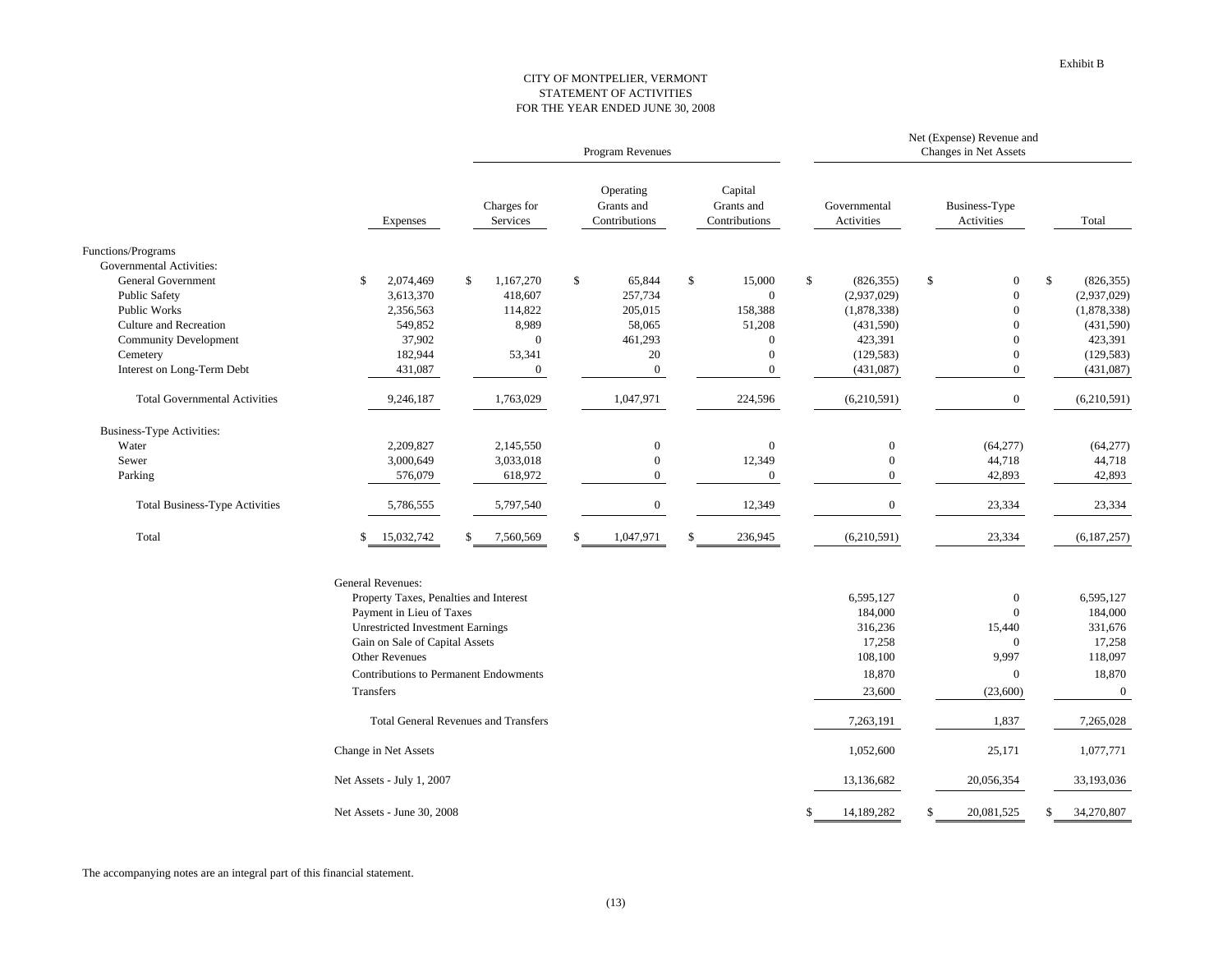#### CITY OF MONTPELIER, VERMONT BALANCE SHEET GOVERNMENTAL FUNDS JUNE 30, 2008

|                                            |                  | Community        | Other            | Total           |  |  |  |  |
|--------------------------------------------|------------------|------------------|------------------|-----------------|--|--|--|--|
|                                            | General          | Development      | Governmental     | Governmental    |  |  |  |  |
|                                            | Fund             | Fund             | Funds            | Funds           |  |  |  |  |
| <b>ASSETS</b>                              |                  |                  |                  |                 |  |  |  |  |
| Cash                                       | \$<br>1,201,752  | \$<br>326,413    | \$<br>72,658     | \$<br>1,600,823 |  |  |  |  |
| Investments                                | $\mathbf{0}$     | $\overline{0}$   | 811,041          | 811,041         |  |  |  |  |
| Receivables (Net of Allowance for          |                  |                  |                  |                 |  |  |  |  |
| Uncollectibles)                            | 296,555          | 22,494           | 85,640           | 404,689         |  |  |  |  |
| Due from Other Governments                 | 4,685            | $\Omega$         | $\Omega$         | 4,685           |  |  |  |  |
| Loans Receivable                           | $\boldsymbol{0}$ | 2,872,836        | 104,000          | 2,976,836       |  |  |  |  |
| Note Receivable                            | 261,753          | $\boldsymbol{0}$ | 0                | 261,753         |  |  |  |  |
| Prepaid Expenses                           | 2,030            | $\overline{0}$   | $\overline{0}$   | 2,030           |  |  |  |  |
| Inventories                                | 104,838          | $\overline{0}$   | $\overline{0}$   | 104,838         |  |  |  |  |
| Due from Fire District                     | 420              | $\overline{0}$   | $\theta$         | 420             |  |  |  |  |
| Due from Other Funds                       | $\mathbf{0}$     | 4,953            | 1,283,753        | 1,288,706       |  |  |  |  |
| <b>Total Assets</b>                        | \$<br>1,872,033  | \$<br>3,226,696  | \$<br>2,357,092  | \$<br>7,455,821 |  |  |  |  |
| <b>LIABILITIES</b>                         |                  |                  |                  |                 |  |  |  |  |
| Liabilities:                               |                  |                  |                  |                 |  |  |  |  |
| <b>Accounts Payable</b>                    | \$<br>59,265     | \$<br>5,852      | \$<br>38,869     | \$<br>103,986   |  |  |  |  |
| Accrued Payroll and Related Expenses       | 129,136          | $\overline{0}$   | 7,081            | 136,217         |  |  |  |  |
| Due to Montpelier Downtown Association     | 20,790           | $\theta$         | $\mathbf{0}$     | 20,790          |  |  |  |  |
| Deferred Revenue                           | 93,179           | 2,872,959        | 205,984          | 3,172,122       |  |  |  |  |
| Due to Other Funds                         | 223,620          | $\Omega$         | 307,882          | 531,502         |  |  |  |  |
| <b>Total Liabilities</b>                   | 525,990          | 2,878,811        | 559,816          | 3,964,617       |  |  |  |  |
| <b>Fund Balances:</b>                      |                  |                  |                  |                 |  |  |  |  |
| Reserved for                               |                  |                  |                  |                 |  |  |  |  |
| Inventories and Prepaid                    |                  |                  |                  |                 |  |  |  |  |
| Expenses                                   | 106,868          | $\boldsymbol{0}$ | $\boldsymbol{0}$ | 106,868         |  |  |  |  |
| Trustees of Public Funds                   | $\mathbf{0}$     | $\theta$         | 729,653          | 729,653         |  |  |  |  |
| Other Purposes                             | 385,717          | 347,885          | 703,532          | 1,437,134       |  |  |  |  |
| Unreserved, Reported In                    |                  |                  |                  |                 |  |  |  |  |
| <b>General Fund</b>                        | 853,458          | $\overline{0}$   | $\overline{0}$   | 853,458         |  |  |  |  |
| Special Revenue Funds                      | $\boldsymbol{0}$ | $\boldsymbol{0}$ | 204,519          | 204,519         |  |  |  |  |
| Capital Projects Funds                     | $\boldsymbol{0}$ | $\overline{0}$   | 159,572          | 159,572         |  |  |  |  |
| <b>Total Fund Balances</b>                 | 1,346,043        | 347,885          | 1,797,276        | 3,491,204       |  |  |  |  |
| <b>Total Liabilities and Fund Balances</b> | 1,872,033<br>\$  | 3,226,696<br>\$  | 2,357,092<br>\$  |                 |  |  |  |  |

Amounts Reported for Governmental Activities in the Statement of Net Assets are Different Because:

| Capital Assets Used in Governmental Activities are not Financial Resources and, Therefore, are not<br>Reported in the Funds.      | 12,848,536  |
|-----------------------------------------------------------------------------------------------------------------------------------|-------------|
| Other Assets are not Available to Pay for Current-Period Expenditures, and, Therefore,<br>are Deferred in the Funds.              | 3.122.237   |
| Long-Term and Accrued Liabilities, are not Due or Payable in the<br>Current Period and, Therefore, are Not Reported in the Funds. | (5,272,695) |
| Net Assets of Governmental Activities                                                                                             | 14,189,282  |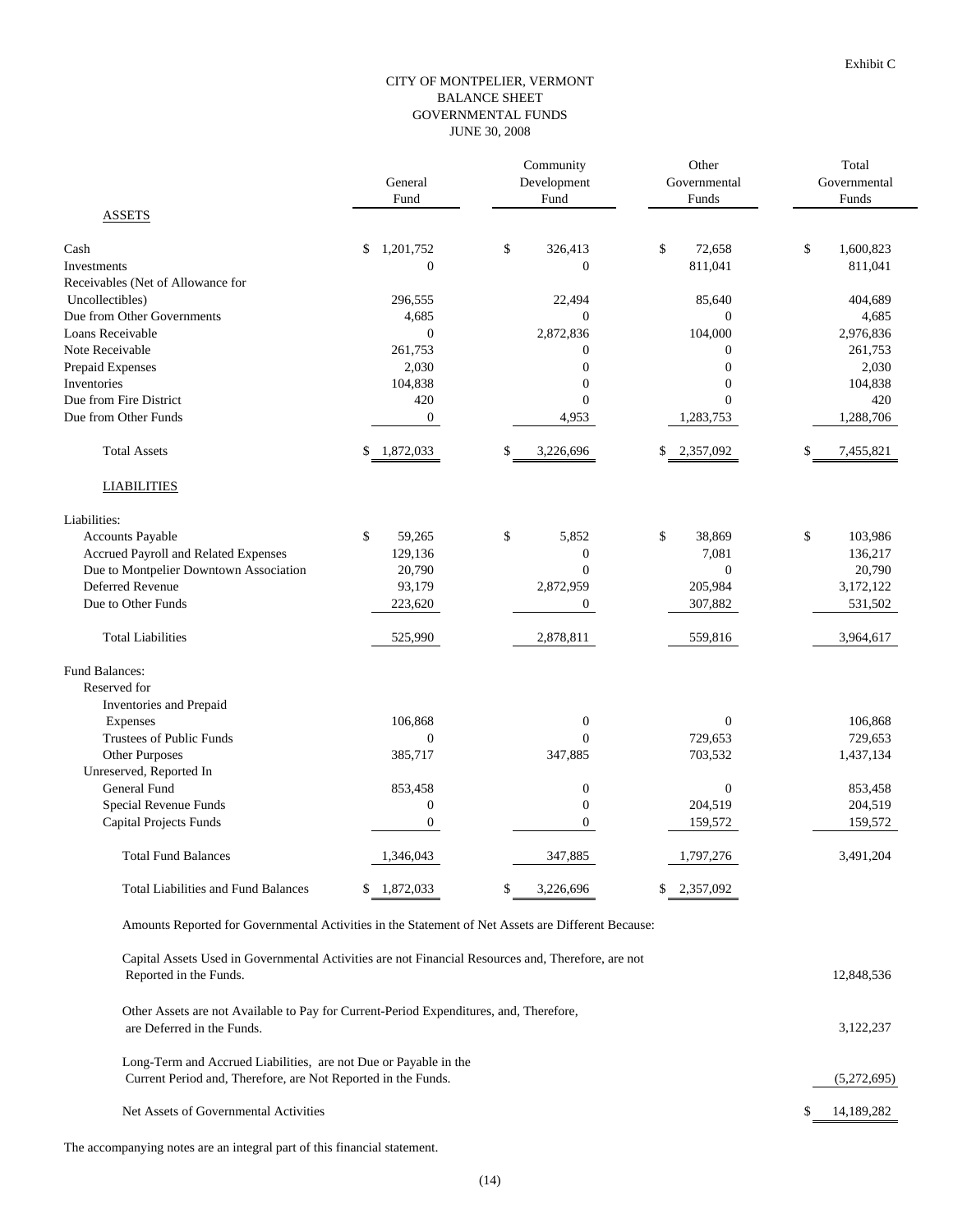#### CITY OF MONTPELIER, VERMONT STATEMENT OF REVENUES, EXPENDITURES AND CHANGES IN FUND BALANCES GOVERNMENTAL FUNDS FOR THE YEAR ENDED JUNE 30, 2008

|                                        |                  | Community              | Other                     | Total           |  |  |
|----------------------------------------|------------------|------------------------|---------------------------|-----------------|--|--|
|                                        | General          | Development            | Governmental              | Governmental    |  |  |
|                                        | Fund             | Fund                   | Funds                     | Funds           |  |  |
| Revenues:                              |                  |                        |                           |                 |  |  |
| Property Taxes, Penalties and Interest | 6,614,333<br>\$  | \$<br>$\boldsymbol{0}$ | \$<br>$\boldsymbol{0}$    | \$<br>6,614,333 |  |  |
| Permits and Licenses                   | 102,311          | $\overline{0}$         | $\overline{0}$            | 102,311         |  |  |
| Intergovernmental                      | 561,781          | 423,470                | 381,520                   | 1,366,771       |  |  |
| Fees and Charges for Services          | 1,467,511        | $\boldsymbol{0}$       | 55,395                    | 1,522,906       |  |  |
| Fines and Forfeitures                  | 34,854           | $\overline{0}$         | $\boldsymbol{0}$          | 34,854          |  |  |
| <b>Investment Income</b>               | 298,086          | 14,228                 | 24,238                    | 336,552         |  |  |
| Contributions                          | 274              | 0                      | 7,485                     | 7,759           |  |  |
| <b>Rents and Commissions</b>           | 100              | $\boldsymbol{0}$       | 3,239                     | 3,339           |  |  |
| <b>Equipment Revenues</b>              | 98.173           | $\overline{0}$         | 0                         | 98,173          |  |  |
| Loan Principal Repayments              | $\mathbf{0}$     | 48,883                 | $\overline{0}$            | 48,883          |  |  |
| <b>Other Revenues</b>                  | 95,937           | 0                      | 12,163                    | 108,100         |  |  |
| <b>Total Revenues</b>                  | 9,273,360        | 486,581                | 484,040                   | 10,243,981      |  |  |
| Expenditures:                          |                  |                        |                           |                 |  |  |
| General Government                     | 1,928,452        | $\boldsymbol{0}$       | 28,342                    | 1,956,794       |  |  |
| <b>Public Safety</b>                   | 3,262,154        | $\boldsymbol{0}$       | 169,498                   | 3,431,652       |  |  |
| <b>Public Works</b>                    | 2,001,416        | $\boldsymbol{0}$       | 21,040                    | 2,022,456       |  |  |
| Culture and Recreation                 | 377,715          | $\overline{0}$         | 168,125                   | 545,840         |  |  |
| <b>Community Development</b>           | $\boldsymbol{0}$ | 580,513                | 52,000                    | 632,513         |  |  |
| Cemetery                               | $\mathbf{0}$     | $\boldsymbol{0}$       | 171,337                   | 171,337         |  |  |
| Capital Outlay                         |                  |                        |                           |                 |  |  |
| <b>General Government</b>              | 345,096          | $\boldsymbol{0}$       | 5,694                     | 350,790         |  |  |
| <b>Public Safety</b>                   | 33,648           | $\boldsymbol{0}$       | $\boldsymbol{0}$          | 33,648          |  |  |
| <b>Public Works</b>                    | 76,788           | $\boldsymbol{0}$       | 523,068                   | 599,856         |  |  |
| Debt Service - Principal               | 494,421          | $\boldsymbol{0}$       | 11,153                    | 505,574         |  |  |
| Debt Service - Interest                | 401,072          | 0                      | 32,418                    | 433,490         |  |  |
| <b>Total Expenditures</b>              | 8,920,762        | 580,513                | 1,182,675                 | 10,683,950      |  |  |
| Excess/(Deficiency) of Revenues        |                  |                        |                           |                 |  |  |
| Over Expenditures                      | 352,598          | (93, 932)              | (698, 635)                | (439,969)       |  |  |
| Other Financing Sources/(Uses):        |                  |                        |                           |                 |  |  |
| Debt Proceeds                          | 301,767          | $\boldsymbol{0}$       | $\boldsymbol{0}$          | 301,767         |  |  |
| Transfers from Other Funds             | 43,900           | $\Omega$               | 710,859                   | 754,759         |  |  |
| Transfers to Other Funds               | (654, 742)       | (30,000)               | (46, 417)                 | (731, 159)      |  |  |
| <b>Total Financing Sources/(Uses)</b>  | (309,075)        | (30,000)               | 664,442                   | 325,367         |  |  |
| Net Change in Fund Balances            | 43,523           | (123, 932)             | (34, 193)                 | (114,602)       |  |  |
| Fund Balances - July 1, 2007           | 1,302,520        | 471,817                | 1,831,469                 | 3,605,806       |  |  |
| Fund Balances - June 30, 2008          | 1,346,043<br>\$  | \$<br>347,885          | 1,797,276<br>$\mathbb{S}$ | \$<br>3,491,204 |  |  |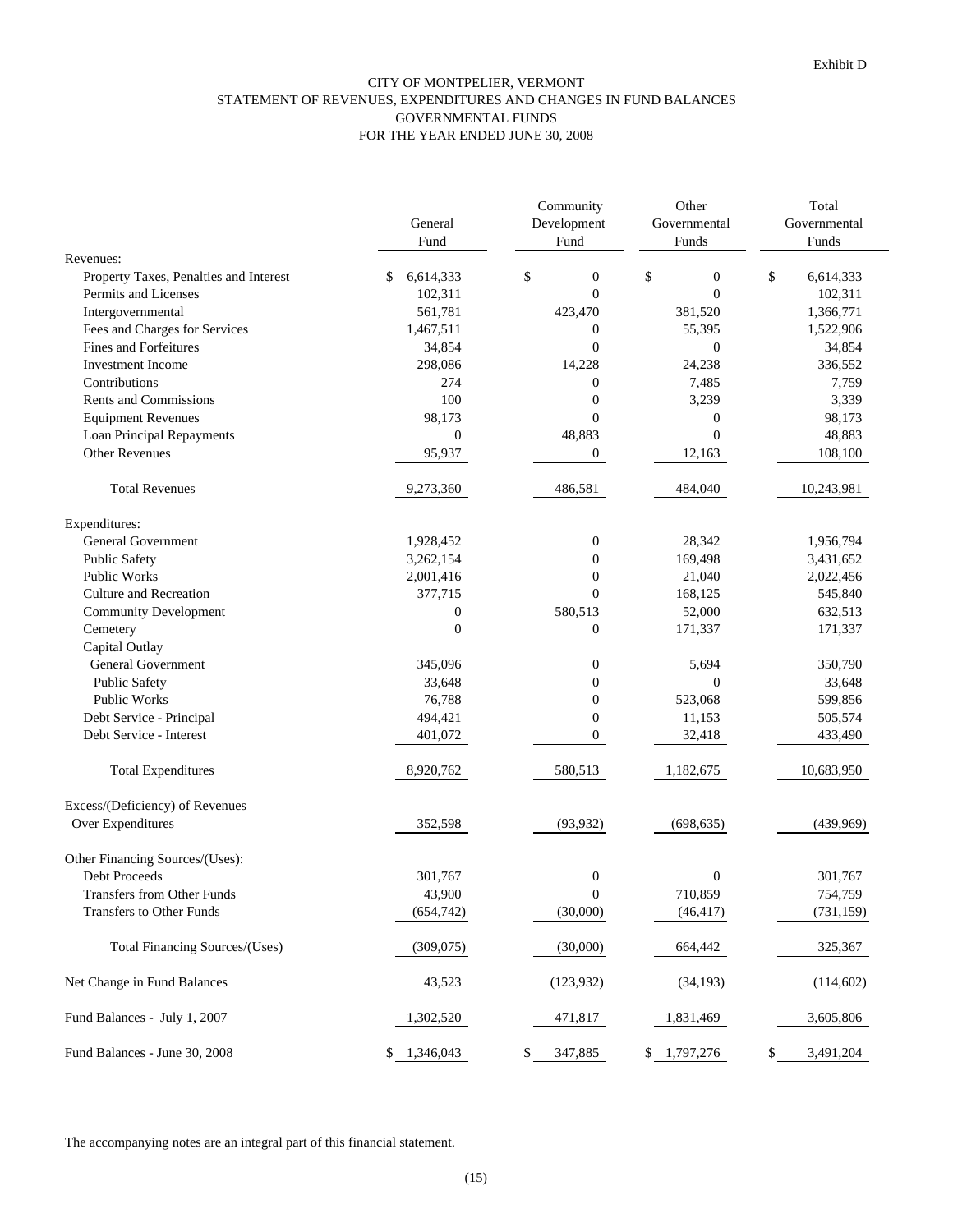#### FOR THE YEAR ENDED JUNE 30, 2008 CITY OF MONTPELIER, VERMONT RECONCILIATION OF THE STATEMENT OF REVENUES, EXPENDITURES AND CHANGES IN FUND BALANCES OF GOVERNMENTAL FUNDS TO THE STATEMENT OF ACTIVITIES

| Amounts reported for governmental activities in the statement of activities (Exhibit B) are<br>different because:                                                                                                                                                                                                                                                                                                                                |                  |
|--------------------------------------------------------------------------------------------------------------------------------------------------------------------------------------------------------------------------------------------------------------------------------------------------------------------------------------------------------------------------------------------------------------------------------------------------|------------------|
| Net change in fund balances - total government funds (Exhibit D)                                                                                                                                                                                                                                                                                                                                                                                 | \$<br>(114, 602) |
| Governmental funds report capital outlays as expenditures. However, in the statement<br>of activities, the cost $(\$1,014,073)$ of those assets is allocated over their estimated useful<br>lives and reported as depreciation expense (\$628,715). This is the amount by which capital<br>outlays exceeded depreciation in the current period.                                                                                                  | 385,358          |
| Noncash capital contributions are revenues that do not provide current financial resources<br>and therefore are not reported as revenues in the funds.                                                                                                                                                                                                                                                                                           | 15,000           |
| The net effect of various transactions involving capital assets (i.e., sales, trade-ins) is to<br>decrease net assets.                                                                                                                                                                                                                                                                                                                           | (12, 521)        |
| Revenues reported in the funds from prior year deferred revenues are not reported as<br>revenues in the statement of activities.                                                                                                                                                                                                                                                                                                                 | (68,089)         |
| Revenues in the statement of activities that do not provide current financial resources<br>are not reported as revenues in the funds.                                                                                                                                                                                                                                                                                                            | 67,037           |
| The issuance of long-term debt (\$301,767) (e.g., bonds, leases) provides current financial<br>resources to governmental funds, while the repayment of the principal of long-term<br>debt (\$505,574) consumes the current financial resources of governmental funds. Neither<br>transaction, however, has any effect on net assets. This amount is the net effect<br>of these differences in the treatment of long-term debt and related items. | 203,807          |
| Some expenses (\$20,404) reported in the statement of activities do not require the use of<br>current financial resources and, therefore, are not reported as expenditures in<br>governmental funds, while the repayment of certain liabilities (\$597,014) consumes<br>current financial resources but has no effect on net assets. This amount is the net<br>effect of these differences in the treatment of expenses.                         | 576,610          |
| Change in Net Assets of Governmental Activities (Exhibit B)                                                                                                                                                                                                                                                                                                                                                                                      | \$<br>1,052,600  |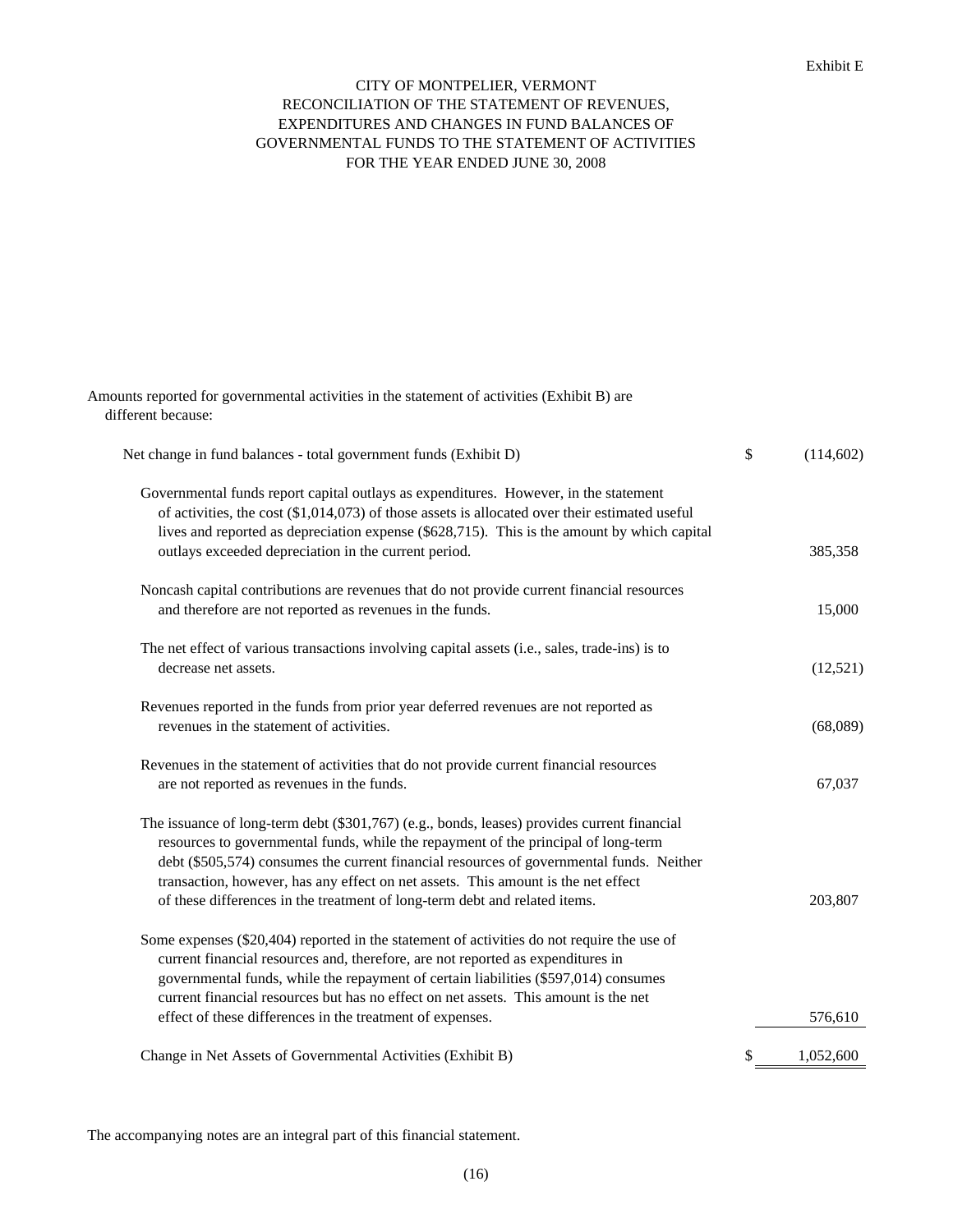#### CITY OF MONTPELIER, VERMONT STATEMENT OF REVENUE, EXPENDITURES AND CHANGES IN FUND BALANCE BUDGET AND ACTUAL GENERAL FUND FOR THE YEAR ENDED JUNE 30, 2008

|                                            |                    |              | Variance         |
|--------------------------------------------|--------------------|--------------|------------------|
|                                            | Original/Final     |              | Favorable        |
|                                            | <b>Budget</b>      | Actual       | (Unfavorable)    |
| Revenue:                                   |                    |              |                  |
| Property Taxes, Penalties and Interest     | \$6,025,291        | \$ 6,048,276 | \$<br>22,985     |
| Intergovernmental                          | 485,781            | 541,781      | 56,000           |
| Fees and Charges for Services              | 1,589,793          | 2,269,313    | 679,520          |
| <b>Fund Transfers</b>                      | 739,362            | 739,362      | 0                |
|                                            |                    |              |                  |
| <b>Total Revenue</b>                       | 8,840,227          | 9,598,732    | 758,505          |
| Expenditures:                              |                    |              |                  |
| <b>City Council Operations</b>             | 25,799             | 30,409       | (4,610)          |
| City Manager's Office                      | 277,015            | 319,547      | (42, 532)        |
| Clerk/Treasurer/Elections                  | 270,906            | 255,556      | 15,350           |
| Finance Department                         | 272,539            | 269,145      | 3,394            |
| <b>Technology Services</b>                 | 151,380            | 145,478      | 5,902            |
| <b>Property Assessment</b>                 | 102,964            | 107,212      | (4,248)          |
| Planning and Development                   | 343,626            | 340,096      | 3,530            |
| City Hall Maintenance                      | 183,519            | 204,931      | (21, 412)        |
| Police:                                    |                    |              |                  |
| General                                    | 1,319,511          | 1,303,015    | 16,496           |
| Communications                             | 418,177            | 410,334      | 7,843            |
| <b>Outside Pay</b>                         | $\boldsymbol{0}$   | 2,664        | (2,664)          |
| Drug Seizure                               | $\theta$           | 9,665        | (9,665)          |
| School Resource Officer                    | 76,881             | 74,242       | 2,639            |
| Fire and Ambulance                         | 1,512,064          | 1,546,003    | (33,939)         |
| Code Enforcement                           | 73,449             | 72,133       | 1,316            |
| <b>Emergency Management</b>                | 6,000              | 21,220       | (15,220)         |
| Public Works:                              |                    |              |                  |
| <b>Streets</b>                             | 1,241,829          | 1,383,255    | (141, 426)       |
| <b>Fleet Operations</b>                    | 496,742            | 559,554      | (62, 812)        |
| <b>Building Operations</b>                 | 66,670             | 68,982       | (2,312)          |
| Wrightsville Beach                         | 3,616              | 4,006        | (390)            |
| Kellogg-Hubbard Library                    | 230,482            | 230,482      | $\boldsymbol{0}$ |
| Outside Agencies in Budget                 | 86,175             | 86,175       | $\boldsymbol{0}$ |
| <b>Ballot</b> Items                        | 52,000             | 52,000       | $\overline{0}$   |
| <b>Community Enhancements</b>              | 49,000             | 47,000       | 2,000            |
| Tree Management and Board                  | 19,723             | 24,092       | (4,369)          |
| Tree Board                                 | 2,000              | 274          | 1,726            |
| <b>Conservation Commission</b>             | 4,000              | 5,686        | (1,686)          |
| Debt Service                               | 645,490            | 802,920      | (157, 430)       |
| <b>Other Governmental Service</b>          | 124,347            | 125,990      | (1,643)          |
| <b>Equipment Plan</b>                      | 201,581            | 435,717      | (234, 136)       |
| <b>Tax Abatements</b>                      | $\boldsymbol{0}$   | 5,453        | (5, 453)         |
| Reappraisal Expenses                       | $\boldsymbol{0}$   | 15,079       | (15,079)         |
| Miscellaneous Expense                      | $\boldsymbol{0}$   | 14,152       | (14, 152)        |
| Transfer to Other Funds:                   |                    |              |                  |
| Capital Projects                           | 354,509            | 354,509      | $\boldsymbol{0}$ |
| Cemetery                                   | 126,802            | 126,802      | $\boldsymbol{0}$ |
| Parks                                      | 101,431            | 101,431      | 0                |
|                                            |                    |              |                  |
| <b>Total Expenditures</b>                  | 8,840,227          | 9,555,209    | (714, 982)       |
| <b>Excess of Revenue Over Expenditures</b> | \$<br>$\mathbf{0}$ | 43,523       | \$<br>43,523     |
| Fund Balance - July 1, 2007                |                    | 1,302,520    |                  |
| Fund Balance - June 30, 2008               |                    | \$1,346,043  |                  |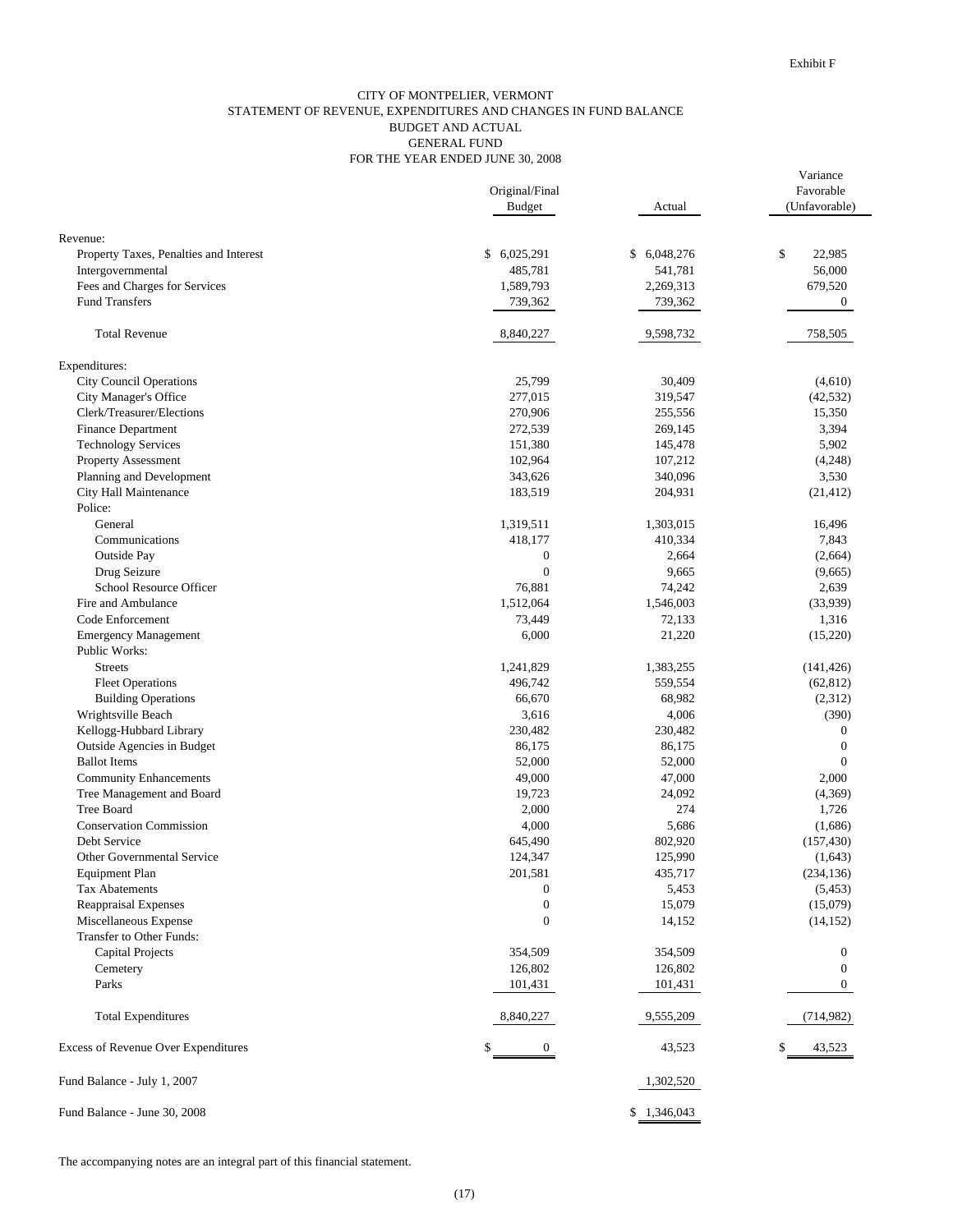#### CITY OF MONTPELIER, VERMONT STATEMENT OF NET ASSETS PROPRIETARY FUNDS JUNE 30, 2008

|                                         | Water<br>Fund      | Sewer<br>Fund          | Parking<br>Fund  | Total            |  |
|-----------------------------------------|--------------------|------------------------|------------------|------------------|--|
| <b>ASSETS</b>                           |                    |                        |                  |                  |  |
| <b>Current Assets:</b>                  |                    |                        |                  |                  |  |
| Cash                                    | \$<br>$\mathbf{0}$ | \$<br>$\boldsymbol{0}$ | \$<br>50         | \$<br>50         |  |
| Receivables                             | 613,022            | 570,040                | 150              | 1,183,212        |  |
| Due from Other Funds                    | $\overline{0}$     | $\mathbf{0}$           | 39,274           | 39,274           |  |
| Deposits                                | $\overline{0}$     | $\mathbf{0}$           | 1,600            | 1,600            |  |
| Prepaid Expenses                        | $\theta$           | 100                    | 14,735           | 14,835           |  |
| Inventory                               | 58,543             | 4,462                  | $\boldsymbol{0}$ | 63,005           |  |
| <b>Total Current Assets</b>             | 671,565            | 574,602                | 55,809           | 1,301,976        |  |
| Noncurrent Assets:                      |                    |                        |                  |                  |  |
| Note Receivable                         | 382,935            | $\boldsymbol{0}$       | $\overline{0}$   | 382,935          |  |
| <b>Capital Assets</b>                   |                    |                        |                  |                  |  |
| Land                                    | 32,000             | $\boldsymbol{0}$       | 218,672          | 250,672          |  |
| <b>Construction</b> in Progress         | 1,252,532          | 1,653,525              | $\mathbf{0}$     | 2,906,057        |  |
| <b>Buildings</b>                        | 11,557,678         | 9,709,565              | $\mathbf{0}$     | 21, 267, 243     |  |
| Improvements                            | 8,588,664          | 18,478,197             | 226,440          | 27,293,301       |  |
| <b>Equipment and Vehicles</b>           | 687,960            | 675,168                | 108,445          | 1,471,573        |  |
| <b>Accumulated Depreciation</b>         | (4,325,949)        | (11,005,602)           | (219, 052)       | (15, 550, 603)   |  |
| <b>Total Noncurrent Assets</b>          | 18,175,820         | 19,510,853             | 334,505          | 38,021,178       |  |
| <b>Total Assets</b>                     | \$<br>18,847,385   | \$<br>20,085,455       | \$<br>390,314    | \$<br>39,323,154 |  |
| <b>LIABILITIES</b>                      |                    |                        |                  |                  |  |
| <b>Current Liabilities:</b>             |                    |                        |                  |                  |  |
| Accounts Payable                        | \$<br>130,301      | \$<br>96,881           | \$<br>31,182     | \$<br>258,364    |  |
| Due to Other Funds                      | 439,784            | 373,135                | $\mathbf{0}$     | 812,919          |  |
| Accrued Payroll and Related Expenses    | 813                | $\boldsymbol{0}$       | $\overline{0}$   | 813              |  |
| Deferred Revenue                        | 4,114              | $\mathbf{0}$           | $\mathbf{0}$     | 4,114            |  |
| Accrued Interest Payable                | 33,724             | 11,103                 | $\mathbf{0}$     | 44,827           |  |
| Capital Leases - Current Portion        | 2,250              | 6,527                  | $\mathbf{0}$     | 8,777            |  |
| Bonds Payable - Current Portion         | 395,519            | 576,812                | $\mathbf{0}$     | 972,331          |  |
| <b>Total Current Liabilities</b>        | 1,006,505          | 1,064,458              | 31,182           | 2,102,145        |  |
| Noncurrent Liabilities:                 |                    |                        |                  |                  |  |
| Capital Leases - Long-Term Portion      | 43,893             | 127,287                | $\boldsymbol{0}$ | 171,180          |  |
| Bonds Payable - Long-Term Portion       | 8,359,481          | 8,530,890              | $\Omega$         | 16,890,371       |  |
| <b>Accrued Compensated Absences</b>     | 29,788             | 35,977                 | 12,168           | 77,933           |  |
| <b>Total Noncurrent Liabilities</b>     | 8,433,162          | 8,694,154              | 12,168           | 17,139,484       |  |
| <b>Total Liabilities</b>                | 9,439,667          | 9,758,612              | 43,350           | 19,241,629       |  |
| <b>NET ASSETS</b>                       |                    |                        |                  |                  |  |
| Invested in Property and Equipment      | 9,689,211          | 10,456,255             | 334,504          | 20,479,970       |  |
| Restricted                              | $\mathbf{0}$       | 0                      | 41,220           | 41,220           |  |
| Unrestricted                            | (281, 493)         | (129, 412)             | (28,760)         | (439, 665)       |  |
| <b>Total Net Assets</b>                 | 9,407,718          | 10,326,843             | 346,964          | 20,081,525       |  |
| <b>Total Liabilities and Net Assets</b> | \$18,847,385       | \$<br>20,085,455       | \$<br>390,314    | \$<br>39,323,154 |  |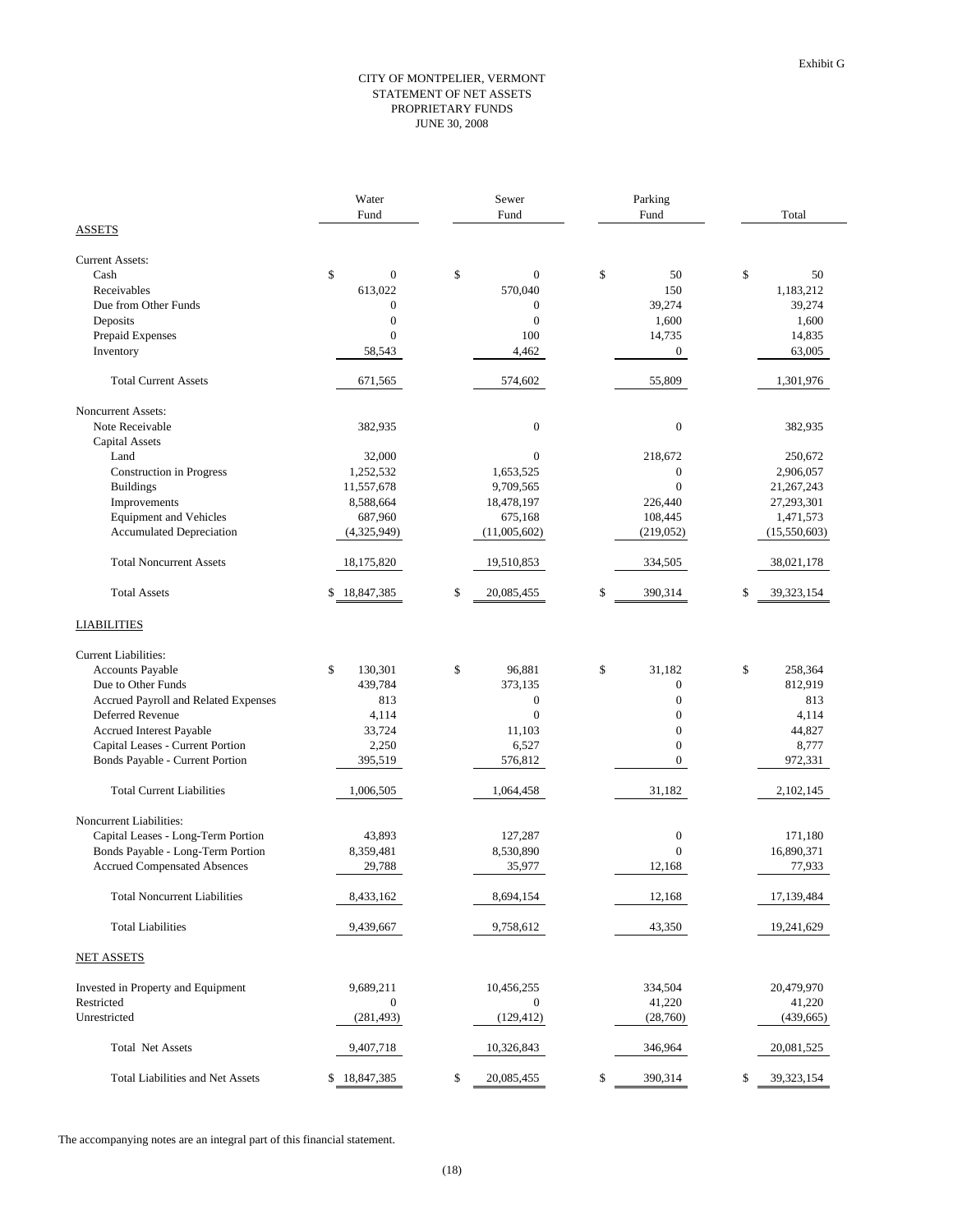#### CITY OF MONTPELIER, VERMONT STATEMENT OF REVENUES, EXPENSES AND CHANGES IN FUND NET ASSETS PROPRIETARY FUNDS FOR THE YEAR ENDED JUNE 30, 2008

|                                        | Water            | Sewer            | Parking          |                  |
|----------------------------------------|------------------|------------------|------------------|------------------|
|                                        | Fund             | Fund             | Fund             | Total            |
| <b>OPERATING REVENUES:</b>             |                  |                  |                  |                  |
| Charges for Services                   | \$<br>2,123,831  | \$<br>3,009,718  | \$<br>618,972    | \$<br>5,752,521  |
| <b>Interest and Penalties</b>          | 21,719           | 23,300           | $\mathbf{0}$     | 45,019           |
| Miscellaneous                          | 9,284            | 713              | $\boldsymbol{0}$ | 9,997            |
| <b>Total Operating Revenues</b>        | 2,154,834        | 3,033,731        | 618,972          | 5,807,537        |
| <b>OPERATING EXPENSES:</b>             |                  |                  |                  |                  |
| Administration                         | 464,301          | 364,059          | $\boldsymbol{0}$ | 828,360          |
| Supplies and Treatment                 | 459,717          | 1,517,965        | $\boldsymbol{0}$ | 1,977,682        |
| Wastewater Management                  | $\mathbf{0}$     | 93,222           | $\mathbf{0}$     | 93,222           |
| Distribution System                    | 347,648          | $\theta$         | $\mathbf{0}$     | 347,648          |
| <b>Collection System</b>               | $\mathbf{0}$     | 362,714          | $\mathbf{0}$     | 362,714          |
| Delinquent Collection                  | 17,336           | 17,231           | $\boldsymbol{0}$ | 34,567           |
| Meter Operations                       | 49,339           | $\overline{0}$   | $\boldsymbol{0}$ | 49,339           |
| Private Sewer System Maintenance       | $\overline{0}$   | 5,991            | $\theta$         | 5,991            |
| Parking Enforcement                    | $\overline{0}$   | $\overline{0}$   | 354,345          | 354,345          |
| Parking Lot Leases                     | $\boldsymbol{0}$ | $\mathbf{0}$     | 101,130          | 101,130          |
| Parking Lot Maintenance                | $\Omega$         | $\Omega$         | 102,739          | 102,739          |
| Depreciation Expense                   | 447,412          | 504,403          | 17,865           | 969,680          |
| <b>Total Operating Expenses</b>        | 1,785,753        | 2,865,585        | 576,079          | 5,227,417        |
| Net Operating Income                   | 369,081          | 168,146          | 42,893           | 580.120          |
| NONOPERATING REVENUES/(EXPENSES):      |                  |                  |                  |                  |
| <b>Interest Earnings</b>               | 15,440           | $\mathbf{0}$     | $\boldsymbol{0}$ | 15,440           |
| <b>Interest Expense</b>                | (424, 074)       | (135,064)        | $\boldsymbol{0}$ | (559, 138)       |
| <b>Capital Grants</b>                  | $\boldsymbol{0}$ | 12,349           | $\boldsymbol{0}$ | 12,349           |
| <b>Transfers from Other Funds</b>      | 300              | $\overline{0}$   | $\Omega$         | 300              |
| <b>Transfers to Other Funds</b>        | $\overline{0}$   | $\overline{0}$   | (23,900)         | (23,900)         |
| Total Nonoperating Revenues/(Expenses) | (408, 334)       | (122, 715)       | (23,900)         | (554, 949)       |
| Change in Net Assets                   | (39, 253)        | 45,431           | 18,993           | 25,171           |
| Net Assets - July 1, 2007              | 9,446,971        | 10,281,412       | 327,971          | 20,056,354       |
| Net Assets - June 30, 2008             | 9,407,718<br>\$  | \$<br>10,326,843 | \$<br>346,964    | \$<br>20,081,525 |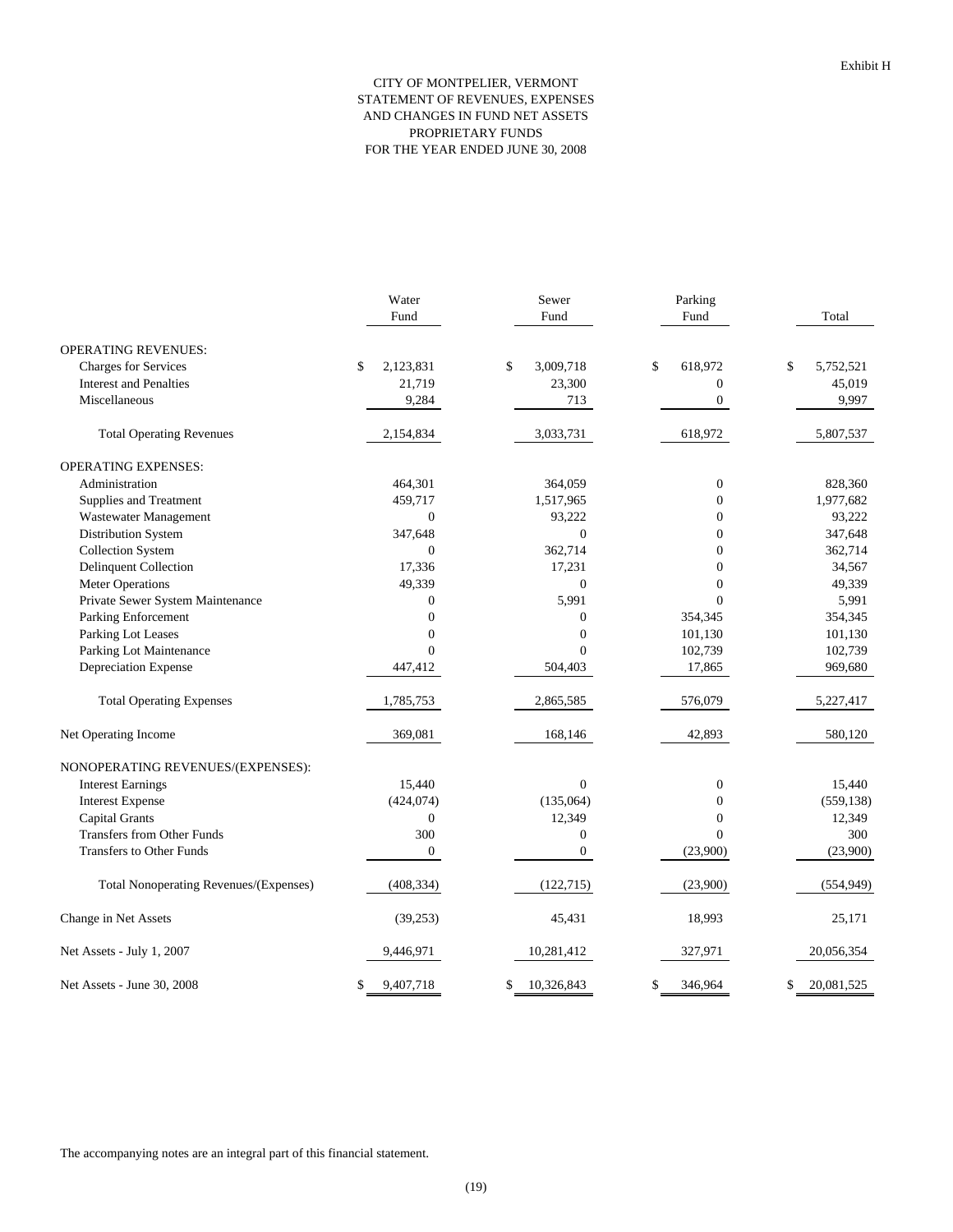#### CITY OF MONTPELIER, VERMONT STATEMENT OF CASH FLOWS PROPRIETARY FUNDS FOR THE YEAR ENDED JUNE 30, 2008

|                                                                                            | Water<br>Fund                 | Sewer<br>Fund              | Parking<br>Fund                | Total                     |
|--------------------------------------------------------------------------------------------|-------------------------------|----------------------------|--------------------------------|---------------------------|
| Cash Flows From Operating Activities:                                                      |                               |                            |                                |                           |
| Receipts from Customers and Users                                                          | 2,205,765<br>\$               | \$<br>3,023,212            | 617,792<br>\$                  | \$<br>5,846,769           |
| Receipts from Interfund Services<br>Payments to Suppliers                                  | $\boldsymbol{0}$<br>(261,741) | $\mathbf{0}$<br>(940, 805) | 23,868<br>(169,066)            | 23,868                    |
| Payments for Interfund Services                                                            | (351, 477)                    | (556, 387)                 | (62, 165)                      | (1,371,612)<br>(970, 029) |
| Payments for Wages and Benefits                                                            | (608, 039)                    | (802, 465)                 | (320,769)                      | (1,731,273)               |
|                                                                                            |                               |                            |                                |                           |
| Net Cash Provided by Operating Activities                                                  | 984,508                       | 723,555                    | 89,660                         | 1,797,723                 |
| Cash Flows from Noncapital Financing Activities:                                           |                               |                            |                                |                           |
| Decrease/(Increase) in Due From Other Funds                                                | $\boldsymbol{0}$              | $\overline{0}$             | (38,790)                       | (38,790)                  |
| (Decrease)/Increase in Due To Other Funds                                                  | (840, 863)                    | 67,355                     | $\boldsymbol{0}$               | (773, 508)                |
| <b>Transfers Received From Other Funds</b>                                                 | 300                           | $\boldsymbol{0}$           | $\overline{0}$                 | 300                       |
| Transfers Paid to Other Funds                                                              | 0                             | 0                          | (23,900)                       | (23,900)                  |
| Net Cash Provided/(Used) by Noncapital                                                     |                               |                            |                                |                           |
| <b>Financing Activities</b>                                                                | (840, 563)                    | 67,355                     | (62,690)                       | (835, 898)                |
| Cash Flows from Capital and Related                                                        |                               |                            |                                |                           |
| Financing Activities:                                                                      |                               |                            |                                |                           |
| <b>Acquisition of Capital Assets</b>                                                       | (1,331,454)                   | (604, 705)                 | (26,970)                       | (1,963,129)               |
| Receipts from Capital Grants                                                               | $\boldsymbol{0}$              | 12,349                     | 0                              | 12,349                    |
| Proceeds from General Obligation Bonds<br>Proceeds from Lease Payable                      | 1,950,000<br>46,143           | 360,000<br>133,814         | $\mathbf{0}$<br>$\overline{0}$ | 2,310,000<br>179,957      |
| Principal Payments on General Obligation Bonds                                             | (400,000)                     | (557, 304)                 | $\mathbf{0}$                   | (957, 304)                |
| <b>Interest Payments on General Obligation Bonds</b>                                       | (424, 074)                    | (135,064)                  | 0                              | (559, 138)                |
|                                                                                            |                               |                            |                                |                           |
| Net Cash Provided/(Used) by Capital and<br><b>Related Financing Activities</b>             | (159, 385)                    | (790, 910)                 | (26,970)                       | (977, 265)                |
| Cash Flows from Investing Activities:                                                      |                               |                            |                                |                           |
| Receipt of Investment Income                                                               | 15,440                        | $\boldsymbol{0}$           | $\boldsymbol{0}$               | 15,440                    |
|                                                                                            |                               |                            |                                |                           |
| Net Cash Provided by Investing Activities                                                  | 15,440                        | $\overline{0}$             | $\overline{0}$                 | 15,440                    |
| Net Increase in Cash                                                                       | $\boldsymbol{0}$              | $\boldsymbol{0}$           | $\boldsymbol{0}$               | $\boldsymbol{0}$          |
| Cash - July 1, 2007                                                                        | $\boldsymbol{0}$              | $\boldsymbol{0}$           | 50                             | 50                        |
| Cash - June 30, 2008                                                                       | \$<br>$\boldsymbol{0}$        | \$<br>$\boldsymbol{0}$     | \$<br>50                       | \$<br>50                  |
| Adjustments to Reconcile Operating Income to Net Cash<br>Provided by Operating Activities: |                               |                            |                                |                           |
| Net Operating Income                                                                       | \$<br>369,081                 | \$<br>168,146              | 42,893<br>\$                   | \$<br>580,120             |
| <b>Depreciation Expense</b>                                                                | 447,412                       | 504,403                    | 17,865                         | 969,680                   |
| Decrease/(Increase) in Accounts Receivable                                                 | 52,645                        | (10,265)                   | 600                            | 42,980                    |
| Decrease/(Increase) in Prepaid Expenses                                                    | $\mathbf{0}$                  | (100)                      | 22,088                         | 21,988                    |
| Decrease/(Increase) in Inventory                                                           | (1,170)                       | (154)                      | $\boldsymbol{0}$               | (1, 324)                  |
| (Decrease)/Increase in Accounts Payable                                                    | 120,691                       | 63,269                     | 4,729                          | 188,689                   |
| (Decrease)/Increase in Accrued Payroll                                                     | 288                           | (525)                      | 0                              | (237)                     |
| (Decrease)/Increase in Deferred Revenue                                                    | (544)                         | $\overline{0}$             | $\mathbf{0}$                   | (544)                     |
| (Decrease)/Increase in Accrued Vacation                                                    | (3,895)                       | (1,219)                    | 1,485                          | (3,629)                   |
| Net Cash Provided by Operating Activities                                                  | 984,508<br>\$                 | 723,555<br>\$              | 89,660<br>\$                   | 1,797,723<br>\$           |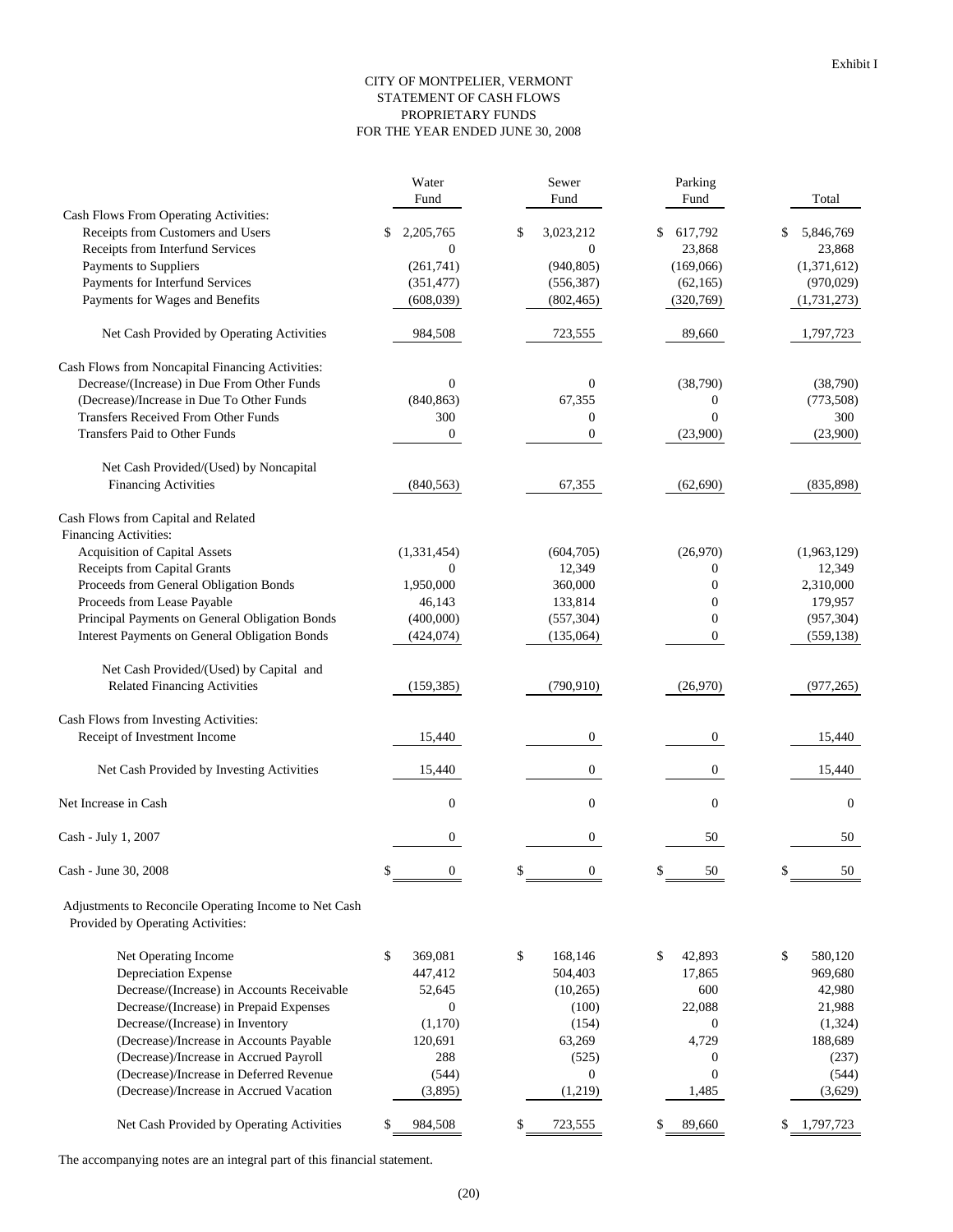# CITY OF MONTPELIER, VERMONT STATEMENT OF FIDUCIARY NET ASSETS FIDUCIARY FUNDS JUNE 30, 2008

| <b>ASSETS</b>               | Agency Fund -<br><b>Onion River</b><br>Exchange<br>Fund |  |  |
|-----------------------------|---------------------------------------------------------|--|--|
| Due from Other Funds        | \$<br>16,441                                            |  |  |
| Prepaid Expenses            | 350                                                     |  |  |
| <b>Total Assets</b>         | 16,791                                                  |  |  |
| <b>LIABILITIES</b>          |                                                         |  |  |
| <b>Accounts Payable</b>     | 207                                                     |  |  |
| Due to Onion River Exchange | 16,584                                                  |  |  |
| <b>Total Liabilities</b>    | 16,791                                                  |  |  |
| <b>NET ASSETS</b>           | \$<br>$\boldsymbol{0}$                                  |  |  |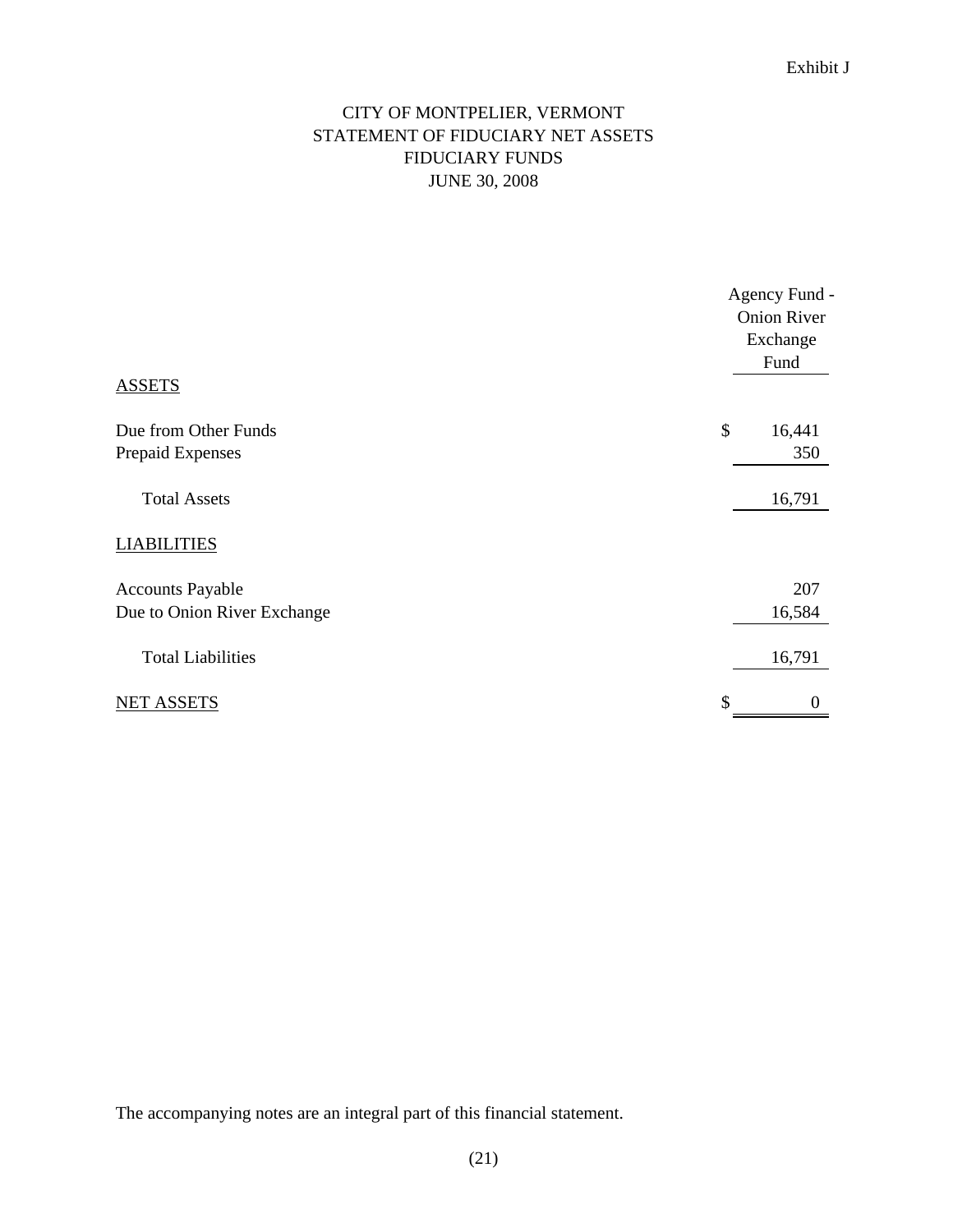The City of Montpelier, Vermont (City) was chartered on March 5, 1895 and operates under a Council-Manager form of government. The City provides the following services as authorized by its charter: public safety (police and fire), highways and streets, culture and recreation, community development, cemetery, public improvements, water, sewer, parking and general administrative services.

## **1. SUMMARY OF SIGNIFICANT ACCOUNTING POLICIES**

The accounting policies adopted by the City of Montpelier, Vermont conform to generally accepted accounting principles (GAAP) as applicable to governmental entities. The Governmental Accounting Standards Board (GASB) is the accepted standard-setting body for establishing accounting and financial reporting principles. The following is a summary of the more significant accounting policies employed in the preparation of these financial statements.

## **1A. The Financial Reporting Entity**

This report includes all of the funds of the City of Montpelier, Vermont. The reporting entity consists of the primary government; organizations for which the primary government is financially accountable; and other organizations for which the nature and significance of their relationship with the primary government are such that their exclusion would cause the reporting entity's financial statements to be misleading or incomplete. Component units are legally separate organizations for which the elected officials of the primary government are financially accountable. The primary government is financially accountable if it appoints a voting majority of the organization's governing body and it is able to impose its will on that organization or there is a potential for the organization to provide specific financial benefits to or burdens on the primary government. The primary government may be financially accountable if an organization is fiscally dependent on the primary government. Based on the aforementioned criteria, the City has one component unit, The Green Mountain Cemetery Commission. Although legally separate, the Commission is blended as a governmental non-major fund into the primary government. Separate financial statements for the Commission are not issued.

The Montpelier Public School System is a department of the City of Montpelier, Vermont authorized by Title VI of the City Charter. The School System operates under its separately elected Board of School Commissioners who appoint a Superintendent and provides education services. The School System also manages the Montpelier Recreation Department and Senior Citizens Center. The Recreation Department is responsible for general recreation activities in the City. The Senior Citizens Center provides cultural activities for senior citizens. The Senior Citizens Center will become a department of the City of Montpelier, Vermont effective July 1, 2009.

The Montpelier Public School System is considered a primary government for financial reporting purposes in accordance with the standards set forth in Governmental Accounting Standards Board statement No. 14, "Defining the Financial Reporting Entity". This standard is based on the concept that financial reporting by a local government should report the accountability of elected officials for organizations under their control. Although the Montpelier Public School System is referred to as a department in the charter of the City of Montpelier, it meets the three criteria set forth in the standard for determining a primary government.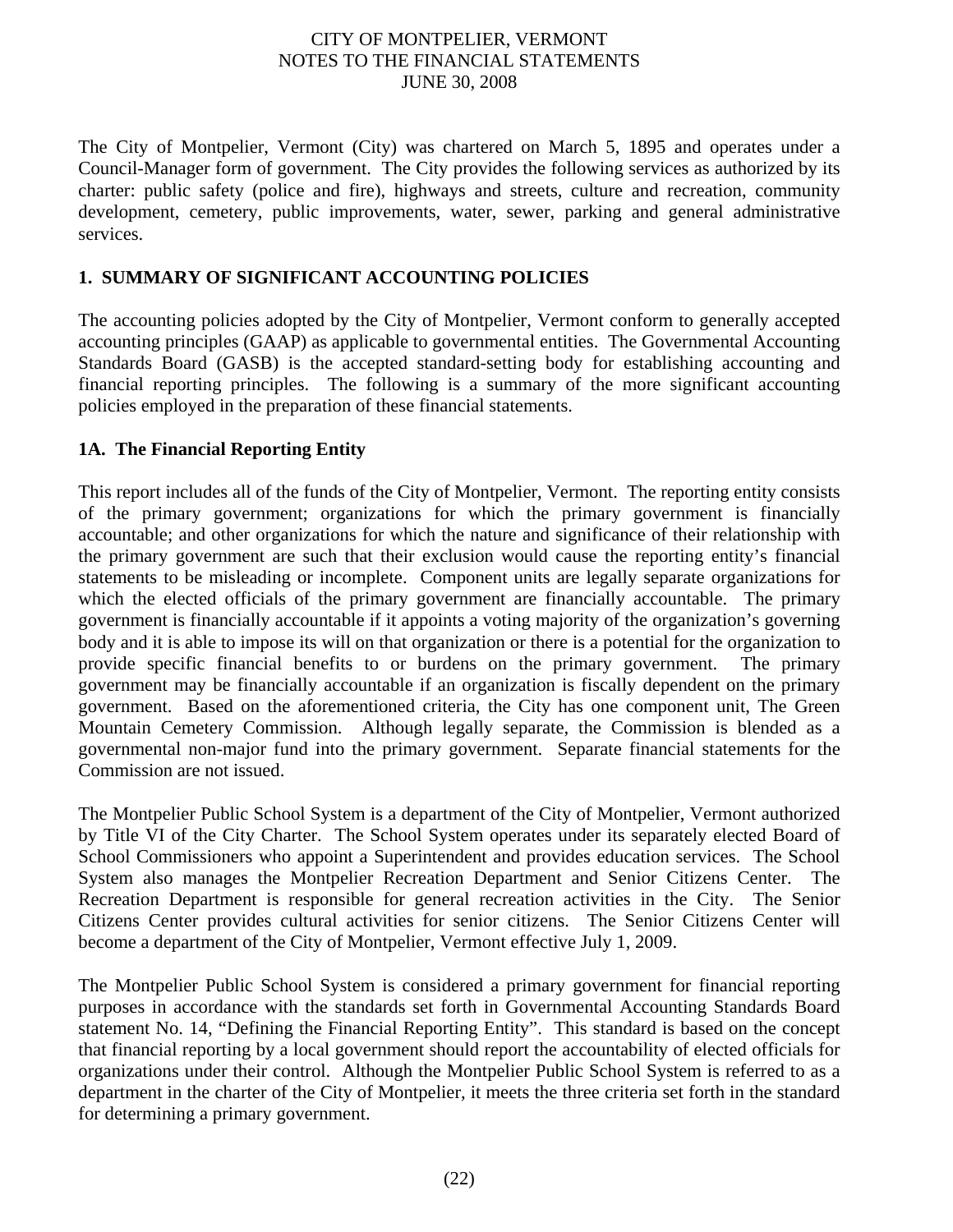Those criteria are:

- a) It has a separately elected governing body. The voters of the City of Montpelier elect a board of seven School Commissioners who are charged with the exclusive management and control of the public schools and all school property of the City. Vacancies in the Board of School Commissioners are filled by the remaining members of the Board of School Commissioners.
- b) It is legally separate as defined in the standard. The Montpelier Public School System possesses the corporate powers that would distinguish it as being legally separate including the capacity to have its own name, the right to sue and be sued in its own name without recourse to the City of Montpelier, and the right to buy, sell, lease and mortgage property in its name, subject to the approval of the voters. The Board of School Commissioners have all powers of a Vermont Town school district except the power to call elections or take property.
- c) It is fiscally independent of other state and local governments. All monies received by the Montpelier Public School System from tuition and other sources, and all funds received from the issuance of bonds or notes authorized by the voters of the City of Montpelier for school purposes are restricted for school purposes. The Montpelier Public School System determines its own budget (the City has a ministerial approval power over the budget but does not have the authority to modify the budget), has its own tax appropriation approved by the voters of the City of Montpelier and sets rates or charges for tuition and other services without approval of any other government. As is the case in Vermont municipalities generally, issuance of bonded debt is subject to the approval of the voters.

The City Council of the City of Montpelier has a ministerial power in the that the School Board must submit its request for debt to the City Council which is required to submit it to the voters for approval. No financial burden or benefit accrues to the City of Montpelier from the Montpelier Public School System.

Additionally, under state law, the laws governing education and regulations of the State Board of Education apply to all school districts unless otherwise specifically provided for in the charter of a City. Under Vermont law, school districts are considered separate legal entities from other municipal governments which exist in the same geographic boundaries and have the same voters.

#### **1B. Basis of Presentation**

The accounts of the City are organized and operated on the basis of fund accounting. A fund is an independent fiscal and accounting entity with a separate set of self-balancing accounts which comprise its assets, liabilities, fund equity, revenues, and expenditures or expenses, as appropriate. Government resources are allocated to and accounted for in individual funds based upon the purposes for which they are spent and the means by which spending activities are controlled.

The basic financial statements of the City include both government-wide statements and fund financial statements. The focus of the government-wide statements is on reporting the operating results and financial position of the City as a whole and present a longer-term view of the City's finances. The focus of the fund financial statements is on reporting on the operating results and financial position of the most significant funds of the City and present a shorter-term view of how operations were financed and what remains available for future spending.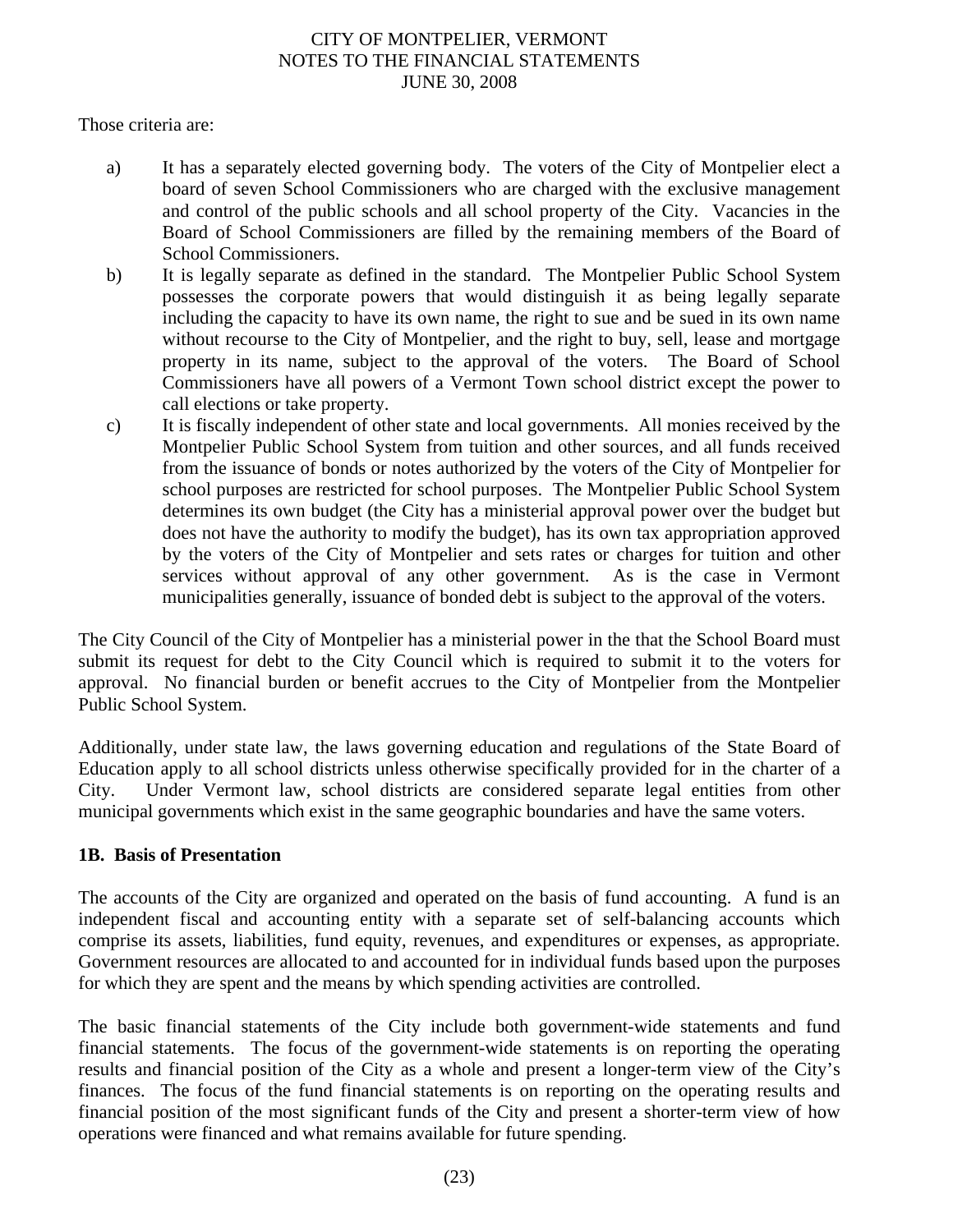Government-wide Statements: The statement of net assets and the statement of activities display information about the primary government, the City. These statements include the financial activities of the overall government, except for fiduciary activities. Eliminations have been made to minimize the double counting of activities between funds. These statements distinguish between the governmental and business-type activities of the City. Governmental activities generally are financed through taxes, intergovernmental revenues, and other nonexchange transactions. Business-type activities are financed in whole or in part by fees charged to external parties.

The statement of activities presents a comparison between direct expenses and program revenues for each function of the City's governmental activities and for each segment of the City's business-type activities. Direct expenses are those that are specifically associated with a program or function and, therefore, are clearly identifiable to a particular function. Program revenues include (a) charges paid by the recipients of goods or services offered by the programs and (b) grants and contributions that are restricted to meeting the operational or capital requirements of a particular program. Revenues that are not classified as program revenues, including all taxes, are presented as general revenues.

Fund Financial Statements: The fund financial statements provide information about the City's funds including fiduciary funds. Separate statements for each fund category, governmental, proprietary and fiduciary are presented. The emphasis of fund financial statements is on major governmental and proprietary funds, each displayed in a separate column. All remaining governmental and proprietary funds are aggregated and reported as nonmajor funds.

Proprietary fund operating revenues, such as charges for services, result from exchange transactions associated with the principal activity of the fund. Exchange transactions are those in which each party receives and gives up essentially equal values. Nonoperating revenues, such as subsidies and investment earnings, result from nonexchange transactions or ancillary activities.

The City reports on the following major governmental funds;

General Fund - This is the primary operating fund of the City. It is used to account for all financial resources except those required to be accounted for in another fund.

Community Development Fund - This Fund is used to account for the Community Development grant and loan programs throughout the City.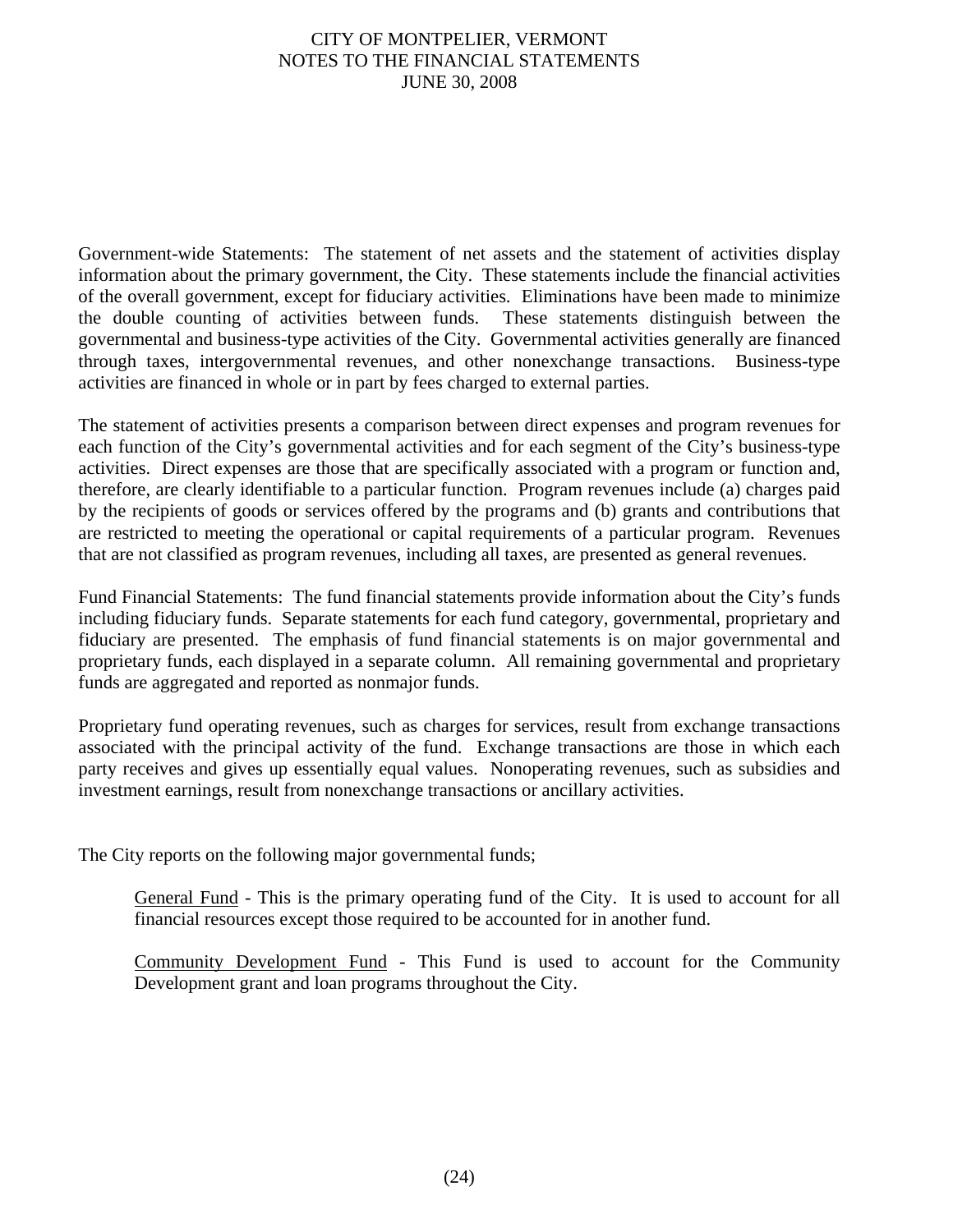The City reports on the following major enterprise funds:

Water Fund – This fund accounts for the operations of the Water Department.

Sewer Fund – This Fund accounts for the operations of the Sewer Department.

Parking Fund – This fund accounts for the operations of parking activities.

Additionally, the City reports the following fund type:

Agency Fund – The fund accounts for monies maintained for the Onion River Exchange.

#### **1C. Measurement Focus**

The accounting and financial reporting treatment applied to a fund is determined by its measurement focus. Government-wide and proprietary fund financial statements are reported using the economic resources measurement focus. This means that all assets and liabilities associated with the operation of these funds (whether current or noncurrent) are included on the balance sheet (or statement of net assets). Fund equity (i.e., net total assets) is segregated into investment in capital assets, net of related debt; restricted net assets; and unrestricted net assets. Operating statements present increases (i.e., revenues) and decreases (i.e., expenses) in net total assets.

Governmental fund financial statements are reported using the current financial resources measurement focus. This means that only current assets and current liabilities are generally reported on their balance sheets. Their reported fund balances (net current assets) are considered a measure of available spendable resources, and are segregated into reserved and unreserved fund balances. Operating statements of these funds present increases (i.e., revenues and other financing sources) and decreases (i.e., expenditures and other financing uses) in net current assets. Accordingly, they are said to present a summary of sources and uses of available spendable resources during a period.

#### **1D. Basis of Accounting**

Basis of accounting refers to when revenues and expenditures or expenses are recognized in the accounts and reported in the financial statements. Basis of accounting relates to the timing of the measurements made, regardless of the measurement focus applied.

The government-wide and proprietary fund financial statements are reported using the accrual basis of accounting. Revenues are recorded when earned and expenses are recorded at the time the liabilities are incurred, regardless of when the related cash flow takes place. Nonexchange transactions, in which the City gives (or receives) value without directly receiving (or giving) equal value in exchange, include taxes, grants, entitlements, and donations. On the accrual basis, revenue from property taxes is recognized in the fiscal year for which the taxes are levied. Revenue from grants, entitlements, and donations is recognized in the fiscal year in which all eligibility requirements have been satisfied.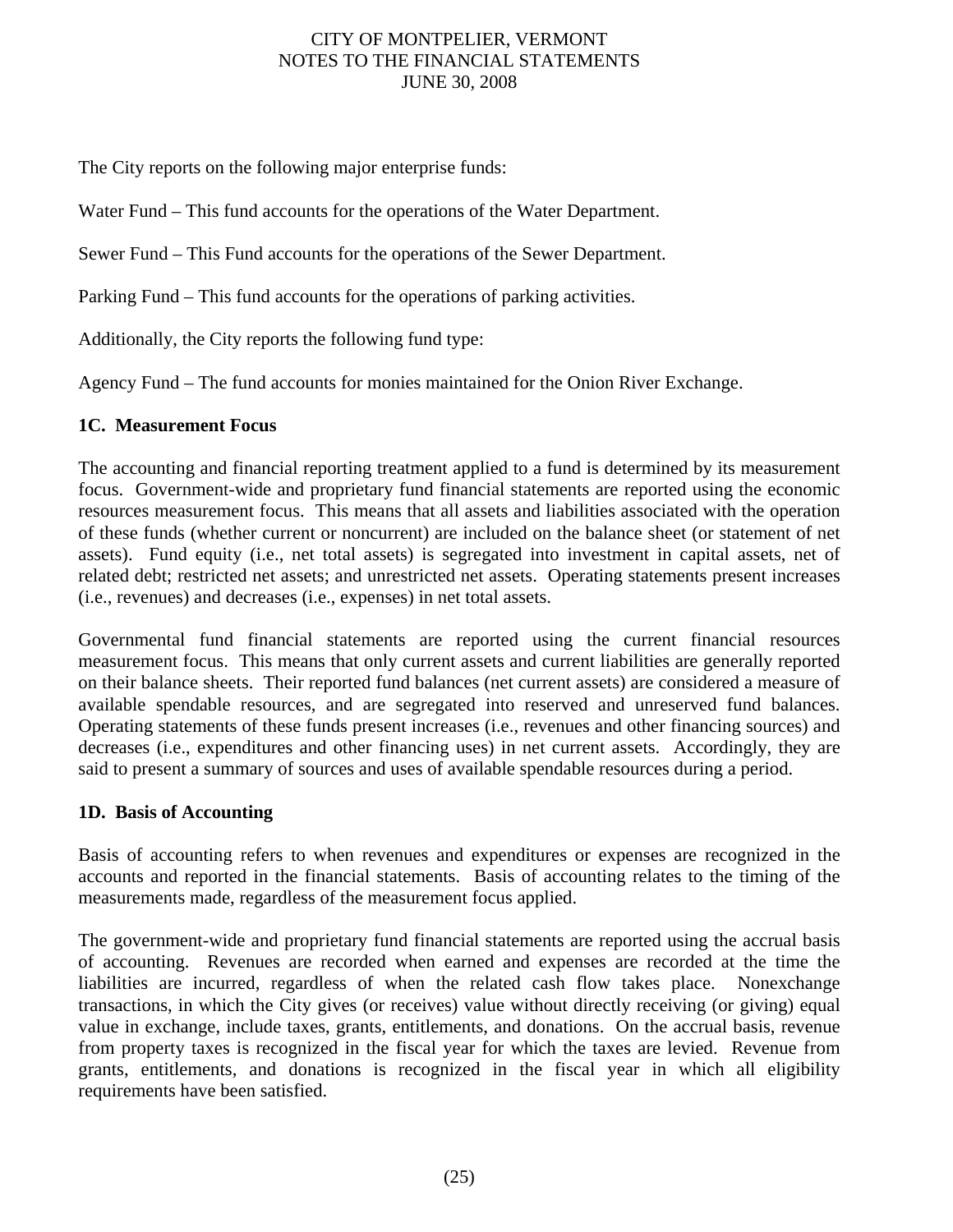Governmental funds are reported using the modified accrual basis of accounting. Under this method, revenues are recognized when measurable and available. "Measurable" means the amount of the transaction can be determined, and "available" means the amount is collectible within the current period or soon enough thereafter to be used to pay liabilities of the current period. The City considers all revenues reported in governmental funds to be available if the revenues are collected within sixty days after year-end. Expenditures are recorded when the related fund liability is incurred, except for principal and interest on general long-term debt, certain compensated absences and other long-term liabilities which are recognized when the obligations are expected to be liquidated or are funded with expendable available financial resources.

General capital asset acquisitions are reported as expenditures in governmental funds. Proceeds of general long-term debt and acquisitions under capital leases are reported as other financing sources.

Under the terms of grant agreements, the City funds certain programs by a combination of specific cost-reimbursement grants and general revenues. Thus, when program expenses are incurred, there are both restricted and unrestricted net assets available to finance the program. It is the City's policy to first apply cost-reimbursement grant resources to such programs, followed by general revenues. Expenditure driven grants are recognized as revenue when the qualifying expenditures have been incurred and other grant requirements have been met.

The government-wide and proprietary fund financial statements follow Financial Accounting Standards Board (FASB) Statements and Interpretations issued on or before November 30, 1989; Accounting Principles Board (APB) Opinions; and Accounting Research Bulletins, unless those pronouncements conflict with GASB pronouncements. As permitted under Statement of Governmental Accounting Standards No. 20, the City has elected not to apply FASB Standards issued after November 30, 1989.

#### **1E. Use of Estimates**

The presentation of financial statements in conformity with generally accepted accounting principles requires management to make estimates and assumptions that affect the reported amounts of assets and liabilities and disclosure of contingent assets and liabilities at the date of the financial statements and the reported amounts of revenues and expenses during the reporting period. Actual results could differ from those estimates.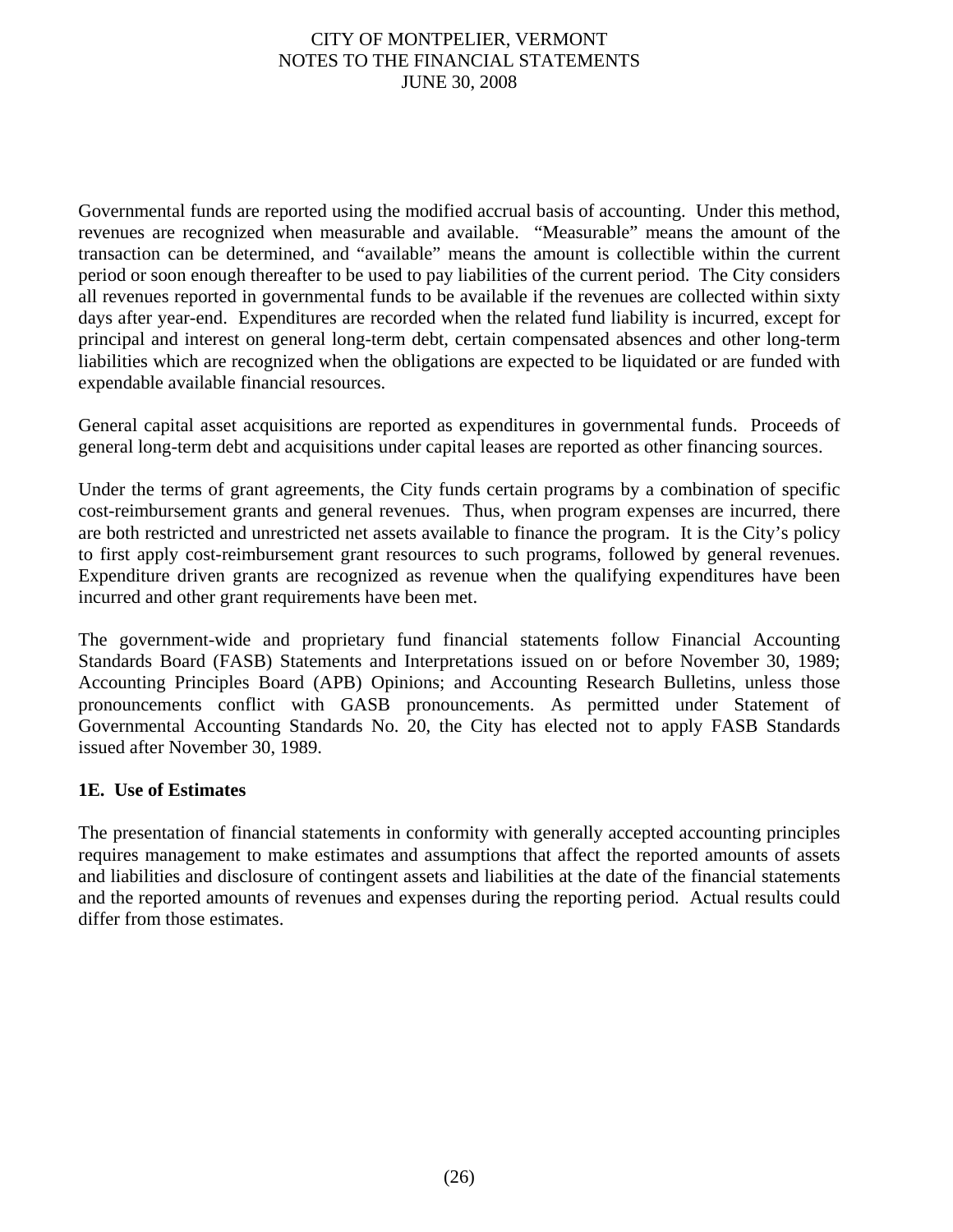# **1F. Assets, Liabilities and Equity**

## **1F a. Cash**

The City considers all short-term investments of ninety (90) days or less to be cash equivalents. Additionally, each fund's equity in the City's investment pool is treated as a cash equivalent because the funds can deposit or effectively withdraw cash at any time without prior notice or penalty.

## **1F b. Investments**

The City invests in investments as allowed by State statute and the City Council's investment policy. Investments with readily determinable fair values are reported at their fair values on the balance sheet. Unrealized gains and losses are included in revenue.

## **1F c. Receivables**

The City utilizes the allowance method for uncollectible accounts. The estimated losses are based on the judgment of management and a review of the current status of existing receivables.

### **1F d. Internal Balances**

Activity between funds that are representative of lending/borrowing arrangements outstanding at the end of the fiscal year are referred to as either "due to/from other funds" (i.e., the current portion of interfund loans) or "advances to/from other funds" (i.e., the non-current portion of interfund loans). All other outstanding balances between funds are reported as "due to/from other funds". Any residual balances outstanding between the governmental activities and business-type activities are reported in the government-wide financial statements as "internal balances".

Advances between funds, as reported in the fund financial statements, are offset by a fund balance reserve in applicable governmental funds to indicate that they are not available for appropriation and are not expendable available financial resources.

## **1F e. Inventories and Prepaid Expenses**

Inventories are determined by physical count and valued at the lower of cost (first-in, first-out) or market. Inventories in the General and Proprietary Funds consist of expendable supplies held for consumption.

Certain payments to vendors reflect costs that are applicable to future accounting periods and are recorded as prepaid expenses.

Reported inventories and prepaid expenses of governmental funds in the fund financial statements are offset by a fund balance reserve which indicates that they do not constitute available expendable resources even though they are a component of net current assets.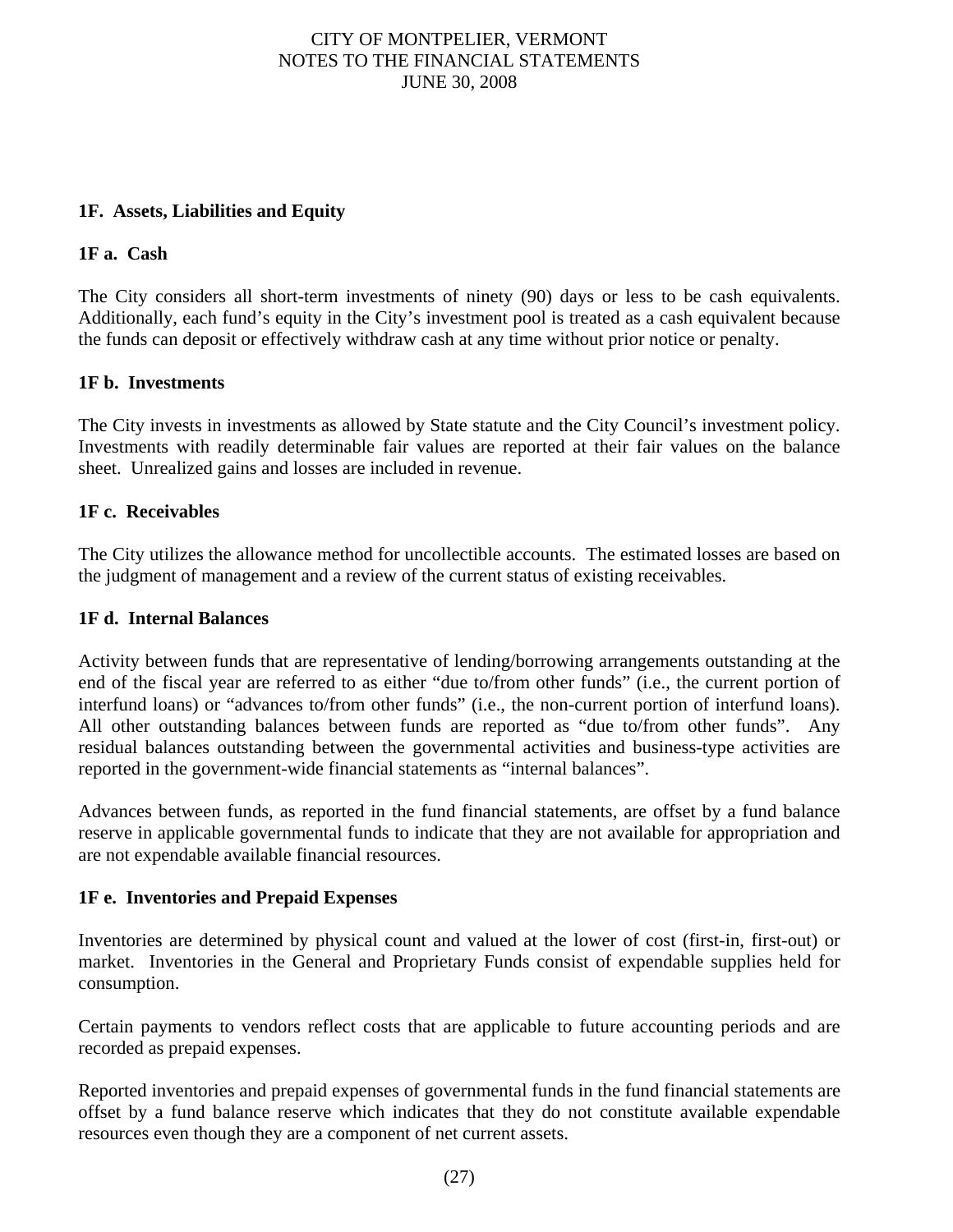#### **1F f. Capital Assets**

Capital assets are reported at actual cost or estimated historical cost based on appraisals or deflated current replacement cost if purchased or constructed. Contributed assets are recorded at their estimated fair value at the time received. Major outlays for capital assets and improvements are capitalized as constructed. Interest incurred during the construction phase for proprietary fund capital assets is reflected in the capitalized value of the asset constructed, net of any interest earned on the invested proceeds during the same period. Interest is not capitalized during the construction phase of capital assets used in governmental activities. The cost of normal maintenance and repairs that do not add to the value of the asset or materially extend the assets' lives are not capitalized. Infrastructure assets are reported starting with fiscal year ending June 30, 2004. The City has elected to not report major general infrastructure assets retroactively. Infrastructure assets include roads, bridges, underground pipe (other than related to utilities), traffic signals, etc.

Capital assets reported in the government-wide and proprietary fund financial statements are depreciated in order that the cost of these assets will be charged to expenses over their estimated service lives, generally using the straight-line method of calculating depreciation.

Capitalization thresholds (the dollar values above which asset acquisitions are added to the capital asset accounts) and estimated useful lives of capital assets are as follows:

| Capitalization | Estimated      |
|----------------|----------------|
|                | Service Life   |
|                |                |
| \$5,000        | N/A            |
| \$5,000        | $40-100$ years |
| \$5,000        | $20-75$ years  |
| \$5,000        | $15-75$ years  |
| \$5,000        | 5-20 years     |
| \$5,000        | $10-25$ years  |
|                | Threshold      |

Capital assets are not reported in the governmental fund type financial statements. Capital outlays in these funds are recorded as expenditures in the year they are incurred.

#### **1F g. Compensated Absences**

It is the policy of the City of Montpelier, Vermont to permit employees to accumulate earned but unused vacation benefits. The accrual for unused compensated absences time, based on current pay rates, is recorded in the government-wide and proprietary fund financial statements. The liability for unused compensated absences is not reported in the governmental fund type financial statements. Payments for unused compensated absences are recorded as expenditures in the year they are paid. Unused sick days may be accumulated to use in the following year, but sick days are not accrued since they are not paid when the employee terminates employment.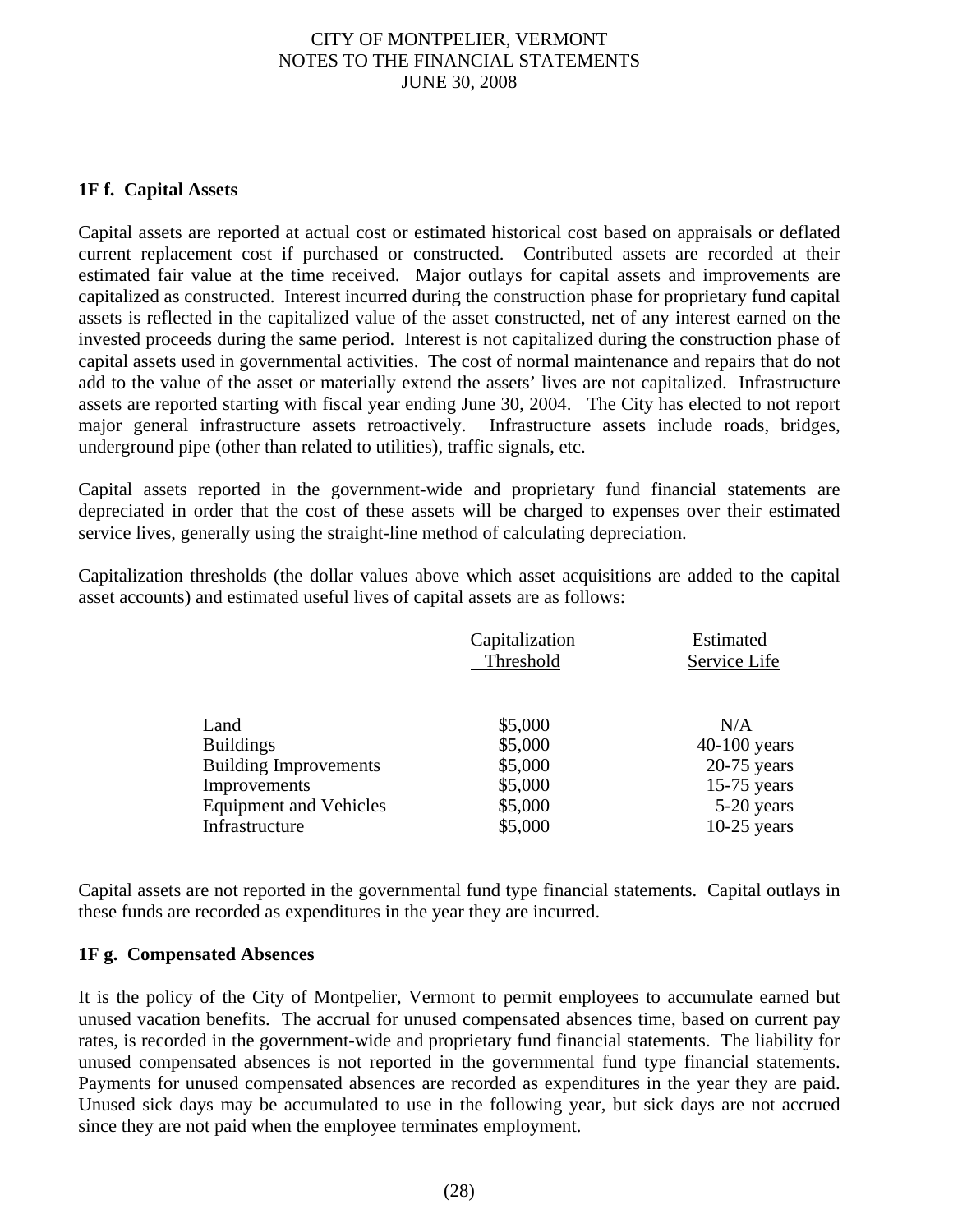## **1F h. Long-term Liabilities**

Long-term liabilities include notes and bonds payable and other obligations such as compensated absences. Long-term liabilities are reported in the government-wide and proprietary fund financial statements. Governmental fund type financial statements do not include any long-term liabilities as those funds use the current financial resources measurement focus and generally only include current assets and liabilities on their balance sheets.

## **1F i. Fund Equity**

Fund balances and retained earnings are classified based upon any restrictions that have been placed on those balances or any tentative plans management may have made for those balances. Reservations of fund balances and restrictions of retained earnings represent amounts that cannot be appropriated or are legally restricted for a specific purpose by a grant, contract, or other binding agreement. Designations of fund balance represent tentative management plans that are subject to change. Undesignated funds are available for future appropriations.

## **2. EXPLANATION OF DIFFERENCES BETWEEN GOVERNMENTAL FUND AND GOVERNMENT-WIDE STATEMENTS**

Governmental Fund financial statements are presented using the current financial resources measurement focus and the modified accrual basis of accounting, while government-wide financial statements are presented using the economic resources measurement focus and the accrual basis of accounting. These differences in the measurement focus and basis of accounting lead to differences between the governmental fund financial statements and the government-wide financial statements as follows:

Long-term revenue differences arise because governmental funds report revenues only when they are considered "available", whereas government-wide statements report revenues when they are earned. Long-term expense differences arise because governmental funds report operating expenses (including interest) using the modified accrual basis of accounting, whereas government-wide statements report expenses using the accrual basis of accounting.

Capital-related differences arise because governmental funds report capital outlays as current period expenditures, whereas government-wide statements report depreciation as an expense. Further, governmental funds report the proceeds from the sale of capital assets as revenue, whereas government-wide statements report the gain or loss from the sale of capital assets as revenue.

Long-term debt transaction differences arise because governmental funds report debt proceeds and principal payments as other financing sources and uses, whereas government-wide statements report those transactions as increases and decreases in liabilities.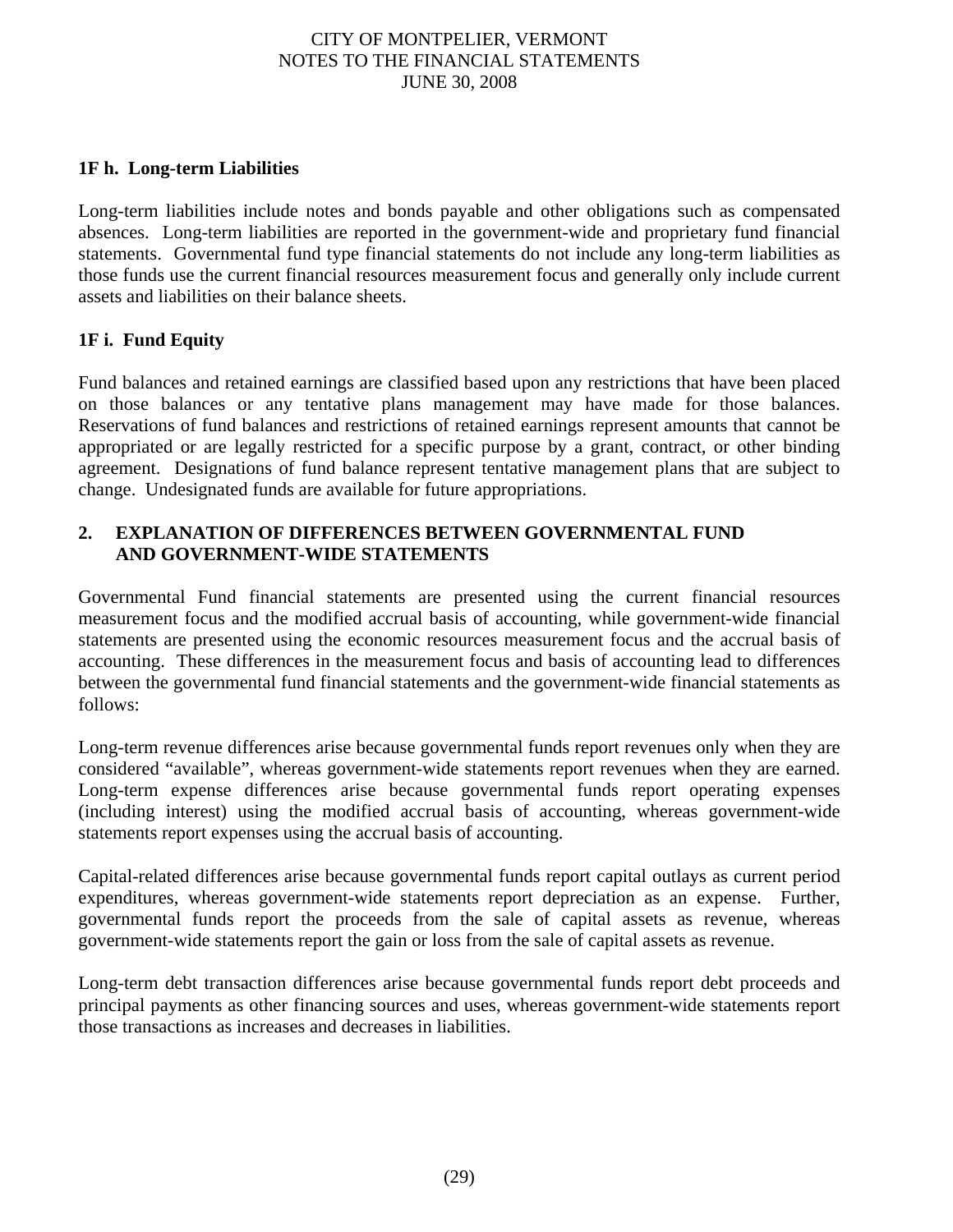# **2A. Governmental Funds Balance Sheet and the Statement of Net Assets**

The differences between the governmental funds balance sheet and government-wide statement of net assets are as follows:

|                             |               | <b>Balance</b><br>Sheet | Long-term<br>Revenues/<br>Expenses |                           | Capital<br>Related<br>Items |                           | Elimination<br>of Interfund<br><b>Balances</b> | Statement of<br>Net Assets |
|-----------------------------|---------------|-------------------------|------------------------------------|---------------------------|-----------------------------|---------------------------|------------------------------------------------|----------------------------|
| <b>ASSETS</b>               |               |                         |                                    |                           |                             |                           |                                                |                            |
| Cash                        | $\mathsf{\$}$ | 1,600,823 \$            | $\boldsymbol{0}$                   | $\boldsymbol{\mathsf{S}}$ | $\boldsymbol{0}$            | $\boldsymbol{\mathsf{S}}$ | $\mathcal{S}$<br>$\boldsymbol{0}$              | 1,600,823                  |
| Investments                 |               | 811,041                 | $\theta$                           |                           | $\boldsymbol{0}$            |                           | $\boldsymbol{0}$                               | 811,041                    |
| Receivables                 |               | 404,689                 | $\theta$                           |                           | $\theta$                    |                           | $\theta$                                       | 404,689                    |
| Due from Other              |               |                         |                                    |                           |                             |                           |                                                |                            |
| Governments                 |               | 4,685                   | $\boldsymbol{0}$                   |                           | $\boldsymbol{0}$            |                           | $\boldsymbol{0}$                               | 4,685                      |
| Loans Receivable            |               | 2,976,836               | $\boldsymbol{0}$                   |                           | $\boldsymbol{0}$            |                           | $\boldsymbol{0}$                               | 2,976,836                  |
| Note Receivable             |               | 261,753                 | 0                                  |                           | $\boldsymbol{0}$            |                           | $\boldsymbol{0}$                               | 261,753                    |
| Prepaid Expenses            |               | 2,030                   | $\overline{0}$                     |                           | $\overline{0}$              |                           | $\boldsymbol{0}$                               | 2,030                      |
| Inventories                 |               | 104,838                 | 0                                  |                           | $\boldsymbol{0}$            |                           | $\theta$                                       | 104,838                    |
| Due from Fire District      |               | 420                     | $\theta$                           |                           | $\theta$                    |                           | $\theta$                                       | 420                        |
| Due from Other Funds        |               | 1,288,706               | $\boldsymbol{0}$                   |                           | $\theta$                    |                           | (515,061)                                      | 773,645                    |
| <b>Capital Assets</b>       |               | 0                       | $\boldsymbol{0}$                   |                           | 12,848,536                  |                           | $\theta$                                       | 12,848,536                 |
| <b>Total Assets</b>         |               | 7,455,821               | $\boldsymbol{0}$                   |                           | 12,848,536                  |                           | (515,061)                                      | 19,789,296                 |
| <b>LIABILITIES</b>          |               |                         |                                    |                           |                             |                           |                                                |                            |
| <b>Accounts Payable</b>     |               | 103,986                 | $\theta$                           |                           | $\theta$                    |                           | $\theta$                                       | 103,986                    |
| Accrued Payroll and         |               |                         |                                    |                           |                             |                           | $\boldsymbol{0}$                               |                            |
| <b>Related Expenses</b>     |               | 136,217                 | $\boldsymbol{0}$                   |                           | $\boldsymbol{0}$            |                           | $\boldsymbol{0}$                               | 136,217                    |
| Due to Montpelier           |               |                         |                                    |                           |                             |                           |                                                |                            |
| <b>Downtown Association</b> |               | 20,790                  | $\theta$                           |                           | $\boldsymbol{0}$            |                           | $\theta$                                       | 20,790                     |
| Due to Agency Fund          |               | $\theta$                | $\theta$                           |                           | $\theta$                    |                           | 16,441                                         | 16,441                     |
| Due to Other Funds          |               | 531,502                 | $\theta$                           |                           | $\theta$                    |                           | (531, 502)                                     | $\theta$                   |
| Deferred Revenue            |               | 3,172,122               | (3, 122, 237)                      |                           | $\boldsymbol{0}$            |                           | $\boldsymbol{0}$                               | 49,885                     |
| <b>Accrued Interest</b>     |               | $\boldsymbol{0}$        | 20,438                             |                           | $\theta$                    |                           | $\theta$                                       | 20,438                     |
| Noncurrent Liabilities      |               | $\theta$                | 1,227,094                          |                           | 4,025,163                   |                           | $\theta$                                       | 5,252,257                  |
| <b>Total Liabilities</b>    |               | 3,964,617               | (1,874,705)                        |                           | 4,025,163                   |                           | (515,061)                                      | 5,600,014                  |
| <b>NET ASSETS</b>           |               |                         |                                    |                           |                             |                           |                                                |                            |
| Invested in Capital Assets  |               | $\boldsymbol{0}$        | $\overline{0}$                     |                           | 8,823,373                   |                           | $\boldsymbol{0}$                               | 8,823,373                  |
| Other                       |               | 3,491,204               | 1,874,705                          |                           | $\boldsymbol{0}$            |                           | $\boldsymbol{0}$                               | 5,365,909                  |
| <b>Total Net Assets</b>     | \$            | 3,491,204 \$            | 1,874,705                          | \$                        | 8,823,373                   | \$                        | $\mathcal{S}$<br>$\overline{0}$                | 14,189,282                 |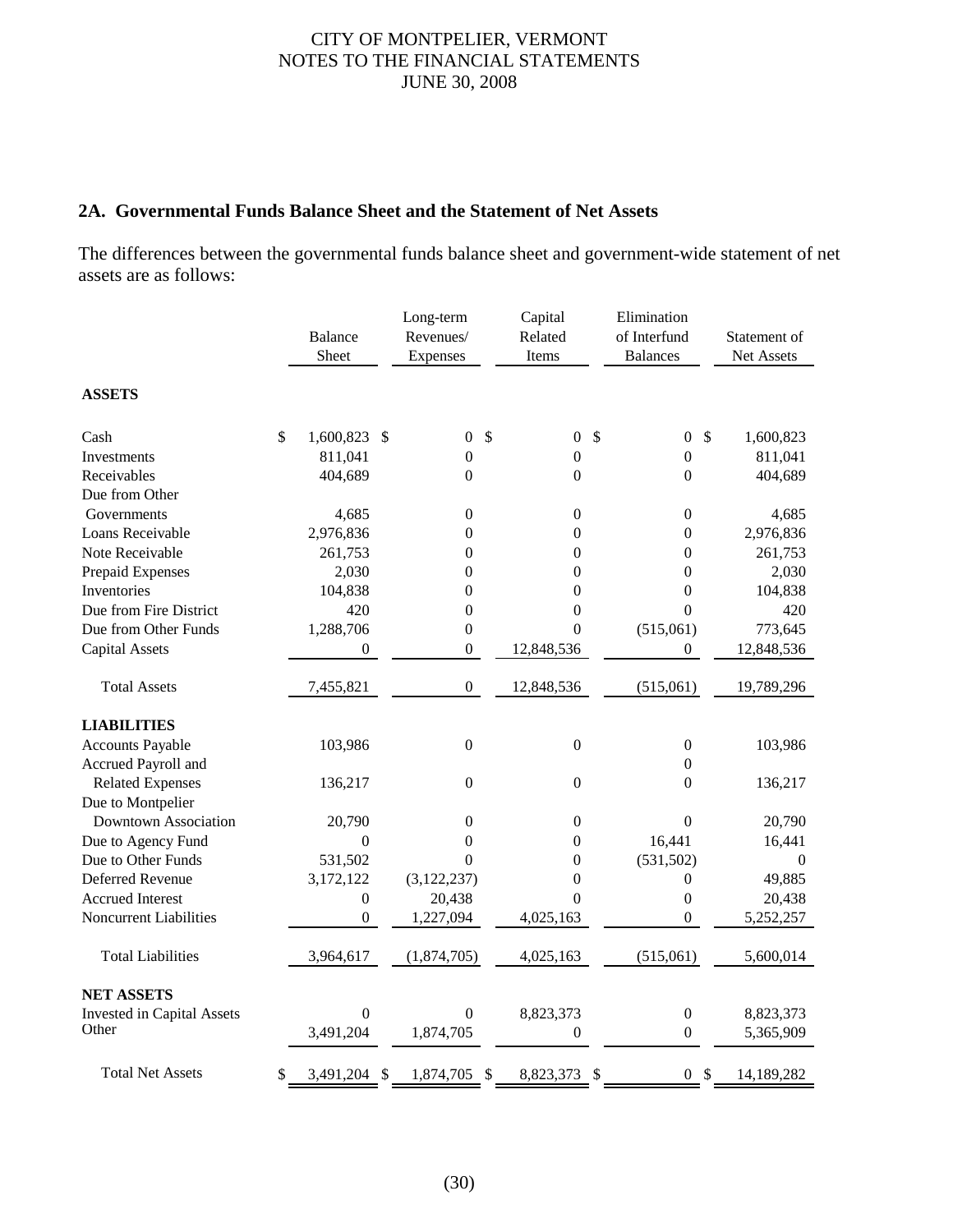## **2B. Governmental Funds Statement of Revenues, Expenditures and Changes in Fund Balances and the Statement of Activities**

The differences between the governmental funds statement of revenues, expenditures and changes in fund balances and government-wide statement of activities are as follows:

| Reclassifications<br>Revenue.<br>and Elimination<br>Expenditures<br>Long-term<br>Capital<br>Revenues/<br>Related<br>of Interfund<br>and Changes in<br>Statement of<br><b>Fund Balances</b><br>Expenses<br>Items<br>Activity<br>Activites<br>Property Taxes, Penalties and<br>\$<br>$(19,206)$ \$<br>0 <sup>5</sup><br>0 <sup>5</sup><br>Interest<br>6,614,333 \$<br>6,595,127<br>Permits and Licenses<br>(102, 311)<br>102,311<br>$\boldsymbol{0}$<br>$\boldsymbol{0}$<br>$\boldsymbol{0}$<br>1,366,771<br>$\boldsymbol{0}$<br>$\boldsymbol{0}$<br>(1,366,771)<br>$\Omega$<br>Intergovernmental<br>Fees and Charges for Services<br>1,522,906<br>$\overline{0}$<br>$\boldsymbol{0}$<br>240,123<br>1,763,029<br><b>Fines and Forfeitures</b><br>$\overline{0}$<br>34,854<br>$\overline{0}$<br>(34, 854)<br>$\Omega$<br><b>Investment Income</b><br>336,552<br>$\overline{0}$<br>$\mathbf{0}$<br>316,236<br>(20,316)<br>Contributions<br>7,759<br>$\overline{0}$<br>$\theta$<br>(7,759)<br>$\theta$<br><b>Rents and Commissions</b><br>3,339<br>$\boldsymbol{0}$<br>$\theta$<br>(3,339)<br>$\boldsymbol{0}$<br>$\overline{0}$<br><b>Equipment Revenues</b><br>98,173<br>$\boldsymbol{0}$<br>(98, 173)<br>$\theta$<br>48,883<br>(48, 883)<br>$\theta$<br>$\Omega$<br>Loan Principal Repayments<br>$\mathbf{0}$<br>108,100<br>$\mathbf{0}$<br>108,100<br><b>Other Revenues</b><br>$\mathbf{0}$<br>$\theta$<br>$\mathbf{0}$<br>Debt Proceeds<br>301,767<br>(301,767)<br>$\theta$<br>$\theta$<br>Gain on Sale of Capital Assets<br>$\boldsymbol{0}$<br>17,258<br>$\theta$<br>17,258<br>$\boldsymbol{0}$<br>$\boldsymbol{0}$<br>Payment in Lieu of Taxes<br>$\overline{0}$<br>$\overline{0}$<br>184,000<br>184,000<br>Operating Grants and<br>$\mathbf{0}$<br>Contributions<br>29,901<br>$\boldsymbol{0}$<br>1,018,070<br>1,047,971<br>Capital Grants and<br>Contributions<br>$\boldsymbol{0}$<br>37,136<br>15,000<br>224,596<br>172,460<br><b>Contributions to Permanent</b><br>$\mathbf{0}$<br>$\overline{0}$<br>$\overline{0}$<br>Endowments<br>18,870<br>18,870<br>Transfers from Other<br>$\theta$<br>$\mathbf{0}$<br>Funds<br>754,759<br>23,600<br>(731, 159)<br><b>Total Revenues</b><br>11,300,507<br>(302, 819)<br>10,298,787<br>32,258<br>(731, 159)<br><b>EXPENDITURES</b><br>6,801<br>General Government<br>1,956,794<br>110,874<br>$\boldsymbol{0}$<br>2,074,469<br>6,802<br><b>Public Safety</b><br>3,431,652<br>174,916<br>$\boldsymbol{0}$<br>3,613,370<br><b>Public Works</b><br>6,801<br>327,306<br>$\boldsymbol{0}$<br>2,022,456<br>2,356,563<br>$\mathbf{0}$<br>Culture and Recreation<br>545,840<br>4,012<br>$\boldsymbol{0}$<br>549,852<br>$\boldsymbol{0}$<br>632,513<br>(594, 611)<br>$\boldsymbol{0}$<br>37,902<br><b>Community Development</b><br>171,337<br>11,607<br>$\boldsymbol{0}$<br>182,944<br>Cemetery<br>$\boldsymbol{0}$<br>$\overline{0}$<br>$\mathbf{0}$<br>984,294<br>(984, 294)<br>$\boldsymbol{0}$<br>Capital Outlay<br>(505, 574)<br>505,574<br>Debt Service - Principal<br>$\boldsymbol{0}$<br>$\boldsymbol{0}$<br>$\boldsymbol{0}$<br>431,087<br>Debt Service - Interest<br>433,490<br>(2,403)<br>$\boldsymbol{0}$<br>$\boldsymbol{0}$<br>Transfers to Other Funds<br>731,159<br>$\boldsymbol{0}$<br>(731, 159)<br>$\boldsymbol{0}$<br>$\mathbf{0}$<br><b>Total Expenditures</b><br>(1,082,184)<br>(355,579)<br>11,415,109<br>(731, 159)<br>9,246,187 |                         | Statement of |  |  |  |
|--------------------------------------------------------------------------------------------------------------------------------------------------------------------------------------------------------------------------------------------------------------------------------------------------------------------------------------------------------------------------------------------------------------------------------------------------------------------------------------------------------------------------------------------------------------------------------------------------------------------------------------------------------------------------------------------------------------------------------------------------------------------------------------------------------------------------------------------------------------------------------------------------------------------------------------------------------------------------------------------------------------------------------------------------------------------------------------------------------------------------------------------------------------------------------------------------------------------------------------------------------------------------------------------------------------------------------------------------------------------------------------------------------------------------------------------------------------------------------------------------------------------------------------------------------------------------------------------------------------------------------------------------------------------------------------------------------------------------------------------------------------------------------------------------------------------------------------------------------------------------------------------------------------------------------------------------------------------------------------------------------------------------------------------------------------------------------------------------------------------------------------------------------------------------------------------------------------------------------------------------------------------------------------------------------------------------------------------------------------------------------------------------------------------------------------------------------------------------------------------------------------------------------------------------------------------------------------------------------------------------------------------------------------------------------------------------------------------------------------------------------------------------------------------------------------------------------------------------------------------------------------------------------------------------------------------------------------------------------------------------------------------------------------------------------------------------------------------------------------------------------------------------------------------------------------------------------------------------------------------------------------------------------------------------------------------------------------------------------------------------------------------|-------------------------|--------------|--|--|--|
|                                                                                                                                                                                                                                                                                                                                                                                                                                                                                                                                                                                                                                                                                                                                                                                                                                                                                                                                                                                                                                                                                                                                                                                                                                                                                                                                                                                                                                                                                                                                                                                                                                                                                                                                                                                                                                                                                                                                                                                                                                                                                                                                                                                                                                                                                                                                                                                                                                                                                                                                                                                                                                                                                                                                                                                                                                                                                                                                                                                                                                                                                                                                                                                                                                                                                                                                                                                            |                         |              |  |  |  |
|                                                                                                                                                                                                                                                                                                                                                                                                                                                                                                                                                                                                                                                                                                                                                                                                                                                                                                                                                                                                                                                                                                                                                                                                                                                                                                                                                                                                                                                                                                                                                                                                                                                                                                                                                                                                                                                                                                                                                                                                                                                                                                                                                                                                                                                                                                                                                                                                                                                                                                                                                                                                                                                                                                                                                                                                                                                                                                                                                                                                                                                                                                                                                                                                                                                                                                                                                                                            |                         |              |  |  |  |
|                                                                                                                                                                                                                                                                                                                                                                                                                                                                                                                                                                                                                                                                                                                                                                                                                                                                                                                                                                                                                                                                                                                                                                                                                                                                                                                                                                                                                                                                                                                                                                                                                                                                                                                                                                                                                                                                                                                                                                                                                                                                                                                                                                                                                                                                                                                                                                                                                                                                                                                                                                                                                                                                                                                                                                                                                                                                                                                                                                                                                                                                                                                                                                                                                                                                                                                                                                                            |                         |              |  |  |  |
|                                                                                                                                                                                                                                                                                                                                                                                                                                                                                                                                                                                                                                                                                                                                                                                                                                                                                                                                                                                                                                                                                                                                                                                                                                                                                                                                                                                                                                                                                                                                                                                                                                                                                                                                                                                                                                                                                                                                                                                                                                                                                                                                                                                                                                                                                                                                                                                                                                                                                                                                                                                                                                                                                                                                                                                                                                                                                                                                                                                                                                                                                                                                                                                                                                                                                                                                                                                            |                         |              |  |  |  |
|                                                                                                                                                                                                                                                                                                                                                                                                                                                                                                                                                                                                                                                                                                                                                                                                                                                                                                                                                                                                                                                                                                                                                                                                                                                                                                                                                                                                                                                                                                                                                                                                                                                                                                                                                                                                                                                                                                                                                                                                                                                                                                                                                                                                                                                                                                                                                                                                                                                                                                                                                                                                                                                                                                                                                                                                                                                                                                                                                                                                                                                                                                                                                                                                                                                                                                                                                                                            | <b>REVENUES</b>         |              |  |  |  |
|                                                                                                                                                                                                                                                                                                                                                                                                                                                                                                                                                                                                                                                                                                                                                                                                                                                                                                                                                                                                                                                                                                                                                                                                                                                                                                                                                                                                                                                                                                                                                                                                                                                                                                                                                                                                                                                                                                                                                                                                                                                                                                                                                                                                                                                                                                                                                                                                                                                                                                                                                                                                                                                                                                                                                                                                                                                                                                                                                                                                                                                                                                                                                                                                                                                                                                                                                                                            |                         |              |  |  |  |
|                                                                                                                                                                                                                                                                                                                                                                                                                                                                                                                                                                                                                                                                                                                                                                                                                                                                                                                                                                                                                                                                                                                                                                                                                                                                                                                                                                                                                                                                                                                                                                                                                                                                                                                                                                                                                                                                                                                                                                                                                                                                                                                                                                                                                                                                                                                                                                                                                                                                                                                                                                                                                                                                                                                                                                                                                                                                                                                                                                                                                                                                                                                                                                                                                                                                                                                                                                                            |                         |              |  |  |  |
|                                                                                                                                                                                                                                                                                                                                                                                                                                                                                                                                                                                                                                                                                                                                                                                                                                                                                                                                                                                                                                                                                                                                                                                                                                                                                                                                                                                                                                                                                                                                                                                                                                                                                                                                                                                                                                                                                                                                                                                                                                                                                                                                                                                                                                                                                                                                                                                                                                                                                                                                                                                                                                                                                                                                                                                                                                                                                                                                                                                                                                                                                                                                                                                                                                                                                                                                                                                            |                         |              |  |  |  |
|                                                                                                                                                                                                                                                                                                                                                                                                                                                                                                                                                                                                                                                                                                                                                                                                                                                                                                                                                                                                                                                                                                                                                                                                                                                                                                                                                                                                                                                                                                                                                                                                                                                                                                                                                                                                                                                                                                                                                                                                                                                                                                                                                                                                                                                                                                                                                                                                                                                                                                                                                                                                                                                                                                                                                                                                                                                                                                                                                                                                                                                                                                                                                                                                                                                                                                                                                                                            |                         |              |  |  |  |
|                                                                                                                                                                                                                                                                                                                                                                                                                                                                                                                                                                                                                                                                                                                                                                                                                                                                                                                                                                                                                                                                                                                                                                                                                                                                                                                                                                                                                                                                                                                                                                                                                                                                                                                                                                                                                                                                                                                                                                                                                                                                                                                                                                                                                                                                                                                                                                                                                                                                                                                                                                                                                                                                                                                                                                                                                                                                                                                                                                                                                                                                                                                                                                                                                                                                                                                                                                                            |                         |              |  |  |  |
|                                                                                                                                                                                                                                                                                                                                                                                                                                                                                                                                                                                                                                                                                                                                                                                                                                                                                                                                                                                                                                                                                                                                                                                                                                                                                                                                                                                                                                                                                                                                                                                                                                                                                                                                                                                                                                                                                                                                                                                                                                                                                                                                                                                                                                                                                                                                                                                                                                                                                                                                                                                                                                                                                                                                                                                                                                                                                                                                                                                                                                                                                                                                                                                                                                                                                                                                                                                            |                         |              |  |  |  |
|                                                                                                                                                                                                                                                                                                                                                                                                                                                                                                                                                                                                                                                                                                                                                                                                                                                                                                                                                                                                                                                                                                                                                                                                                                                                                                                                                                                                                                                                                                                                                                                                                                                                                                                                                                                                                                                                                                                                                                                                                                                                                                                                                                                                                                                                                                                                                                                                                                                                                                                                                                                                                                                                                                                                                                                                                                                                                                                                                                                                                                                                                                                                                                                                                                                                                                                                                                                            |                         |              |  |  |  |
|                                                                                                                                                                                                                                                                                                                                                                                                                                                                                                                                                                                                                                                                                                                                                                                                                                                                                                                                                                                                                                                                                                                                                                                                                                                                                                                                                                                                                                                                                                                                                                                                                                                                                                                                                                                                                                                                                                                                                                                                                                                                                                                                                                                                                                                                                                                                                                                                                                                                                                                                                                                                                                                                                                                                                                                                                                                                                                                                                                                                                                                                                                                                                                                                                                                                                                                                                                                            |                         |              |  |  |  |
|                                                                                                                                                                                                                                                                                                                                                                                                                                                                                                                                                                                                                                                                                                                                                                                                                                                                                                                                                                                                                                                                                                                                                                                                                                                                                                                                                                                                                                                                                                                                                                                                                                                                                                                                                                                                                                                                                                                                                                                                                                                                                                                                                                                                                                                                                                                                                                                                                                                                                                                                                                                                                                                                                                                                                                                                                                                                                                                                                                                                                                                                                                                                                                                                                                                                                                                                                                                            |                         |              |  |  |  |
|                                                                                                                                                                                                                                                                                                                                                                                                                                                                                                                                                                                                                                                                                                                                                                                                                                                                                                                                                                                                                                                                                                                                                                                                                                                                                                                                                                                                                                                                                                                                                                                                                                                                                                                                                                                                                                                                                                                                                                                                                                                                                                                                                                                                                                                                                                                                                                                                                                                                                                                                                                                                                                                                                                                                                                                                                                                                                                                                                                                                                                                                                                                                                                                                                                                                                                                                                                                            |                         |              |  |  |  |
|                                                                                                                                                                                                                                                                                                                                                                                                                                                                                                                                                                                                                                                                                                                                                                                                                                                                                                                                                                                                                                                                                                                                                                                                                                                                                                                                                                                                                                                                                                                                                                                                                                                                                                                                                                                                                                                                                                                                                                                                                                                                                                                                                                                                                                                                                                                                                                                                                                                                                                                                                                                                                                                                                                                                                                                                                                                                                                                                                                                                                                                                                                                                                                                                                                                                                                                                                                                            |                         |              |  |  |  |
|                                                                                                                                                                                                                                                                                                                                                                                                                                                                                                                                                                                                                                                                                                                                                                                                                                                                                                                                                                                                                                                                                                                                                                                                                                                                                                                                                                                                                                                                                                                                                                                                                                                                                                                                                                                                                                                                                                                                                                                                                                                                                                                                                                                                                                                                                                                                                                                                                                                                                                                                                                                                                                                                                                                                                                                                                                                                                                                                                                                                                                                                                                                                                                                                                                                                                                                                                                                            |                         |              |  |  |  |
|                                                                                                                                                                                                                                                                                                                                                                                                                                                                                                                                                                                                                                                                                                                                                                                                                                                                                                                                                                                                                                                                                                                                                                                                                                                                                                                                                                                                                                                                                                                                                                                                                                                                                                                                                                                                                                                                                                                                                                                                                                                                                                                                                                                                                                                                                                                                                                                                                                                                                                                                                                                                                                                                                                                                                                                                                                                                                                                                                                                                                                                                                                                                                                                                                                                                                                                                                                                            |                         |              |  |  |  |
|                                                                                                                                                                                                                                                                                                                                                                                                                                                                                                                                                                                                                                                                                                                                                                                                                                                                                                                                                                                                                                                                                                                                                                                                                                                                                                                                                                                                                                                                                                                                                                                                                                                                                                                                                                                                                                                                                                                                                                                                                                                                                                                                                                                                                                                                                                                                                                                                                                                                                                                                                                                                                                                                                                                                                                                                                                                                                                                                                                                                                                                                                                                                                                                                                                                                                                                                                                                            |                         |              |  |  |  |
|                                                                                                                                                                                                                                                                                                                                                                                                                                                                                                                                                                                                                                                                                                                                                                                                                                                                                                                                                                                                                                                                                                                                                                                                                                                                                                                                                                                                                                                                                                                                                                                                                                                                                                                                                                                                                                                                                                                                                                                                                                                                                                                                                                                                                                                                                                                                                                                                                                                                                                                                                                                                                                                                                                                                                                                                                                                                                                                                                                                                                                                                                                                                                                                                                                                                                                                                                                                            |                         |              |  |  |  |
|                                                                                                                                                                                                                                                                                                                                                                                                                                                                                                                                                                                                                                                                                                                                                                                                                                                                                                                                                                                                                                                                                                                                                                                                                                                                                                                                                                                                                                                                                                                                                                                                                                                                                                                                                                                                                                                                                                                                                                                                                                                                                                                                                                                                                                                                                                                                                                                                                                                                                                                                                                                                                                                                                                                                                                                                                                                                                                                                                                                                                                                                                                                                                                                                                                                                                                                                                                                            |                         |              |  |  |  |
|                                                                                                                                                                                                                                                                                                                                                                                                                                                                                                                                                                                                                                                                                                                                                                                                                                                                                                                                                                                                                                                                                                                                                                                                                                                                                                                                                                                                                                                                                                                                                                                                                                                                                                                                                                                                                                                                                                                                                                                                                                                                                                                                                                                                                                                                                                                                                                                                                                                                                                                                                                                                                                                                                                                                                                                                                                                                                                                                                                                                                                                                                                                                                                                                                                                                                                                                                                                            |                         |              |  |  |  |
|                                                                                                                                                                                                                                                                                                                                                                                                                                                                                                                                                                                                                                                                                                                                                                                                                                                                                                                                                                                                                                                                                                                                                                                                                                                                                                                                                                                                                                                                                                                                                                                                                                                                                                                                                                                                                                                                                                                                                                                                                                                                                                                                                                                                                                                                                                                                                                                                                                                                                                                                                                                                                                                                                                                                                                                                                                                                                                                                                                                                                                                                                                                                                                                                                                                                                                                                                                                            |                         |              |  |  |  |
|                                                                                                                                                                                                                                                                                                                                                                                                                                                                                                                                                                                                                                                                                                                                                                                                                                                                                                                                                                                                                                                                                                                                                                                                                                                                                                                                                                                                                                                                                                                                                                                                                                                                                                                                                                                                                                                                                                                                                                                                                                                                                                                                                                                                                                                                                                                                                                                                                                                                                                                                                                                                                                                                                                                                                                                                                                                                                                                                                                                                                                                                                                                                                                                                                                                                                                                                                                                            |                         |              |  |  |  |
|                                                                                                                                                                                                                                                                                                                                                                                                                                                                                                                                                                                                                                                                                                                                                                                                                                                                                                                                                                                                                                                                                                                                                                                                                                                                                                                                                                                                                                                                                                                                                                                                                                                                                                                                                                                                                                                                                                                                                                                                                                                                                                                                                                                                                                                                                                                                                                                                                                                                                                                                                                                                                                                                                                                                                                                                                                                                                                                                                                                                                                                                                                                                                                                                                                                                                                                                                                                            |                         |              |  |  |  |
|                                                                                                                                                                                                                                                                                                                                                                                                                                                                                                                                                                                                                                                                                                                                                                                                                                                                                                                                                                                                                                                                                                                                                                                                                                                                                                                                                                                                                                                                                                                                                                                                                                                                                                                                                                                                                                                                                                                                                                                                                                                                                                                                                                                                                                                                                                                                                                                                                                                                                                                                                                                                                                                                                                                                                                                                                                                                                                                                                                                                                                                                                                                                                                                                                                                                                                                                                                                            |                         |              |  |  |  |
|                                                                                                                                                                                                                                                                                                                                                                                                                                                                                                                                                                                                                                                                                                                                                                                                                                                                                                                                                                                                                                                                                                                                                                                                                                                                                                                                                                                                                                                                                                                                                                                                                                                                                                                                                                                                                                                                                                                                                                                                                                                                                                                                                                                                                                                                                                                                                                                                                                                                                                                                                                                                                                                                                                                                                                                                                                                                                                                                                                                                                                                                                                                                                                                                                                                                                                                                                                                            |                         |              |  |  |  |
|                                                                                                                                                                                                                                                                                                                                                                                                                                                                                                                                                                                                                                                                                                                                                                                                                                                                                                                                                                                                                                                                                                                                                                                                                                                                                                                                                                                                                                                                                                                                                                                                                                                                                                                                                                                                                                                                                                                                                                                                                                                                                                                                                                                                                                                                                                                                                                                                                                                                                                                                                                                                                                                                                                                                                                                                                                                                                                                                                                                                                                                                                                                                                                                                                                                                                                                                                                                            |                         |              |  |  |  |
|                                                                                                                                                                                                                                                                                                                                                                                                                                                                                                                                                                                                                                                                                                                                                                                                                                                                                                                                                                                                                                                                                                                                                                                                                                                                                                                                                                                                                                                                                                                                                                                                                                                                                                                                                                                                                                                                                                                                                                                                                                                                                                                                                                                                                                                                                                                                                                                                                                                                                                                                                                                                                                                                                                                                                                                                                                                                                                                                                                                                                                                                                                                                                                                                                                                                                                                                                                                            |                         |              |  |  |  |
|                                                                                                                                                                                                                                                                                                                                                                                                                                                                                                                                                                                                                                                                                                                                                                                                                                                                                                                                                                                                                                                                                                                                                                                                                                                                                                                                                                                                                                                                                                                                                                                                                                                                                                                                                                                                                                                                                                                                                                                                                                                                                                                                                                                                                                                                                                                                                                                                                                                                                                                                                                                                                                                                                                                                                                                                                                                                                                                                                                                                                                                                                                                                                                                                                                                                                                                                                                                            |                         |              |  |  |  |
|                                                                                                                                                                                                                                                                                                                                                                                                                                                                                                                                                                                                                                                                                                                                                                                                                                                                                                                                                                                                                                                                                                                                                                                                                                                                                                                                                                                                                                                                                                                                                                                                                                                                                                                                                                                                                                                                                                                                                                                                                                                                                                                                                                                                                                                                                                                                                                                                                                                                                                                                                                                                                                                                                                                                                                                                                                                                                                                                                                                                                                                                                                                                                                                                                                                                                                                                                                                            |                         |              |  |  |  |
|                                                                                                                                                                                                                                                                                                                                                                                                                                                                                                                                                                                                                                                                                                                                                                                                                                                                                                                                                                                                                                                                                                                                                                                                                                                                                                                                                                                                                                                                                                                                                                                                                                                                                                                                                                                                                                                                                                                                                                                                                                                                                                                                                                                                                                                                                                                                                                                                                                                                                                                                                                                                                                                                                                                                                                                                                                                                                                                                                                                                                                                                                                                                                                                                                                                                                                                                                                                            |                         |              |  |  |  |
|                                                                                                                                                                                                                                                                                                                                                                                                                                                                                                                                                                                                                                                                                                                                                                                                                                                                                                                                                                                                                                                                                                                                                                                                                                                                                                                                                                                                                                                                                                                                                                                                                                                                                                                                                                                                                                                                                                                                                                                                                                                                                                                                                                                                                                                                                                                                                                                                                                                                                                                                                                                                                                                                                                                                                                                                                                                                                                                                                                                                                                                                                                                                                                                                                                                                                                                                                                                            |                         |              |  |  |  |
|                                                                                                                                                                                                                                                                                                                                                                                                                                                                                                                                                                                                                                                                                                                                                                                                                                                                                                                                                                                                                                                                                                                                                                                                                                                                                                                                                                                                                                                                                                                                                                                                                                                                                                                                                                                                                                                                                                                                                                                                                                                                                                                                                                                                                                                                                                                                                                                                                                                                                                                                                                                                                                                                                                                                                                                                                                                                                                                                                                                                                                                                                                                                                                                                                                                                                                                                                                                            |                         |              |  |  |  |
|                                                                                                                                                                                                                                                                                                                                                                                                                                                                                                                                                                                                                                                                                                                                                                                                                                                                                                                                                                                                                                                                                                                                                                                                                                                                                                                                                                                                                                                                                                                                                                                                                                                                                                                                                                                                                                                                                                                                                                                                                                                                                                                                                                                                                                                                                                                                                                                                                                                                                                                                                                                                                                                                                                                                                                                                                                                                                                                                                                                                                                                                                                                                                                                                                                                                                                                                                                                            |                         |              |  |  |  |
|                                                                                                                                                                                                                                                                                                                                                                                                                                                                                                                                                                                                                                                                                                                                                                                                                                                                                                                                                                                                                                                                                                                                                                                                                                                                                                                                                                                                                                                                                                                                                                                                                                                                                                                                                                                                                                                                                                                                                                                                                                                                                                                                                                                                                                                                                                                                                                                                                                                                                                                                                                                                                                                                                                                                                                                                                                                                                                                                                                                                                                                                                                                                                                                                                                                                                                                                                                                            |                         |              |  |  |  |
|                                                                                                                                                                                                                                                                                                                                                                                                                                                                                                                                                                                                                                                                                                                                                                                                                                                                                                                                                                                                                                                                                                                                                                                                                                                                                                                                                                                                                                                                                                                                                                                                                                                                                                                                                                                                                                                                                                                                                                                                                                                                                                                                                                                                                                                                                                                                                                                                                                                                                                                                                                                                                                                                                                                                                                                                                                                                                                                                                                                                                                                                                                                                                                                                                                                                                                                                                                                            |                         |              |  |  |  |
|                                                                                                                                                                                                                                                                                                                                                                                                                                                                                                                                                                                                                                                                                                                                                                                                                                                                                                                                                                                                                                                                                                                                                                                                                                                                                                                                                                                                                                                                                                                                                                                                                                                                                                                                                                                                                                                                                                                                                                                                                                                                                                                                                                                                                                                                                                                                                                                                                                                                                                                                                                                                                                                                                                                                                                                                                                                                                                                                                                                                                                                                                                                                                                                                                                                                                                                                                                                            |                         |              |  |  |  |
|                                                                                                                                                                                                                                                                                                                                                                                                                                                                                                                                                                                                                                                                                                                                                                                                                                                                                                                                                                                                                                                                                                                                                                                                                                                                                                                                                                                                                                                                                                                                                                                                                                                                                                                                                                                                                                                                                                                                                                                                                                                                                                                                                                                                                                                                                                                                                                                                                                                                                                                                                                                                                                                                                                                                                                                                                                                                                                                                                                                                                                                                                                                                                                                                                                                                                                                                                                                            |                         |              |  |  |  |
|                                                                                                                                                                                                                                                                                                                                                                                                                                                                                                                                                                                                                                                                                                                                                                                                                                                                                                                                                                                                                                                                                                                                                                                                                                                                                                                                                                                                                                                                                                                                                                                                                                                                                                                                                                                                                                                                                                                                                                                                                                                                                                                                                                                                                                                                                                                                                                                                                                                                                                                                                                                                                                                                                                                                                                                                                                                                                                                                                                                                                                                                                                                                                                                                                                                                                                                                                                                            |                         |              |  |  |  |
|                                                                                                                                                                                                                                                                                                                                                                                                                                                                                                                                                                                                                                                                                                                                                                                                                                                                                                                                                                                                                                                                                                                                                                                                                                                                                                                                                                                                                                                                                                                                                                                                                                                                                                                                                                                                                                                                                                                                                                                                                                                                                                                                                                                                                                                                                                                                                                                                                                                                                                                                                                                                                                                                                                                                                                                                                                                                                                                                                                                                                                                                                                                                                                                                                                                                                                                                                                                            |                         |              |  |  |  |
|                                                                                                                                                                                                                                                                                                                                                                                                                                                                                                                                                                                                                                                                                                                                                                                                                                                                                                                                                                                                                                                                                                                                                                                                                                                                                                                                                                                                                                                                                                                                                                                                                                                                                                                                                                                                                                                                                                                                                                                                                                                                                                                                                                                                                                                                                                                                                                                                                                                                                                                                                                                                                                                                                                                                                                                                                                                                                                                                                                                                                                                                                                                                                                                                                                                                                                                                                                                            |                         |              |  |  |  |
|                                                                                                                                                                                                                                                                                                                                                                                                                                                                                                                                                                                                                                                                                                                                                                                                                                                                                                                                                                                                                                                                                                                                                                                                                                                                                                                                                                                                                                                                                                                                                                                                                                                                                                                                                                                                                                                                                                                                                                                                                                                                                                                                                                                                                                                                                                                                                                                                                                                                                                                                                                                                                                                                                                                                                                                                                                                                                                                                                                                                                                                                                                                                                                                                                                                                                                                                                                                            |                         |              |  |  |  |
| \$<br>$(114,602)$ \$<br>387,837 \$<br>$0 \text{ }$ \$<br>1,052,600<br>779,365 \$                                                                                                                                                                                                                                                                                                                                                                                                                                                                                                                                                                                                                                                                                                                                                                                                                                                                                                                                                                                                                                                                                                                                                                                                                                                                                                                                                                                                                                                                                                                                                                                                                                                                                                                                                                                                                                                                                                                                                                                                                                                                                                                                                                                                                                                                                                                                                                                                                                                                                                                                                                                                                                                                                                                                                                                                                                                                                                                                                                                                                                                                                                                                                                                                                                                                                                           | Net Change for the Year |              |  |  |  |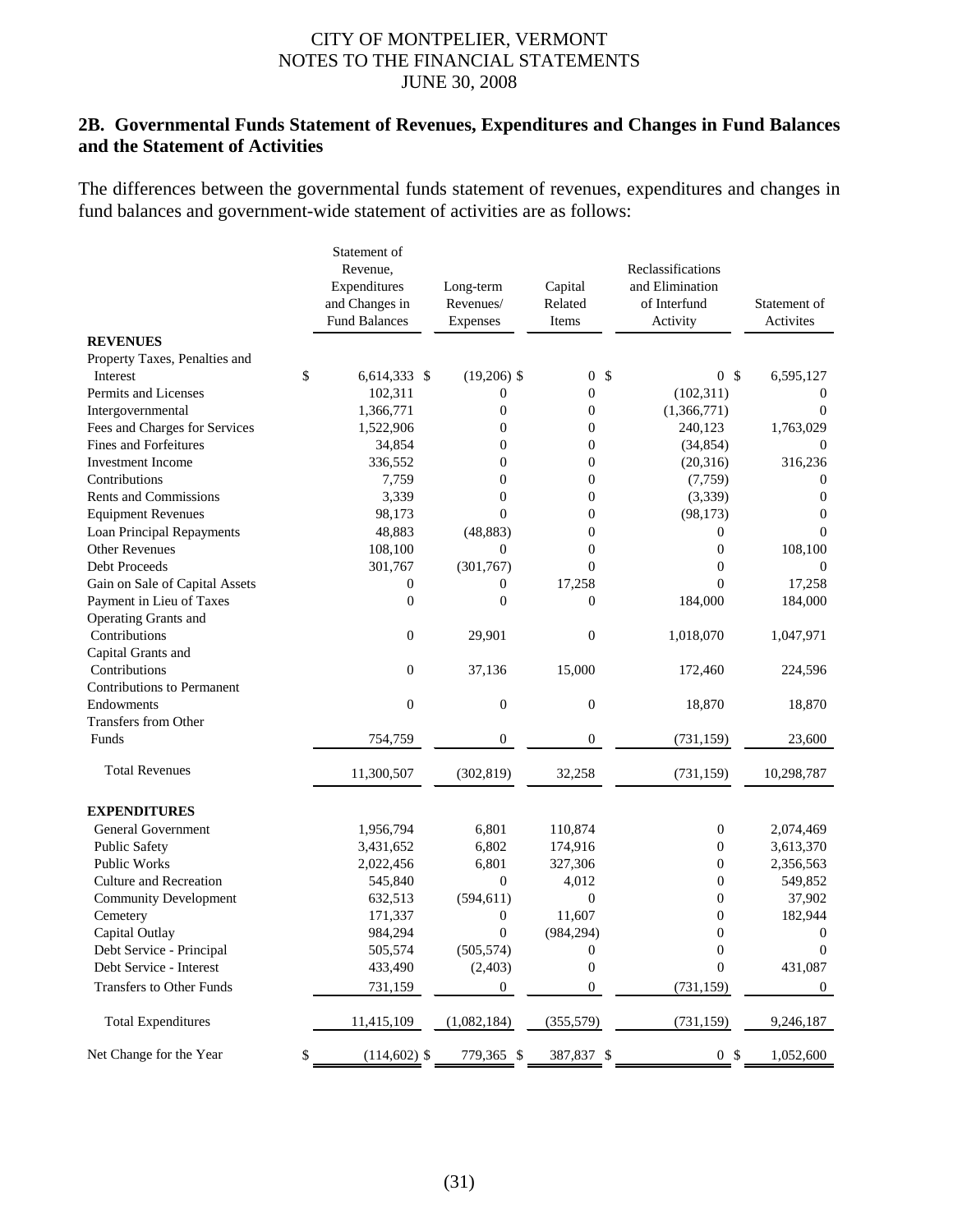## **3. STEWARDSHIP, COMPLIANCE AND ACCOUNTABILITY**

### **3A. Budgetary Information**

During January of each year, the City Manager submits to the City Council a proposed operating budget for the fiscal year commencing the following July 1. The operating budget includes proposed expenditures and the means of financing them. Public hearings are then conducted to obtain taxpayer comments.

Annually, on the first Tuesday in March, the voters authorize a specific sum of budgeted tax appropriation for the support of all City departments. Subsequent to the City's Annual Meeting and before the beginning of the fiscal year on July 1, the City Council finalizes the budget for City departments.

The City Manager is authorized to transfer budgeted amounts between departments within any fund; however, any revisions that alter the total expenditures of any fund must be approved by the City Council. There were no budget amendments during the year. The City budgets operating transfers between the Proprietary Funds and the General Fund as expenses in the Proprietary Funds and as operating transfers in the General Fund.

## **3B. Excess of Expenditures Over Appropriations**

For the year ended June 30, 2008, expenditures exceeded appropriations in the General Fund by \$714,982. These were funded by excess revenues.

## **4. DETAILED NOTES ON ALL FUNDS**

#### **4A. Deposits and Investments**

| Cash - Deposits with Financial Institutions | 1,600,473<br>S. |
|---------------------------------------------|-----------------|
| Cash on Hand                                | 400             |
| Total Cash                                  | 1,600,873       |
| Investments - Certificates of Deposit       | 83,143          |
| Money Market Mutual Funds                   | 81,669          |
| Mutual Funds - Mixed Holdings               | 79,170          |
| Mutual Funds - Bonds                        | 485,086         |
| Mutual Funds - Stocks                       | 79,483          |
| Corporate Stock                             | 2,490           |
| <b>Total Investments</b>                    | 811,041         |
| <b>Total Cash and Investments</b>           | \$ 2,411,914    |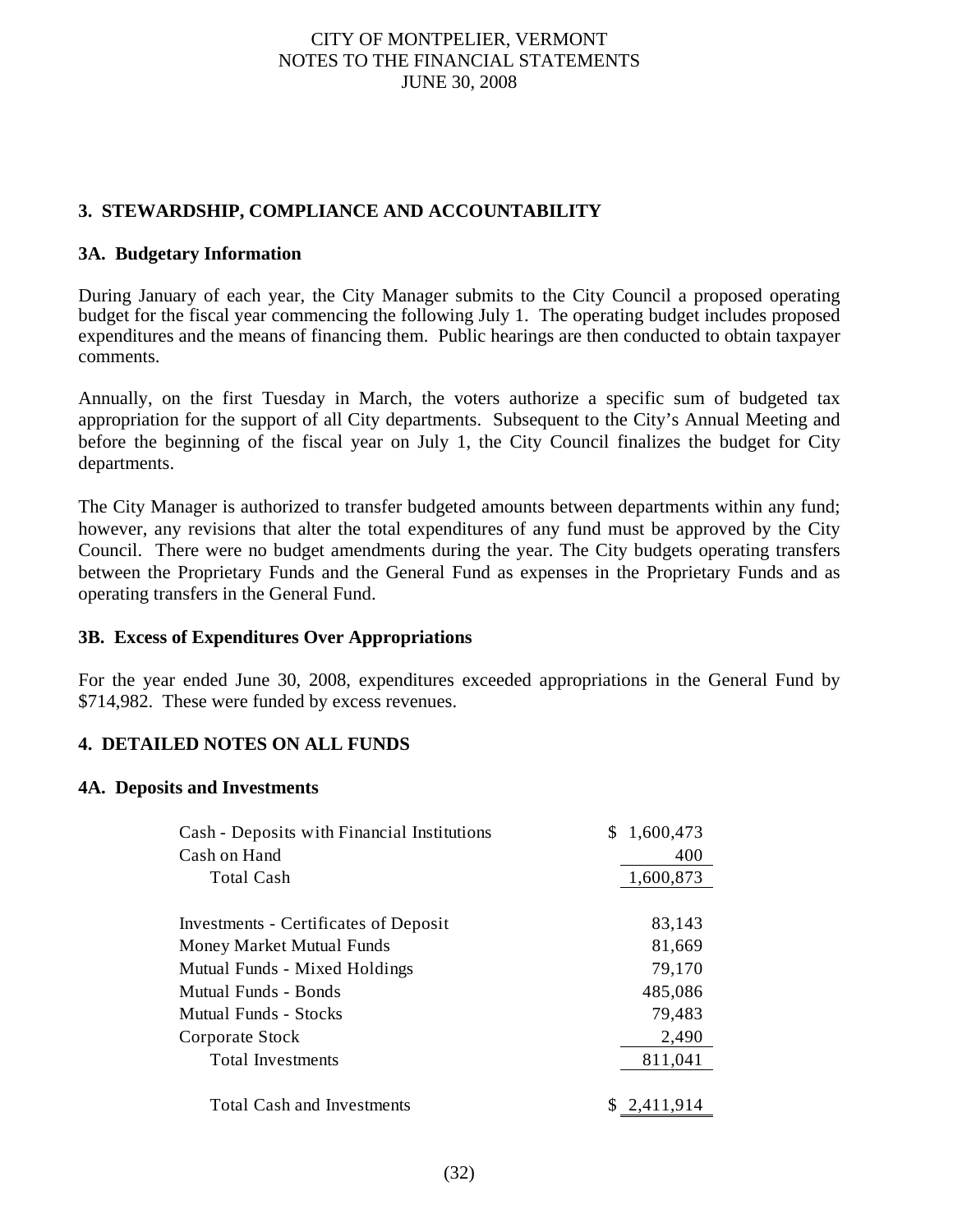## **Investment Policy**

The City's investment policy is as follows:

All public funds (defined herein) shall be invested to achieve liquidity, security and return. Of the foregoing, it is the declared intention of the City Council to provide for security of investment, both principal and interest, as a priority.

Public funds shall be invested in accordance with the following schedule of priorities:

- (a) Deposits insured by an agency of the federal government; provided, however, that up to \$500,000 of uninsured public funds may be invested or deposited in any one state or federal banking institution which maintains offices in the City of Montpelier.
- (b) Obligations of the United States, such as Treasury Notes.
- (c) General obligations of the State of Vermont.
- (d) General obligations of the several states.
- (e) Securities fully insured by an agency of the United States, or fully collateralized by securities of the United States.
- (f) Periodically, and at least every three years, the City Treasurer shall cause to be made a survey of all banking institutions maintaining offices in Washington County and whose services area includes the City of Montpelier. Each banking institution so surveyed will be required to submit a proposal to serve as the City's lead bank and as one of the City's depository banks. The City Treasurer, in concert with the City Council, shall designate annually a lead bank and one or more depository banks, and shall establish the banking service to be secured from each.
- (g) In order to achieve investment liquidity, the City Treasurer shall be given thirty days advance notice of any requisition or warrant in excess of \$50,000.
- (h) The term "public funds" shall not include cash or credits held for the City's benefit as performance or completion.
- (i) For investments that the City controls directly, no investment will be made in tobacco stocks. For investments in which the City has an advisory role or has a seat on an investment board or committee, or where the City is constrained in its action by statute or existing contract, the City and/or its representatives shall make their best effects to avoid investment of City funds in tobacco stocks, consistent with their fiduciary responsibilities.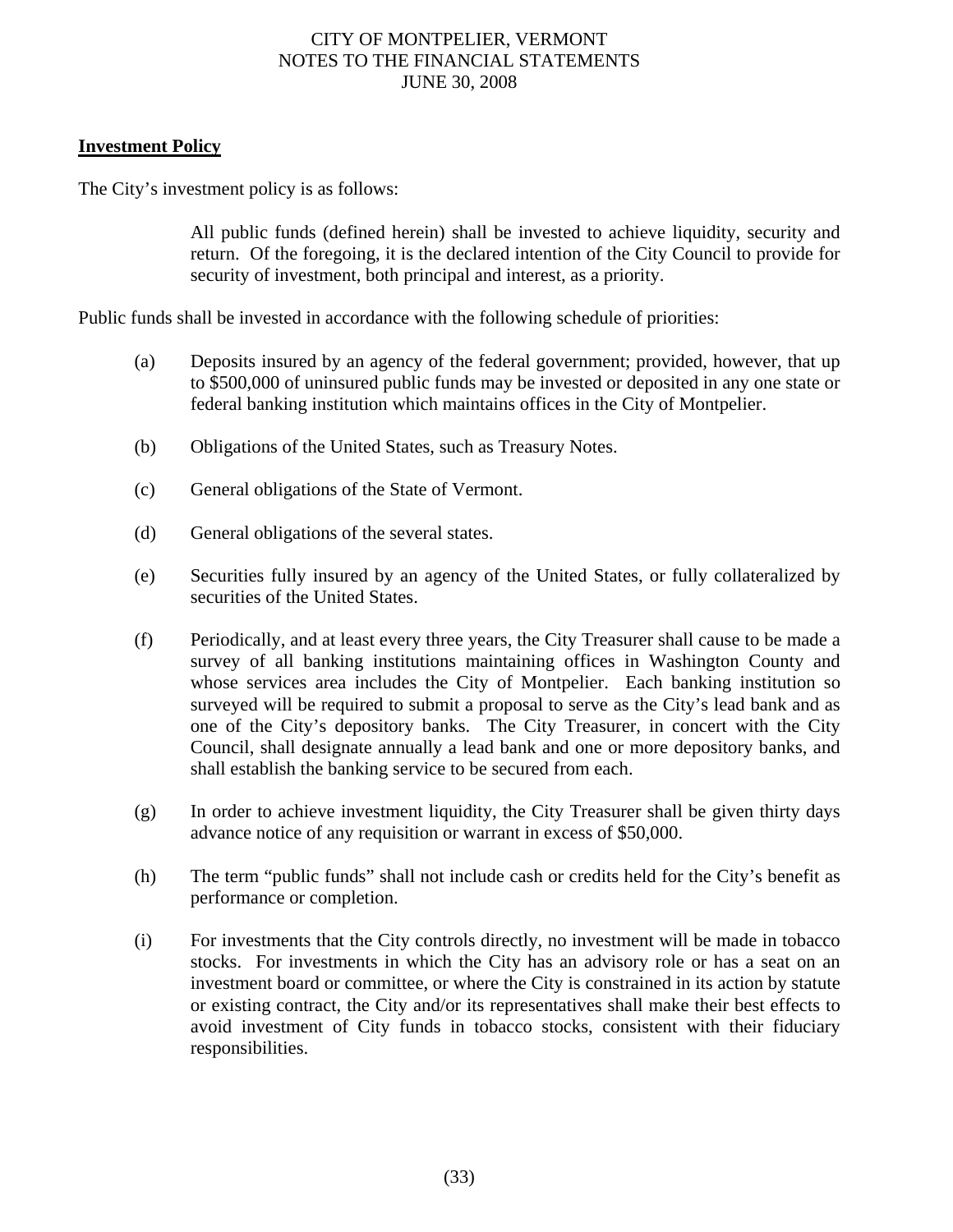#### **Interest Rate Risk**

Interest rate risk is the risk that changes in market interest rates will adversely affect the fair value of an investment. Generally, the longer the maturity of an investment, the greater the sensitivity of its fair value to changes in market interest rates. The City does not have any policy to limit the exposure to interest rate risk.

Information about the sensitivity of the fair values of the City's investments to market interest rate fluctuations is provided by the following table that shows the distribution of the City's investments by maturity. Mutual funds are shown at their weighted average maturity (if available). The certificates of deposits are shown at their actual maturity. Corporate stock is exempt from this analysis.

|                               | Remaining Maturity (In Years) |                |                |                   |                |         |  |  |  |
|-------------------------------|-------------------------------|----------------|----------------|-------------------|----------------|---------|--|--|--|
|                               |                               |                |                | Data not          |                |         |  |  |  |
| <b>Investment Type</b>        | $0-1$                         | $1-5$          | $6-10$         | Available         | N/A            | Total   |  |  |  |
| Certificates of Deposit       | 83,143 \$                     | 0 <sup>3</sup> | 0 <sup>3</sup> | 0 <sup>3</sup>    | 0 <sup>3</sup> | 83,143  |  |  |  |
| Money Market Mutual Funds     | 81,669                        | $\Omega$       | $\Omega$       | 0                 | $\Omega$       | 81,669  |  |  |  |
| Mutual Funds - Mixed Holdings | 0                             | $\theta$       | $\theta$       | 79,170            | $\theta$       | 79,170  |  |  |  |
| Mututal Funds - Bonds         | $\overline{0}$                | 97,315         | 387,771        | 0                 | $\theta$       | 485,086 |  |  |  |
| Mutual Funds - Stocks         | $\theta$                      | 0              | $\theta$       | $\theta$          | 79,483         | 79,483  |  |  |  |
| Corporate Stock               |                               |                |                | $\mathbf{\Omega}$ | 2,490          | 2,490   |  |  |  |
|                               | 164,812 \$                    | 97,315 \$      | 387,771 \$     | 79,170 \$         | 81,973 \$      | 811,041 |  |  |  |

#### **Credit Risk**

Generally, credit risk is the risk than an issuer of an investment will not fulfill its obligation to the holder of the investment. This is measured by the assignment of a rating by a nationally recognized statistical rating organization. The certificates of deposit and the corporate stock are exempt from this analysis. The mutual funds are open-ended and are therefore excluded from the credit risk analysis.

|                                  |    | Exempt     |
|----------------------------------|----|------------|
|                                  |    | From       |
| Investment Type                  |    | Disclosure |
| <b>Certificates of Deposit</b>   | \$ | 83,143     |
| <b>Money Market Mutual Funds</b> |    | 81,669     |
| Mutual Funds - Mixed Holdings    |    | 79,170     |
| <b>Mutual Funds - Bonds</b>      |    | 485,086    |
| <b>Mutual Funds - Stocks</b>     |    | 79,483     |
| Corporate Stock                  |    | 2,490      |
|                                  | S  | 811,041    |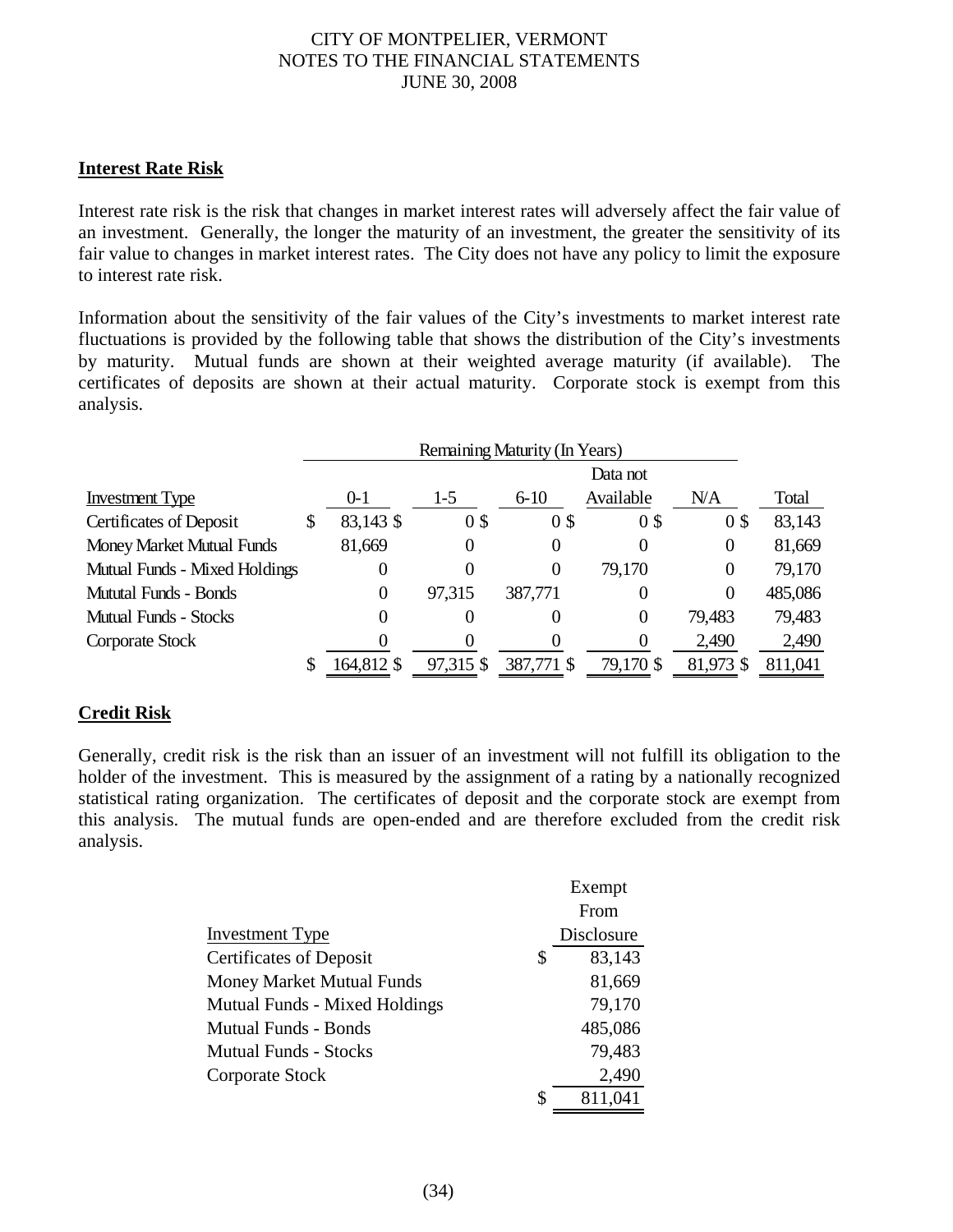### **Concentration of Credit Risk**

The City does not have any limitations on the amount that can be invested in any one issuer. There are no investments in any one issuer, other than certificates of deposit and mutual funds, that represent more than 5% of total investments.

## **Custodial Credit Risk**

Custodial credit risk for deposits is the risk that, in the event of the failure of a depository financial institution, a government will not be able to recover its deposits or will not be able to recover collateral securities that are in the possession of an outside party. The custodial credit risk for investments is the risk that, in the event of failure of the counter-party (e.g. broker-dealer) to a transaction, a government will not be able to recover the value of its investments or collateral securities that are in possession of another party. The City's investments are held in its name and are not subject to custodial credit risk. The City does not have any policy to limit the exposure to custodial credit risk. The table below shows the custodial credit risk of the City's cash and certificates of deposits.

|                                       | <b>Book</b>    | Bank           |
|---------------------------------------|----------------|----------------|
|                                       | <b>Balance</b> | <b>Balance</b> |
| Insured by FDIC                       | 318,220<br>\$  | 318,220        |
| <b>Insured by Private Surety Bond</b> | 1,115,087      | 1,644,645      |
| Uninsured, Uncollateralized           | 250,309        | 258,388        |
|                                       |                |                |
| <b>Total Deposits</b>                 | 1,683,616      | \$2,221,253    |
|                                       |                |                |

The difference between the book and the bank balance is due to reconciling items such as deposits in transit and outstanding checks. Due to higher cash flow at certain times during the year, the amounts of uninsured, uncollateralized cash was much higher than at year end. Subsequent to year end, the FDIC coverage has increased from \$100,000 to \$250,000.

Deposits are comprised of the following:

| Cash – Deposits with Financial Institutions | \$1,600,473 |
|---------------------------------------------|-------------|
| Investments - Certificates of Deposits      | 83,143      |
| Total                                       | \$1,683,616 |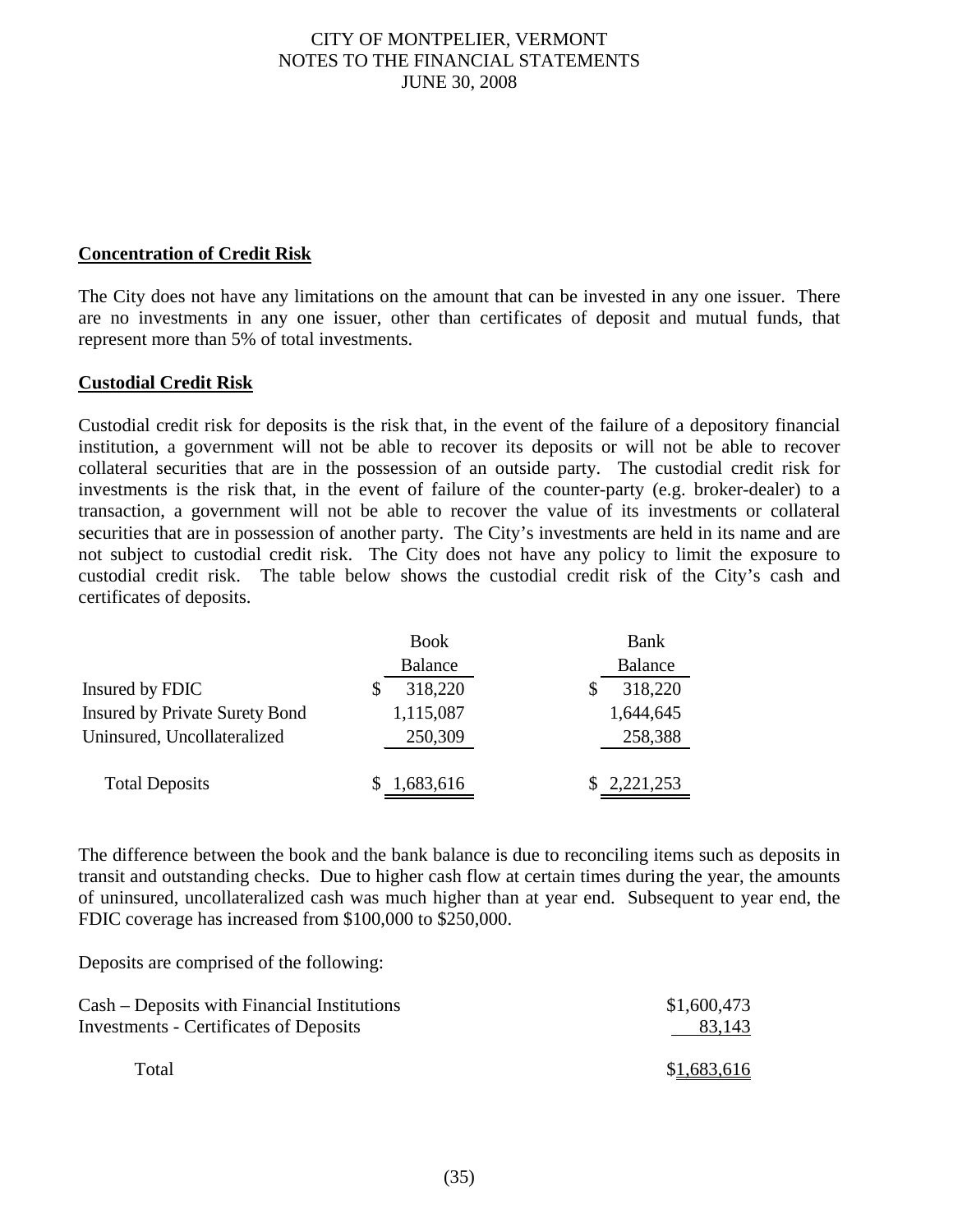#### **4B. Receivables**

Receivables at June 30, 2008, as reported in the statement of net assets, net of applicable allowances for uncollectible accounts, are as follows:

|                                        | Governmental     |   | Business-Type                   |            |
|----------------------------------------|------------------|---|---------------------------------|------------|
|                                        | Activities       |   | Activities                      | Total      |
|                                        |                  |   |                                 |            |
| Taxes Penalties and Interest           | \$<br>173,930 \$ |   | $\overline{0}$<br>$\mathcal{S}$ | 173,930    |
| Ambulance                              | 302,232          |   | 0                               | 302,232    |
| <b>Accounts Receivable</b>             | 77,888           |   | 0                               | 77,888     |
| Grants                                 | 96,016           |   | 8,795                           | 104,811    |
| <b>Billed Services</b>                 | 0                |   | 232,648                         | 232,648    |
| <b>Unbilled Services</b>               | $\Omega$         |   | 948,769                         | 948,769    |
| <b>Other Receivables</b>               | 23,023           |   | 0                               | 23,023     |
| <b>Allowance for Doubtful Accounts</b> | (268, 400)       |   | (7,000)                         | (275, 400) |
|                                        |                  |   |                                 |            |
|                                        | \$<br>404,689    | S | 1,183,212<br><sup>S</sup>       | 1,587,901  |

#### **4C. Loans Receivable**

Governmental Activities:

There are approximately 80 loans to residents, businesses, and non-profit organizations that were funded with various community development grants and loans. The largest outstanding balance is approximately \$600,000 and there are two other loans with balances over \$100,000. The terms of the loans vary depending on the type of the loan allowed per the grant agreements. Interest rates vary between  $0\%$  and  $8\%$ .  $$2,901,578$ Notes Receivable, Four (4) Housing Loans, 0% Interest, Due Upon Any Conveyance or Transfer of Condominium Units 104,000 Total 3,005,578 Allowance for Doubtful Accounts (28,742) Net \$2,976,836 Beginning Ending Balance Additions Deletions Balance \$2,475,688 \$578,773 \$48,883 \$3,005,578

(36)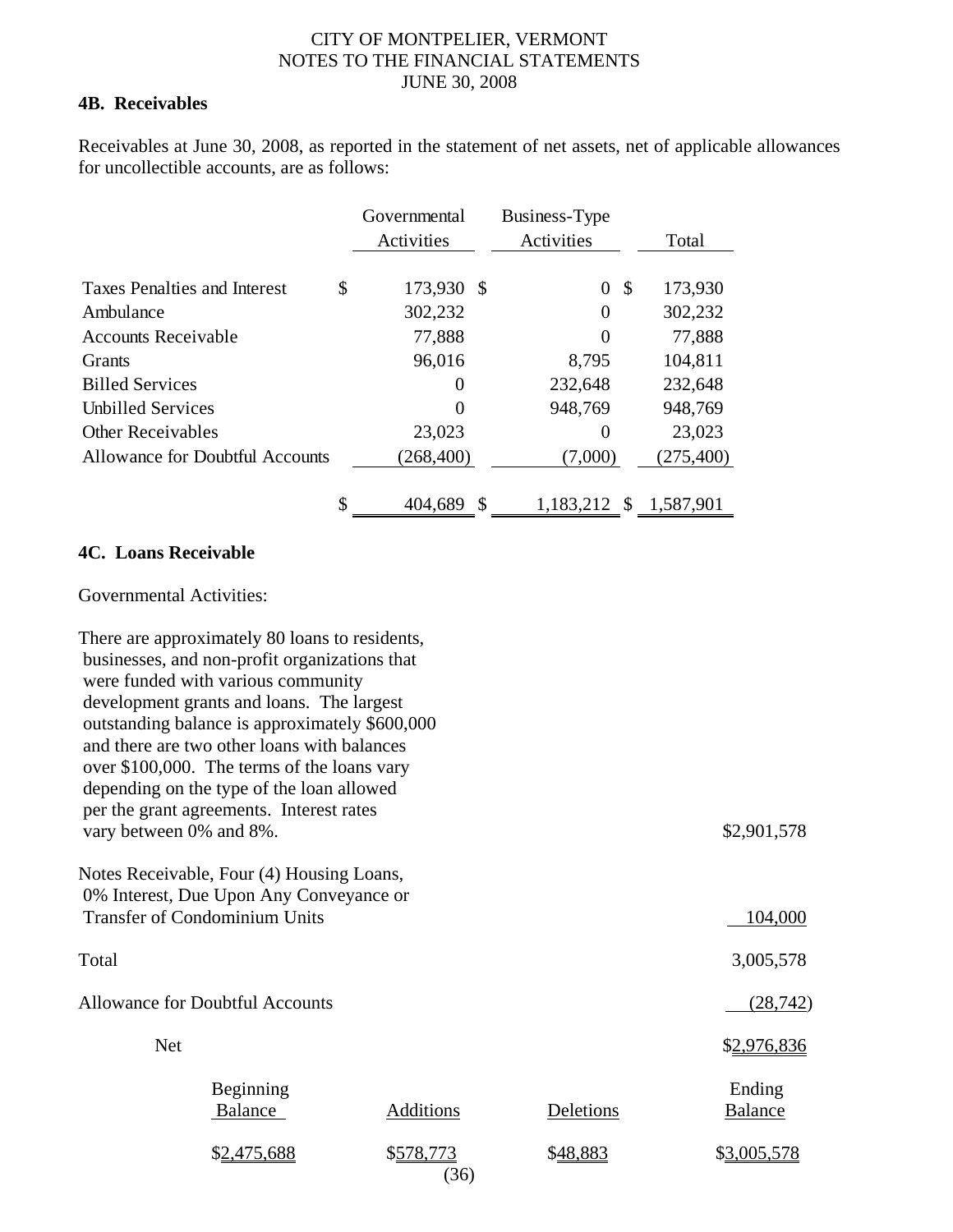#### **4D. Notes Receivable**

A loan of \$443,000 was made by the General Fund to Connor Brothers with monthly payments of \$2,889 beginning January 1, 2001 through October 1, 2015 with one final principal payment on November 1, 2015 of \$35,000 with interest at 2.7%. The balance of the loan on June 30, 2008 was \$261,753. This loan is secured by a building. The current principal due over the next twelve months is \$28,038.

The Water Fund has a note receivable from Scotts Construction, Inc. with monthly payments of \$7,446 through January 1, 2013 with interest at 5.0%. The balance of the loan on June 30, 2008 was \$382,935.

#### **4E. Capital Assets**

Capital assets activity for the year ended June 30, 2008 was as follows:

|                                                    | Beginning<br><b>Balance</b> |               | Increases |     | Decreases |    | Ending<br>Balance |
|----------------------------------------------------|-----------------------------|---------------|-----------|-----|-----------|----|-------------------|
| <b>Governmental Activities</b>                     |                             |               |           |     |           |    |                   |
| Capital Assets, Not Being Depreciated:             |                             |               |           |     |           |    |                   |
| Land                                               | \$<br>586,334               | <sup>\$</sup> | 8,316     | \$. | $\Omega$  | \$ | 594,650           |
| <b>Construction in Progress</b>                    | 505,069                     |               | 188,857   |     | 8,316     |    | 685,610           |
| <b>Total Capital Assets, Not Being Depreciated</b> | 1,091,403                   |               | 197,173   |     | 8,316     |    | 1,280,260         |
| Capital Assets Being Depreciated:                  |                             |               |           |     |           |    |                   |
| Buildings and Building Improvements                | 6,450,712                   |               | 320,167   |     | 0         |    | 6,770,879         |
| Vehicles and Equipment                             | 4,695,615                   |               | 253,319   |     | 74,366    |    | 4,874,568         |
| Infrastructure                                     | 4,328,573                   |               | 266,730   |     | $\theta$  |    | 4,595,303         |
| Totals                                             | 15,474,900                  |               | 840,216   |     | 74,366    |    | 16,240,750        |
| Less accumulated depreciation for:                 |                             |               |           |     |           |    |                   |
| Buildings and Building Improvements                | 1,524,456                   |               | 149,683   |     | 0         |    | 1,674,139         |
| Vehicles and Equipment                             | 2,424,416                   |               | 336,456   |     | 61,845    |    | 2,699,027         |
| Infrastructure                                     | 156,732                     |               | 142,576   |     | 0         |    | 299,308           |
| Totals                                             | 4,105,604                   |               | 628,715   |     | 61,845    |    | 4,672,474         |
| <b>Total Capital Assets, Being Depreciated</b>     | 11,369,296                  |               | 211,501   |     | 12,521    |    | 11,568,276        |
| Governmental Activities Capital Assets, Net        | \$<br>12,460,699            | -S            | 408,674   | -S  | 20,837    | -8 | 12,848,536        |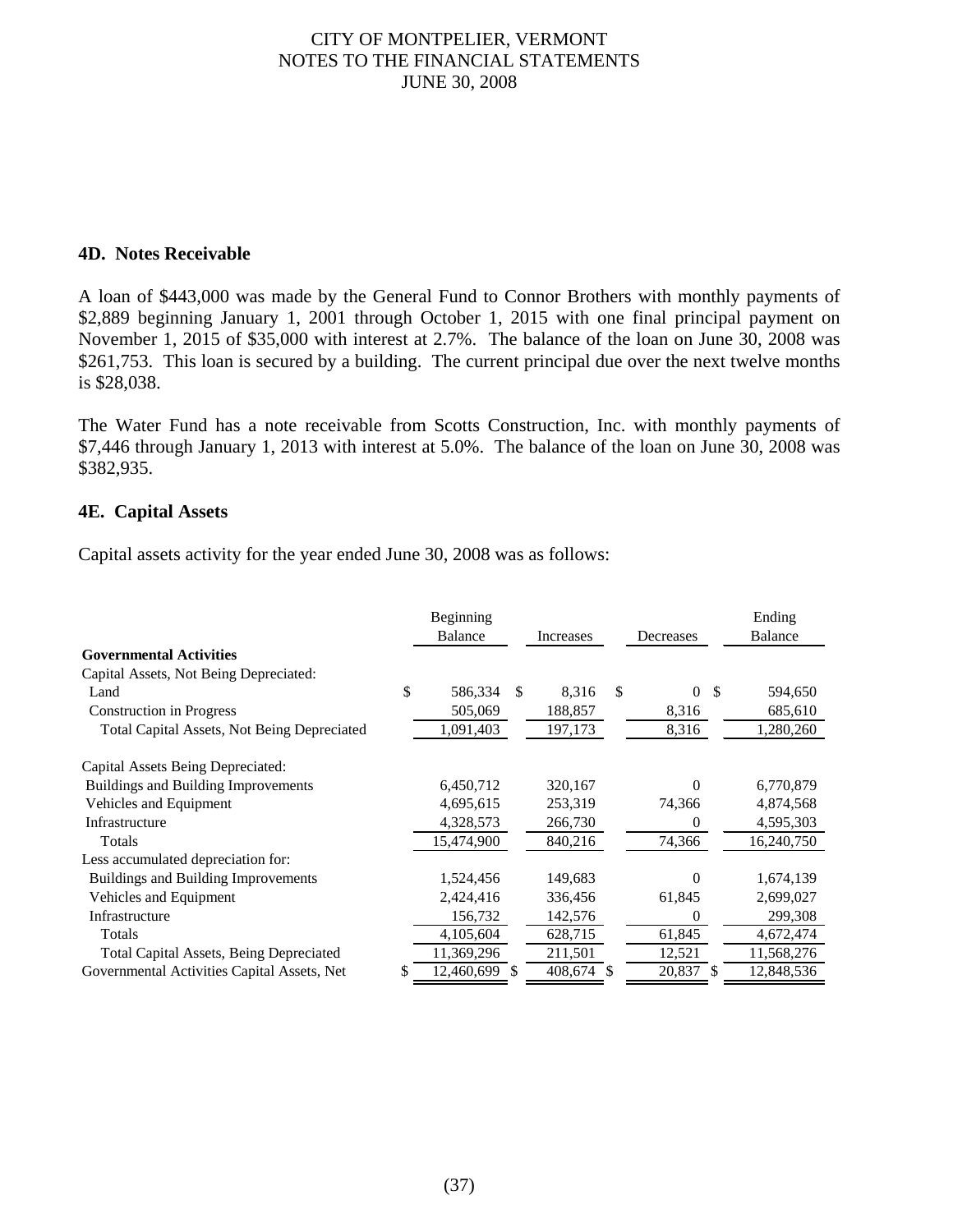|                                                    |               |    | Beginning      |                            |                       | Ending       |
|----------------------------------------------------|---------------|----|----------------|----------------------------|-----------------------|--------------|
|                                                    |               |    | <b>Balance</b> | Increases                  | Decreases             | Balance      |
| <b>Business-Type Activities</b>                    |               |    |                |                            |                       |              |
| Capital Assets, Not Being Depreciated:             |               |    |                |                            |                       |              |
| Land                                               |               | \$ | 250,672 \$     | 0 <sup>5</sup>             | 0 <sup>5</sup>        | 250,672      |
| <b>Construction in Progress</b>                    |               |    | 1,252,935      | 1,657,549                  | 4,427                 | 2,906,057    |
| <b>Total Capital Assets, Not Being Depreciated</b> |               |    | 1,503,607      | 1,657,549                  | 4,427                 | 3,156,729    |
| Capital Assets Being Depreciated:                  |               |    |                |                            |                       |              |
| <b>Buildings</b>                                   |               |    | 21,267,243     | $\overline{0}$             | $\theta$              | 21, 267, 243 |
| Improvements                                       |               |    | 27,050,174     | 243,127                    | $\boldsymbol{0}$      | 27,293,301   |
| <b>Equipment and Vehicles</b>                      |               |    | 1,404,693      | 66,880                     | $\boldsymbol{0}$      | 1,471,573    |
| <b>Total Capital Assets, Being Depreciated</b>     |               |    | 49,722,110     | 310,007                    | $\overline{0}$        | 50,032,117   |
| Less Accumulated Depreciation for:                 |               |    |                |                            |                       |              |
| <b>Buildings</b>                                   |               |    | 3,098,832      | 411,328                    | 0                     | 3,510,160    |
| Improvements                                       |               |    | 10,813,394     | 473,474                    | 0                     | 11,286,868   |
| <b>Equipment and Vehicles</b>                      |               |    | 668,697        | 84,878                     | $\boldsymbol{0}$      | 753,575      |
| Totals                                             |               |    | 14,580,923     | 969,680                    | $\overline{0}$        | 15,550,603   |
| <b>Total Capital Assets, Being Depreciated</b>     |               |    | 35, 141, 187   | (659, 673)                 | $\mathbf{0}$<br>4,427 | 34,481,514   |
| Business-Type Activities Capital Assets, Net       |               | S  | 36,644,794     | 997,876                    | \$                    | 37,638,243   |
|                                                    |               |    |                |                            |                       | D            |
| epreciation was charged as follows:                |               |    |                |                            |                       |              |
| Governmental Activities:                           |               |    |                | Business - Type Activites: |                       |              |
| <b>General Government</b>                          | 110,874<br>S. |    | Water          |                            | \$447,412             |              |
| <b>Public Safety</b>                               | 174,916       |    | Sewer          |                            | 504,403               |              |
| Public Works                                       | 327,306       |    | Parking        |                            | 17,865                |              |
| <b>Culture and Recreation</b>                      | 4,012         |    |                |                            |                       |              |
| Cemetary                                           | 11,607        |    |                |                            |                       |              |
| <b>Total Depreciation</b>                          |               |    |                | <b>Total Depreciation</b>  |                       |              |
| Expense -                                          |               |    |                | Expense - Business-        |                       |              |
| Governmental                                       | 628,715<br>\$ |    |                | <b>Type Activites</b>      | \$969,680             |              |

\$589,972 of governmental equipment and vehicles have been acquired through outstanding capital leases. \$8,531 has been amortized to cemetery operating expenses, \$14,224 has been amortized to general government operating expenses and \$25,604 has been amortized to public safety operating expenses as of June 30, 2008. The amortization has been charged to depreciation expense.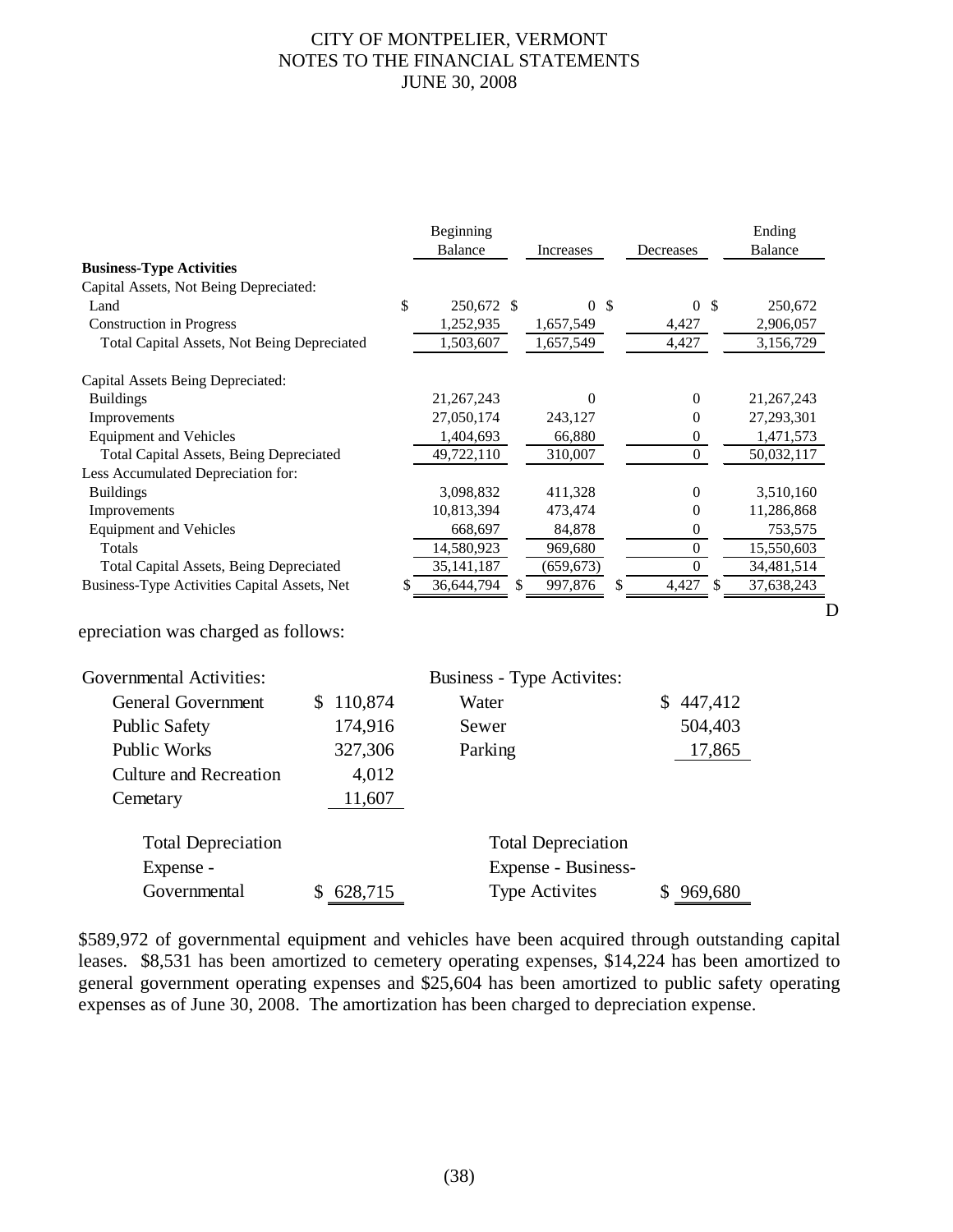## **4F. Interfund Receivables, Payables and Transfers**

The composition of interfund balances at June 30, 2008, is as follows:

|                                      | <b>Receivable</b> | Payable       |
|--------------------------------------|-------------------|---------------|
| <b>Fund</b>                          | <b>Fund</b>       | <b>Fund</b>   |
| Due To/From Other Funds:             |                   |               |
| General Fund                         | \$<br>0           | \$<br>223,620 |
| <b>Community Development Fund</b>    | 4,953             | $\theta$      |
| <b>Other Governmental Funds</b>      | 1,283,753         | 307,882       |
| Water Fund                           | 0                 | 439,784       |
| Sewer Fund                           | 0                 | 373,135       |
| Parking Fund                         | 39,274            |               |
| Agency Fund                          | 16,441            |               |
| <b>Total Due To/From Other Funds</b> | \$1,344,421       | \$1,344,421   |

Interfund transfers for the year ended June 30, 2008 were as follows:

| <b>Transfer From</b>                  | Transfer To                           |         | Purpose                                                  |  |
|---------------------------------------|---------------------------------------|---------|----------------------------------------------------------|--|
| General Fund                          | Capital Projects Fund<br>\$           | 354,509 | <b>Budgetary Authorization</b>                           |  |
| General Fund                          | Justice Fund                          | 9,000   | <b>Budgetary Authorization</b>                           |  |
| General Fund                          | Montpelier Events Fund                | 11,000  | <b>Budgetary Authorization</b>                           |  |
| General Fund                          | Montpelier Parks Commission           | 101,431 | <b>Budgetary Authorization</b>                           |  |
| General Fund                          | Montpelier Housing Trust Fund         | 52,000  | <b>Transfer Reserves and Budgetary</b><br>Authorizations |  |
| General Fund                          | Green Mountain Cemetery Fund          | 126,802 | <b>Budgetary Authorization</b>                           |  |
| <b>Community Development Fund</b>     | General Fund                          | 30,000  | <b>Budgetary Authorization</b>                           |  |
| <b>Expendable Cemetery Trust Fund</b> | Green Mountain Cemetery Fund          | 28,000  | <b>Budgetary Authorization</b>                           |  |
| Non-Expendable Cemetery Trust Fund    | <b>Expendable Cemetery Trust Fund</b> | 17,536  | Interest Income Transfer                                 |  |
| Montpelier Parks Commission Fund      | Water Fund                            | 300     | <b>Budgetary Authorization</b>                           |  |
| <b>Hubbard Park Trust Fund</b>        | Montpelier Parks Commission Fund      | 581     | <b>Interest Income Transfer</b>                          |  |
| Parking Fund                          | General Fund                          | 13,900  | <b>Transfer Reserves</b>                                 |  |
| Parking Fund                          | Green Mountain Cemetery Fund          | 10,000  | <b>Budgetary Authorization</b>                           |  |
| Total                                 |                                       | 755,059 |                                                          |  |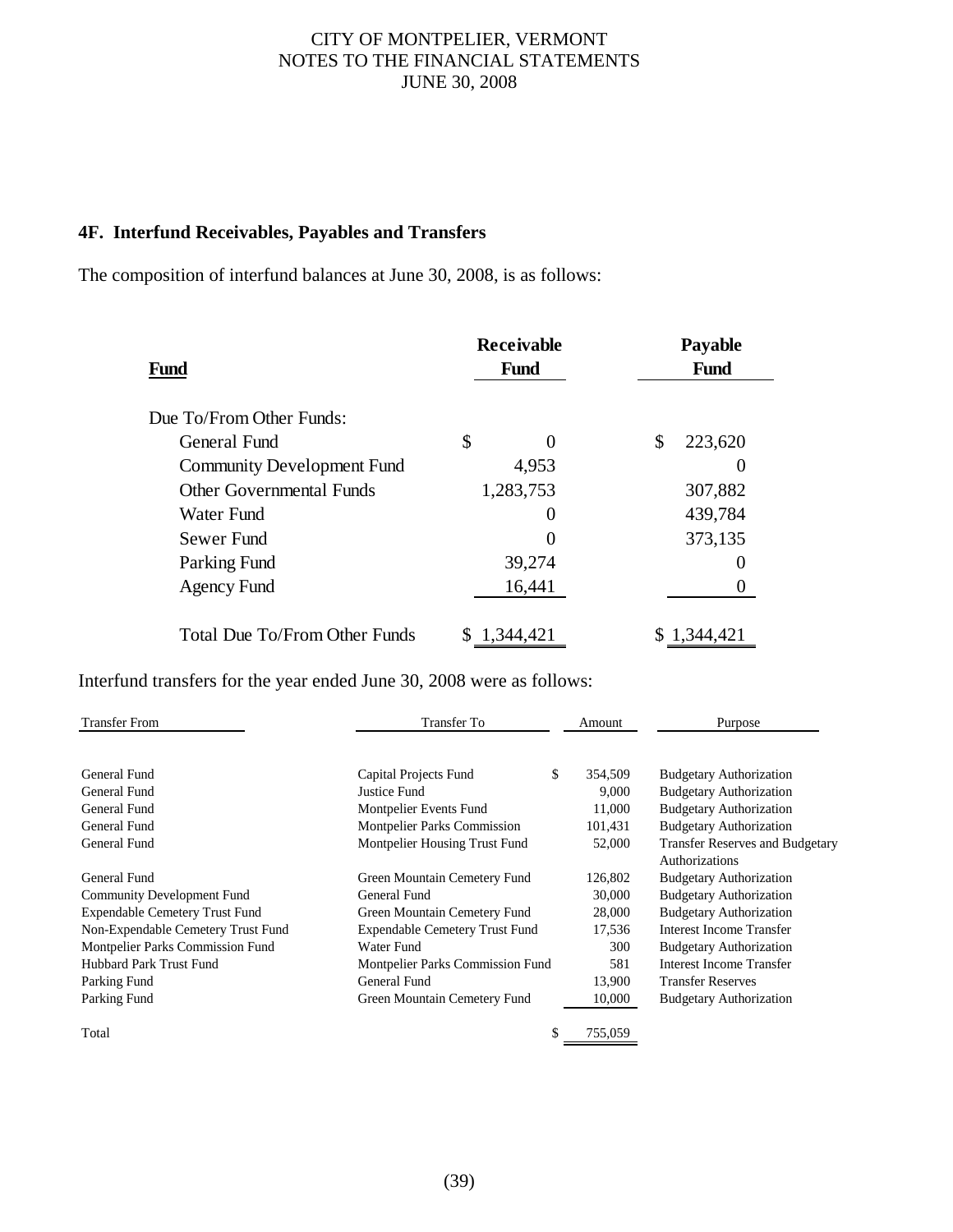## **4G. Deferred Revenue**

Deferred Revenue in the General Fund consists of \$78,632 of delinquent taxes and \$4,685 of grant receivables not collected within sixty (60) days after year-end as these would not be available to liquidate current liabilities. It also includes \$9,862 of property taxes received in advance for fiscal year 2009. Total Deferred Revenue in the General Fund is \$93,179.

Deferred Revenue in the Community Development Fund consists of \$2,855,136 of loans receivable and \$17,823 of grant receivables not collected within sixty (60) days after year-end as these would not be available to liquidate current liabilities. Total Deferred Revenue in the Community Development Fund is \$2,872,959.

Deferred Revenue in the Other Governmental Funds consists of \$40,023 of grant revenue received in advance and \$61,961 of grant receivables and \$104,000 of loans receivable that were not collected within sixty (60) days after year-end as these would not be available to liquidate current liabilities. Total Deferred Revenue in the Other Governmental Funds is \$205,984.

Deferred Revenue in the Water Fund consists of \$4,114 of water usage overpayments.

## **4H. Long-term Liabilities**

General Obligation Bonds: The City issues general obligation bonds to provide funds for the acquisition and construction of major capital facilities. General obligation bonds have been issued for general governmental and proprietary activities. Bonds are reported in governmental activities if the debt is expected to be repaid from general governmental revenues.

General obligation bonds are direct obligations and pledge the full faith and credit of the City. New bonds generally are issued as 10 to 20 year bonds.

Other Notes Payable – The City has other notes payable to finance various capital projects through local banks.

Capital Lease Obligations – The City enters into a lease agreement as the lessee for the purpose of financing the acquisition of major pieces of equipment. These lease agreements qualify as capital lease obligations for accounting purposes (even through they may include clauses that allow for cancellation of the lease in the event the City does not appropriate funds in future years) and, therefore, have been recorded at the present value of the future minimum lease payments as of the inception dates of the leases. Leases are reported in governmental activities if the debt is expected to be repaid from general governmental revenues and in business-type activities if the debt is expected to be repaid from proprietary fund revenues.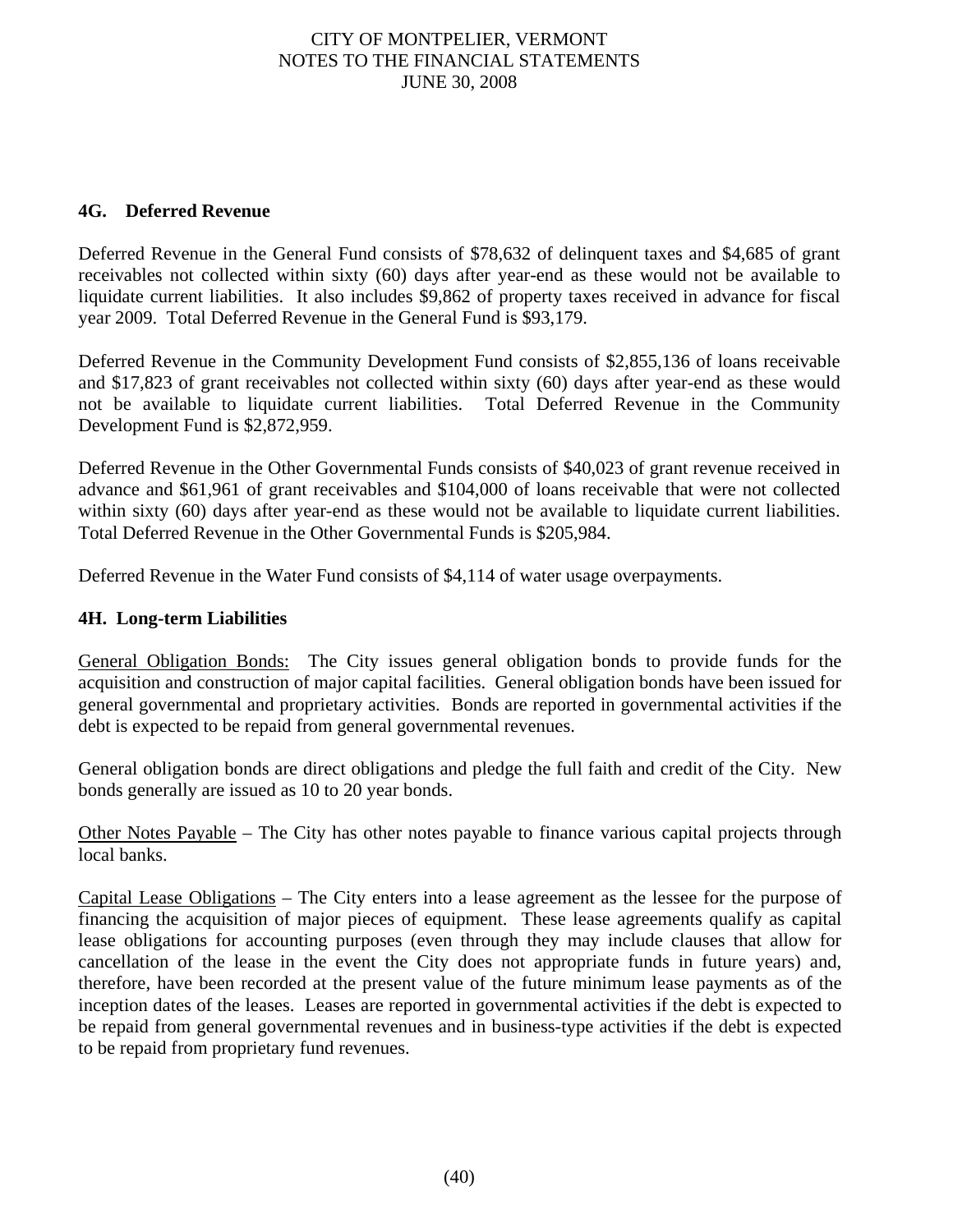No-Interest Revolving Loans – The State of Vermont offers a number of no-interest revolving loan programs to utilize for predetermined purposes. The City has borrowed money from the Vermont Special Environmental Revolving Fund for sewer projects.

Agency of Commerce and Community Development – The City received money from the Agency of Commerce and Community Development (ACCD) to provide Community Development Loans. The City annually pays back a portion based upon program income as defined in the agreement between the City and ACCD.

Compensated Absences – It is the policy of the City of Montpelier, Vermont to permit employees to accumulate earned but unused benefits. The accrual for unused compensated absences time, based on current pay rates, is recorded in the government-wide financial statements and proprietary fund financial statements.

Long-term liabilities outstanding as of June 30, 2008 were as follows:

#### Governmental Activities

| <b>Berlin Street Reconstruction Bond, Various Interest</b> |              |
|------------------------------------------------------------|--------------|
| Rates (6.6% - 7.7%), to Vermont Municipal Bond             |              |
| Bank, Refunded by the Vermont Municipal                    |              |
| Bond Bank, August 2, 1995 from 1991 Series 1               |              |
| To 1995 Series 1 and 2, Principal Payable in               |              |
| Annual Installments of \$10,000 to December 1,             |              |
| 2005 and \$5,000 from December 1, 2006 to                  |              |
| December 1, 2011                                           | \$<br>20,000 |
|                                                            |              |
| Gould Hill Road Improvement Bond, Various                  |              |
| Interest Rates $(3.8\% - 5.4\%)$ , to Vermont              |              |
| Municipal Bond Bank, \$42,300 Principal Due                |              |
| Annually from December 1, 1994 to December                 |              |
| 1, 2008 and \$23,500 Principal due December                |              |
| 1, 2009                                                    | 65,800       |
|                                                            |              |
| Bridge Improvement Bond, Various Interest                  |              |
| Rates (3.8% - 5.4%), to Vermont Municipal                  |              |
|                                                            |              |
| Bond Bank, \$2,700 Principal Due Annually                  |              |
| From December 1, 2004 to December 1, 2008                  |              |
| and \$1,500 Principal Due December 1, 2009                 | 4,200        |
|                                                            |              |
| Retaining Walls Bond, Net Interest Rate of 5.676%,         |              |
| to Vermont Municipal Bond Bank, \$5,000                    |              |
| Principal Payments Due Annually From                       |              |
| December 1, 1997 to December 1, 2016                       | 45,000       |
|                                                            |              |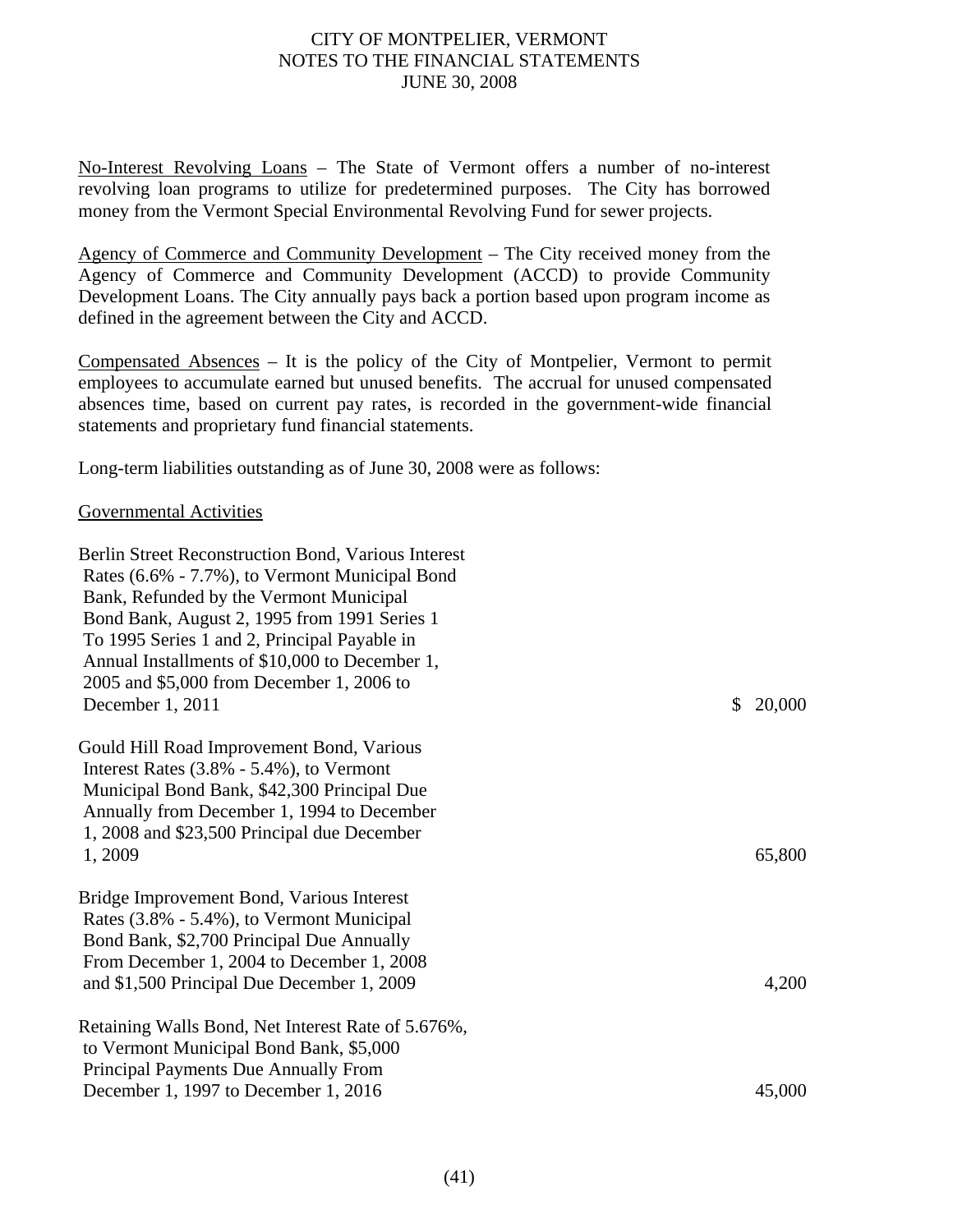| Fire Station Improvement Bond, Net Interest<br>Rate of 5,029%, to Vermont Municipal Bond<br>Bank, \$40,000 Principal Payments Due<br>Annually From December 1, 1998 to<br>December 1, 2007 and \$35,000 Due Annually<br>From December 1, 2008 to December 1, 2017 | 350,000<br>\$ |
|-------------------------------------------------------------------------------------------------------------------------------------------------------------------------------------------------------------------------------------------------------------------|---------------|
| Bridge Improvement Bond, Net Interest Rate of 5.033%,<br>to Vermont Municipal Bond Bank, \$35,000 Principal<br>Payments Due Annually from December 1, 1998 to<br>December 1, 2013 and \$30,000 from December 1, 2014<br>to December 1, 2017                       | 330,000       |
| Fire Truck Bond, Net Interest of 4.08%, to Vermont<br>Municipal Bond Bank, \$30,000 Principal Payments Due<br>Annually December 1, 1999 to December 1, 2002 and \$25,000<br>from December 1, 2003 to December 1, 2013                                             | 150,000       |
| Retaining Wall Bond, Net Interest of 4.789%, to Vermont<br>Municipal Bond Bank, \$50,000 Principal Payments Due<br>Due Annually December 1, 1999 to December 1, 2003 and<br>\$45,000 from December 1, 2004 to December 1, 2018                                    | 495,000       |
| Library Bond, Various Interest Rates (4.344% - 5.644%),<br>to Vermont Municipal Bond Bank, \$30,000 Principal<br>Due Annually from December 1, 2001 to December 1, 2020                                                                                           | 390,000       |
| Bike Path Lighting Project Bond, Interest at 4.67%,<br>to Vermont Municipal Bond Bank, \$25,000 Principal<br>Due Annually Until December, 2021                                                                                                                    | 280,000       |
| Montpelier Police Station, Various Interest Rates (4.344% -<br>5.644%), to Vermont Municipal Bond Bank, \$75,000<br>Principal Due Annually From December 1, 2001 to<br>December 1, 2020                                                                           | 945,000       |
| City Hall Improvement Bond, Various Interest Rates<br>(1.87% - 5.09%), to Vermont Municipal Bond Bank,<br>\$45,000 Principal Due Annually from December 1, 2005<br>To December 1, 2014 and \$40,000 Principal Due from<br>December 1, 2015 to December 1, 2024    | 715,000       |
|                                                                                                                                                                                                                                                                   |               |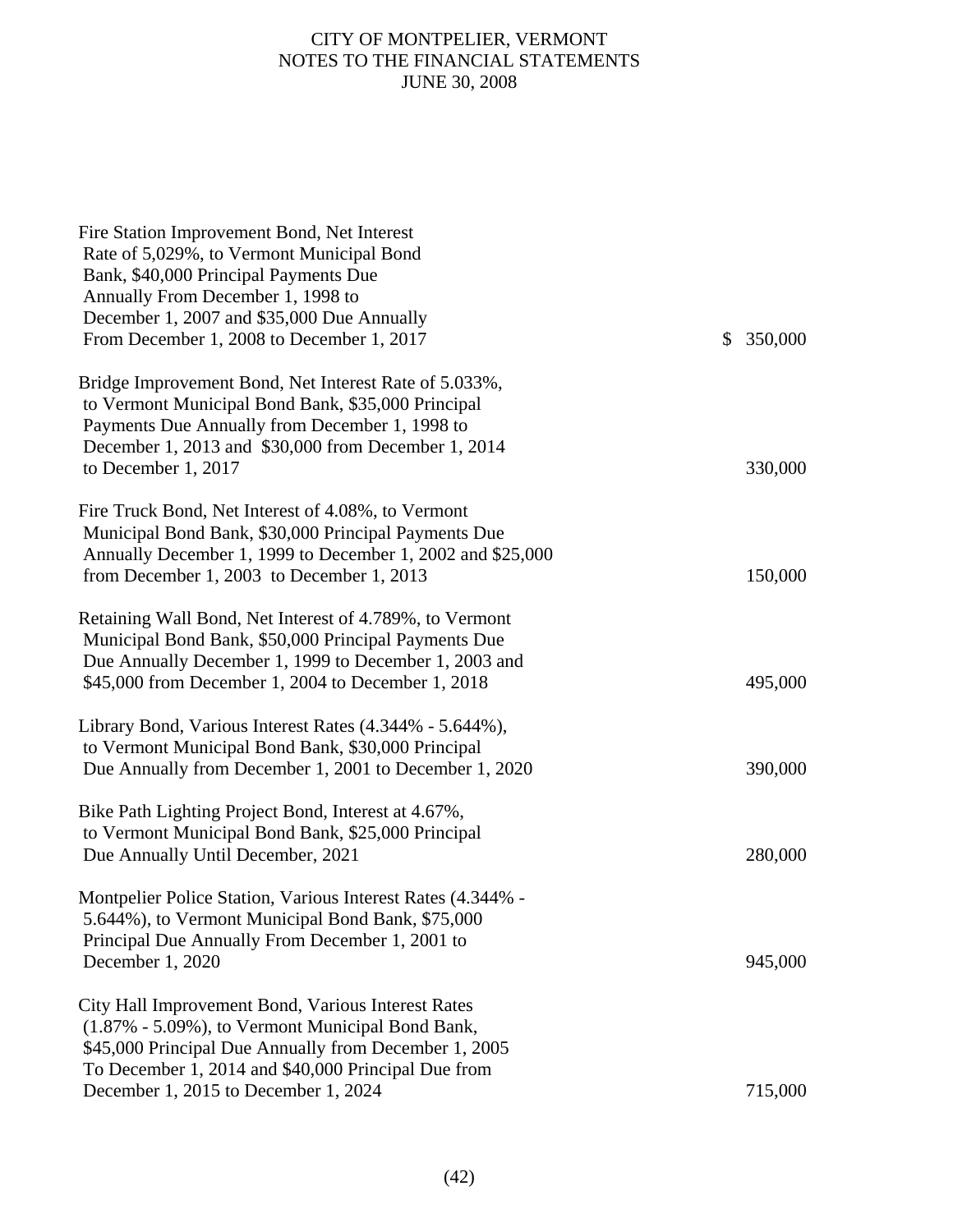| Honeywell Global Finance, LLC. Lease, for Energy<br>Efficiency Upgrades, Interest at 4.53%, Due in Annual<br>Installments of Principal and Interest of \$25,600 Until<br>February 1, 2009, then \$26,890 Until February 2010, then<br>\$30,431 Until February 1, 2018, (61% of lease Reported<br>in Governmental Activities, 10% of Lease Reported in<br>Water Fund and 29% Reported in Sewer Fund), |                     |
|------------------------------------------------------------------------------------------------------------------------------------------------------------------------------------------------------------------------------------------------------------------------------------------------------------------------------------------------------------------------------------------------------|---------------------|
| Secured by Equipment                                                                                                                                                                                                                                                                                                                                                                                 | \$<br>281,472       |
| General Motors Acceptance Corporation Lease, Interest<br>at 7.45%, Two Annual Payments of Principal and Interest<br>of \$10,512, Due July, 2008, Secured by Vehicle, Paid<br>off Subsequent to Year End                                                                                                                                                                                              | 9,783               |
| City Hall/DPW/Turntable Park Improvement Bond,<br>Various Interest Rates (3.835% - 4.665%) to Vermont<br>Municipal Bond Bank, \$45,000 Principal Due Annually<br>from December 1, 2007 to December 1, 2022, \$40,000 Due<br>December 1, 2023 and \$35,000 Due December 1,                                                                                                                            |                     |
| 2024 to December 1, 2026                                                                                                                                                                                                                                                                                                                                                                             | 820,000             |
| T.D. Banknorth Municipal Lease for Ambulance, Interest<br>at 4.45%, Annual Payments of Principal and Interest of<br>\$10,423 from January, 2007 to January, 2011                                                                                                                                                                                                                                     | 28,680              |
| Community National Bank Municipal Note, Interest at 4.44%,<br>Annual Payments of Principal and Interest of \$11,392 from<br>April, 2008 to April, 2012, Secured by Excavator                                                                                                                                                                                                                         | 40,865              |
| Vermont Economic Development Authority Equipment Note,<br>Assumed Balance of \$48,448 from Montpelier Community Internet<br>Cooperative, Interest Equal to 200 Basis Points Less than VEDA's<br>Taxable Rate, Monthly Payments Until January 21, 2009, Paid                                                                                                                                          |                     |
| Off Subsequent to Year End                                                                                                                                                                                                                                                                                                                                                                           | 10,686              |
| <b>Total Governmental Activities</b>                                                                                                                                                                                                                                                                                                                                                                 | \$ <u>4,981,486</u> |
| <b>Business-Type Activities</b>                                                                                                                                                                                                                                                                                                                                                                      |                     |
| Water Fund                                                                                                                                                                                                                                                                                                                                                                                           |                     |
| Water Line Improvement Bond, Various<br>Interest Rates (3.865% - 4.665%) to Vermont Municipal                                                                                                                                                                                                                                                                                                        |                     |
| Bond Bank, Principal Payable in Annual Installments<br>of \$105,519 Decreasing to \$80,195 Until December 1, 2027                                                                                                                                                                                                                                                                                    | \$1,950,000         |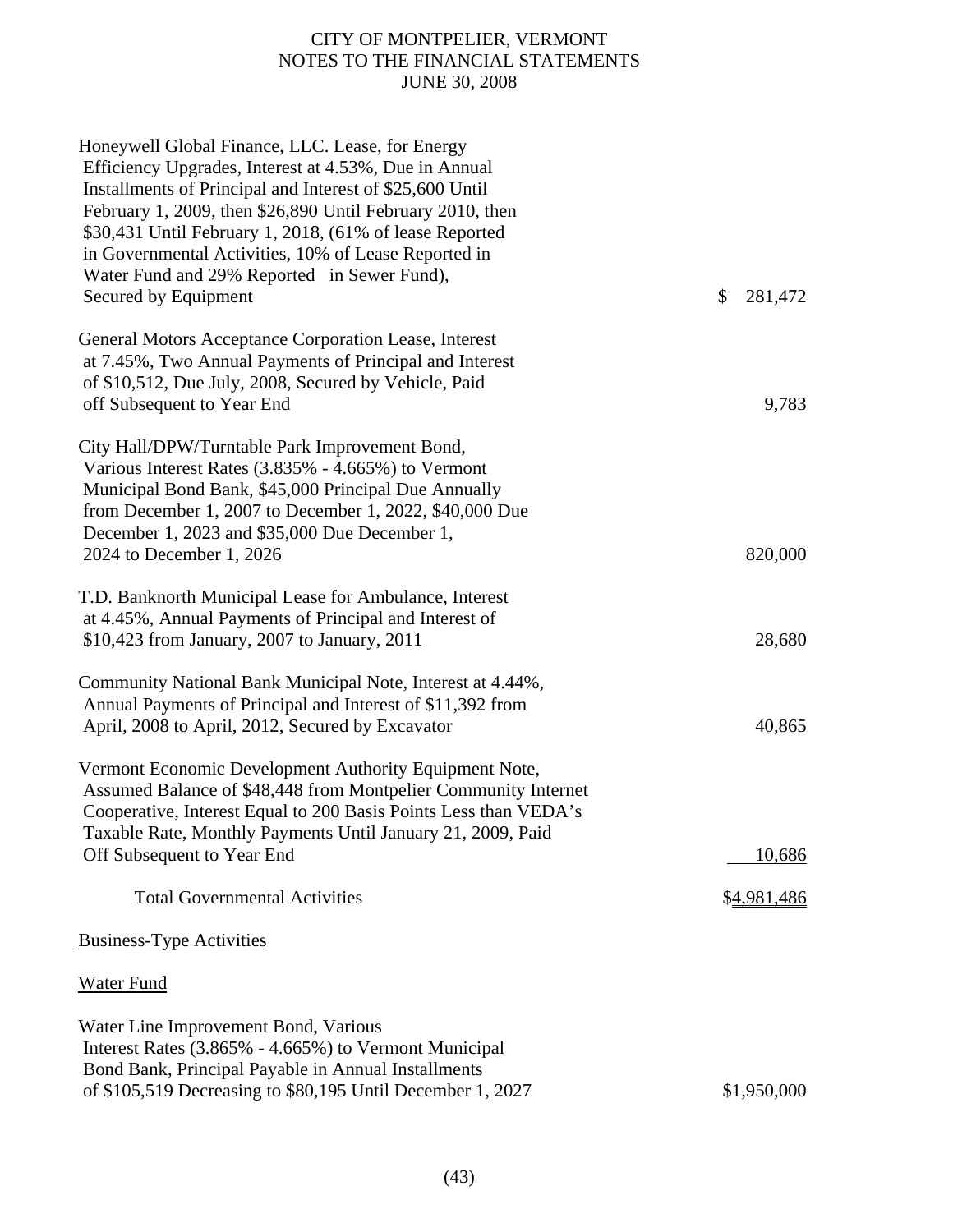| Water Filtration System Bond Issued July 10, 1991 to<br>Vermont Municipal Bond Bank, Refunded by the<br>Vermont Municipal Bond Bank August 2, 1995,<br>from 1991 Series 1 to 1995 Series 1 and 2, Net Interest<br>Rate of 7.14%, Interest Payable June 1 and December 1,<br>Principal Payable in Various Annual Installments<br>Increasing from \$25,000 to \$195,000 Until December 1, 2021                                 | \$1,845,000  |
|------------------------------------------------------------------------------------------------------------------------------------------------------------------------------------------------------------------------------------------------------------------------------------------------------------------------------------------------------------------------------------------------------------------------------|--------------|
| Vermont Water System Improvement Bond Refinanced<br>July 2004 through Vermont Municipal Bond Bank, Various<br>Interest Rates (1.87% - 5.09%), Interest Payable June 1<br>and December 1, and Principal Payable in Various Annual<br>Installments Increasing from \$145,000 to \$310,000 Until<br>December 1, 2024                                                                                                            | 3,710,000    |
| Westside Connector Bond Issued July, 2004 to Vermont<br>Municipal Bond Bank, Various Interest Rates (1.87% - 5.09%),<br>Interest Payable June 1 and December 1, and Principal Payable<br>in Annual Installments Increasing from \$50,000 to<br>\$105,000 Until December 1, 2024                                                                                                                                              | 1,250,000    |
| Honeywell Global Finance, LLC. Lease, for Energy<br>Efficiency Upgrades, Interest at 4.53%, Due in Annual<br>Installments of Principal and Interest of \$25,600 Until<br>February 1, 2009, then \$26,890 Until February 2010,<br>then \$30,431 Until February 1, 2018, (61% of lease<br>reported in Governmental Activities, 10% of Lease<br>Reported in Water Fund and 29% Reported<br>in Sewer Fund), Secured by Equipment | 46,143       |
| <b>Total Water Fund</b>                                                                                                                                                                                                                                                                                                                                                                                                      | 8,801,143    |
| <b>Sewer Fund</b>                                                                                                                                                                                                                                                                                                                                                                                                            |              |
| Water Pollution Control Facility Bond, Various Interest<br>Rates (6.8% - 7.6%), to Vermont Municipal Bond Bank,<br>Final Principal Payment of \$12,532 on December 1, 2008                                                                                                                                                                                                                                                   | \$<br>12,532 |
| Sewer System Improvement Bond, State of Vermont<br>Special Revolving Loan Fund, 0% Interest, Average<br>Annual Principal Payments of \$21,500 until December 1, 2016                                                                                                                                                                                                                                                         | 198,442      |
| Sewer System Improvement Bond, State of Vermont<br>Special Revolving Loan Fund, 0% Interest,<br>Average Annual Principal Payments of \$38,856 until<br>December 1, 2017                                                                                                                                                                                                                                                      | 388,555      |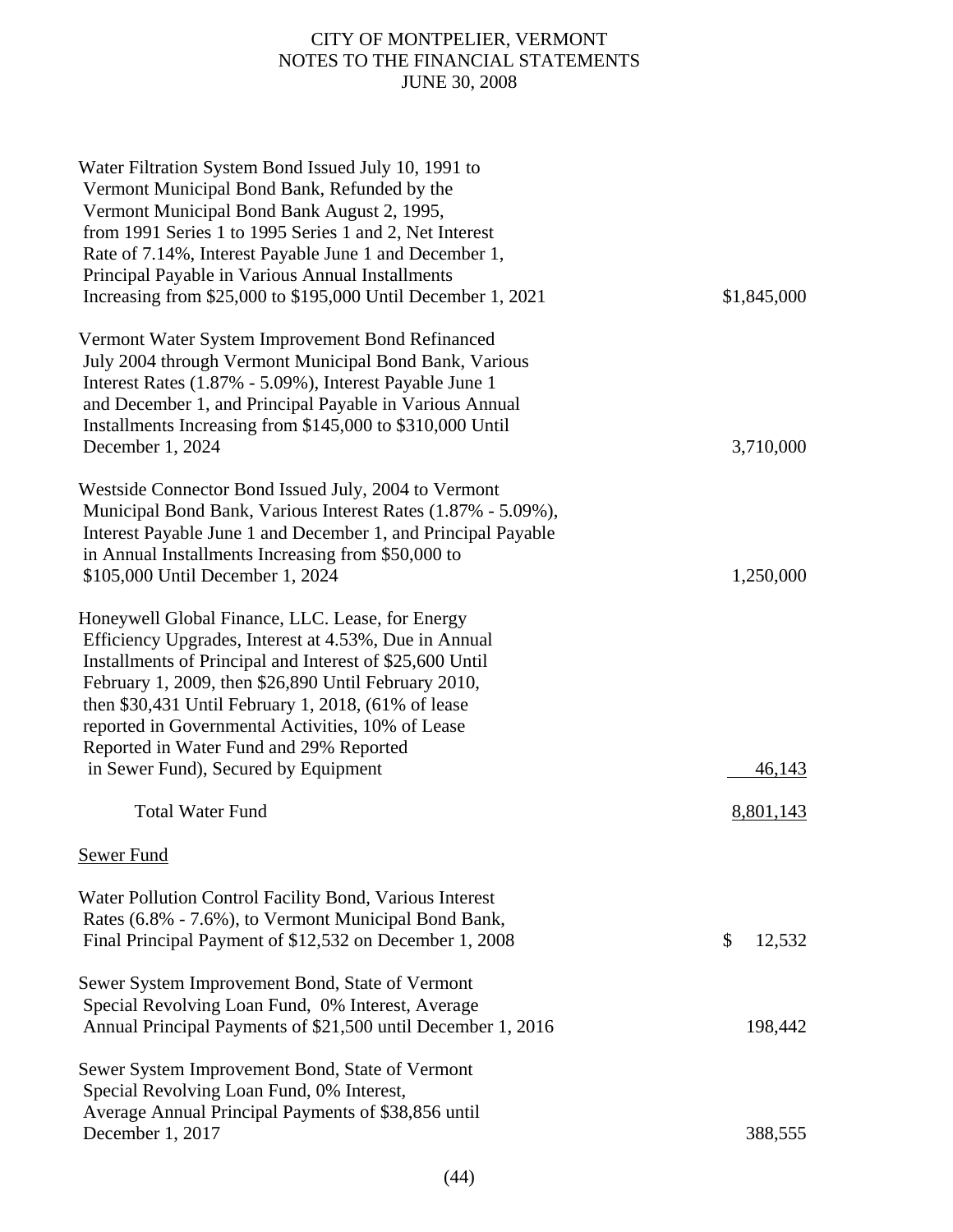| Sewer System Improvement Bond, Vermont Municipal<br>Bond Bank, Net Interest Rate of 5.676%, Annual Principal<br>Payments of \$30,000 until December 1, 2016                                                                                                          | \$<br>270,000 |
|----------------------------------------------------------------------------------------------------------------------------------------------------------------------------------------------------------------------------------------------------------------------|---------------|
| Sewer System Improvement Bond, State of Vermont<br>Special Revolving Loan Fund, 0% Interest, Annual<br>Principal Payment of \$14,156 until December, 2018                                                                                                            | 155,718       |
| <b>Ultraviolet Disinfection System Bond Issued July</b><br>2004, to the Vermont Municipal Bond Bank,<br>Various Interest Rates (1.87% - 5.09%), Payable June 1<br>and December 1 and Principal Payable in Various<br>Annual Installments Increasing from \$55,000 to |               |
| \$105,000 until December 1, 2024                                                                                                                                                                                                                                     | 1,315,000     |
| Sewer System Improvement Bond, State of Vermont<br>Special Revolving Loan Fund, 0% Interest, Annual Principal<br>Payments of \$35,497 until June, 2019                                                                                                               | 425,964       |
|                                                                                                                                                                                                                                                                      |               |
| Water Treatment Improvement Bond, State of<br>Vermont Special Revolving Loan Fund, 0%                                                                                                                                                                                |               |
| Interest, Annual Principal Payments of \$174,171<br>from October, 2005 to January, 2024                                                                                                                                                                              | 2,960,905     |
| Water Treatment Improvement Bond, State of<br>Vermont Special Revolving Loan Fund, 0%<br>Interest, Annual Principal Payments of \$13,255                                                                                                                             |               |
| from January, 2003 to January, 2022                                                                                                                                                                                                                                  | 193,299       |
| Sewer System Improvement Bond, State of<br>Vermont Special Revolving Loan Fund, 0%<br>Interest, Annual Principal Payments of \$26,294<br>from January, 2003 to January, 2022                                                                                         | 370,382       |
| Water Treatment Improvement Bond, State of<br>Vermont Special Revolving Loan Fund, 0%<br>Interest, Annual Principal Payments of \$34,432<br>From July, 2004 to July, 2023                                                                                            | 516,479       |
| Water Treatment Improvement Bond,<br>State of Vermont Revolving Loan Fund, 0%<br>Interest, Annual Principal Payments of \$28,100                                                                                                                                     |               |
| From June, 2005 to June, 2024                                                                                                                                                                                                                                        | 449,595       |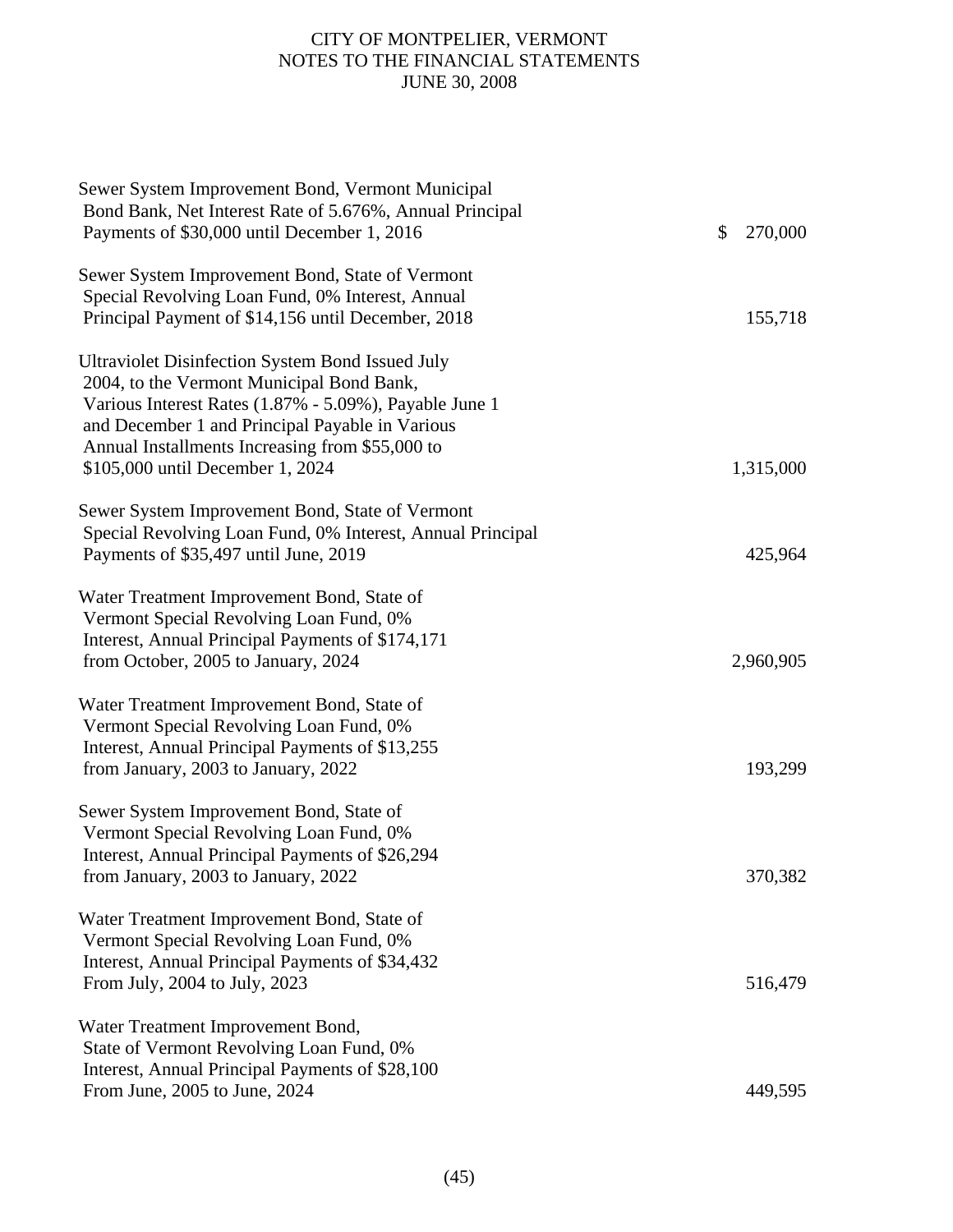| Honeywell Global Finance, LLC. Lease, for Energy<br>Efficiency Upgrades, Interest at 4.53%, Due in Annual<br>Installments of Principal and Interest of \$25,600 Until<br>February 1, 2009, then \$26,890 Until February 2010,<br>then $$30,431$ Until February 1, 2018, (61% of lease<br>reported in Governmental Activities, 10% of Lease<br>Reported in Water Fund and 29% Reported in Sewer |               |
|------------------------------------------------------------------------------------------------------------------------------------------------------------------------------------------------------------------------------------------------------------------------------------------------------------------------------------------------------------------------------------------------|---------------|
| Fund), Secured by Equipment                                                                                                                                                                                                                                                                                                                                                                    | \$<br>133,814 |
| Water Treatment Improvement Bond, State of<br>Vermont Special Revolving Loan Fund, 0%<br>Interest, Annual Principal Payments of \$25,785<br>Starting in Fiscal Year 2006 for 20 Years<br>Subsequent to Year End, the Loan was Finalized<br>and the Repayment Schedule was Adjusted to Annual<br>Principal Payments of \$34,710                                                                 | 590,831       |
| Local Share CSO Bond, to Vermont Municipal<br>Bond Bank, 4.96% Interest, Annual Principal Payments<br>of \$40,000 until 2020 then Annual Principal Payments<br>of \$35,000 until 2030                                                                                                                                                                                                          | 900,000       |
| Sewer Pump Bond, Vermont Municipal Bond Bank,<br>Various Interest Rates (3.865% - 4.665%) Principal<br>Payments in Annual Installments of \$19,481 Decreasing<br>to \$14,805 Until December 1, 2027                                                                                                                                                                                            | 360,000       |
|                                                                                                                                                                                                                                                                                                                                                                                                |               |
| <b>Total Sewer Fund</b>                                                                                                                                                                                                                                                                                                                                                                        | 9,241,516     |
| <b>Total Business-Type Activities</b>                                                                                                                                                                                                                                                                                                                                                          | \$18,042,659  |

Changes in all long-term liabilities during the year were as follows:

|                                       |                      | Beginning     |    |                |    |                          |         | Ending        |    | Due Within     |  |  |
|---------------------------------------|----------------------|---------------|----|----------------|----|--------------------------|---------|---------------|----|----------------|--|--|
|                                       | Balance<br>Additions |               |    |                |    |                          | Balance |               |    | One Year       |  |  |
| <b>Governmental Activities</b>        |                      |               |    |                |    |                          |         |               |    |                |  |  |
| <b>General Obligation Bonds</b>       | \$                   | 5,035,000     | \$ | $\overline{0}$ | \$ | 425,000<br><sup>\$</sup> |         | 4,610,000     | \$ | 410,000        |  |  |
| Capital Leases                        |                      | 67,575        |    | 301,767        |    | 49,407                   |         | 319,935       |    | 32,658         |  |  |
| Notes Payable                         |                      | 82,718        |    | $\theta$       |    | 31,167                   |         | 51,551        |    | 20,238         |  |  |
| <b>ACCD</b> Payable                   |                      | 60,005        |    | $\overline{0}$ |    | 15,838                   |         | 44,167        |    | 16,082         |  |  |
| <b>Compensated Absences</b>           |                      | 206,200       |    | 20,404         |    | $\theta$                 |         | 226,604       |    | $\overline{0}$ |  |  |
| <b>Total Governmental Activities</b>  |                      |               |    |                |    |                          |         |               |    |                |  |  |
| Long-Term Liabilities                 | \$                   | 5,451,498 \$  |    | 322,171 \$     |    | 521,412 \$               |         | 5,252,257 \$  |    | 478,978        |  |  |
| <b>Business-type Activities</b>       |                      |               |    |                |    |                          |         |               |    |                |  |  |
| <b>General Obligation Bonds</b>       | \$                   | 16,510,005    | \$ | 2,310,000      | \$ | 957,303<br>S.            |         | 17,862,702    | \$ | 972,331        |  |  |
| Capital Leases                        |                      | $\Omega$      |    | 179,957        |    | $\Omega$                 |         | 179,957       |    | 8,777          |  |  |
| <b>Compensated Absences</b>           |                      | 81,562        |    | $\overline{0}$ |    | 3,629                    |         | 77,933        |    | $\theta$       |  |  |
| <b>Total Business-type Activities</b> |                      |               |    |                |    |                          |         |               |    |                |  |  |
| Long-Term Liabilities                 | \$                   | 16,591,567 \$ |    | 2,489,957 \$   |    | 960,932                  |         | 18,120,592 \$ |    | 981,108        |  |  |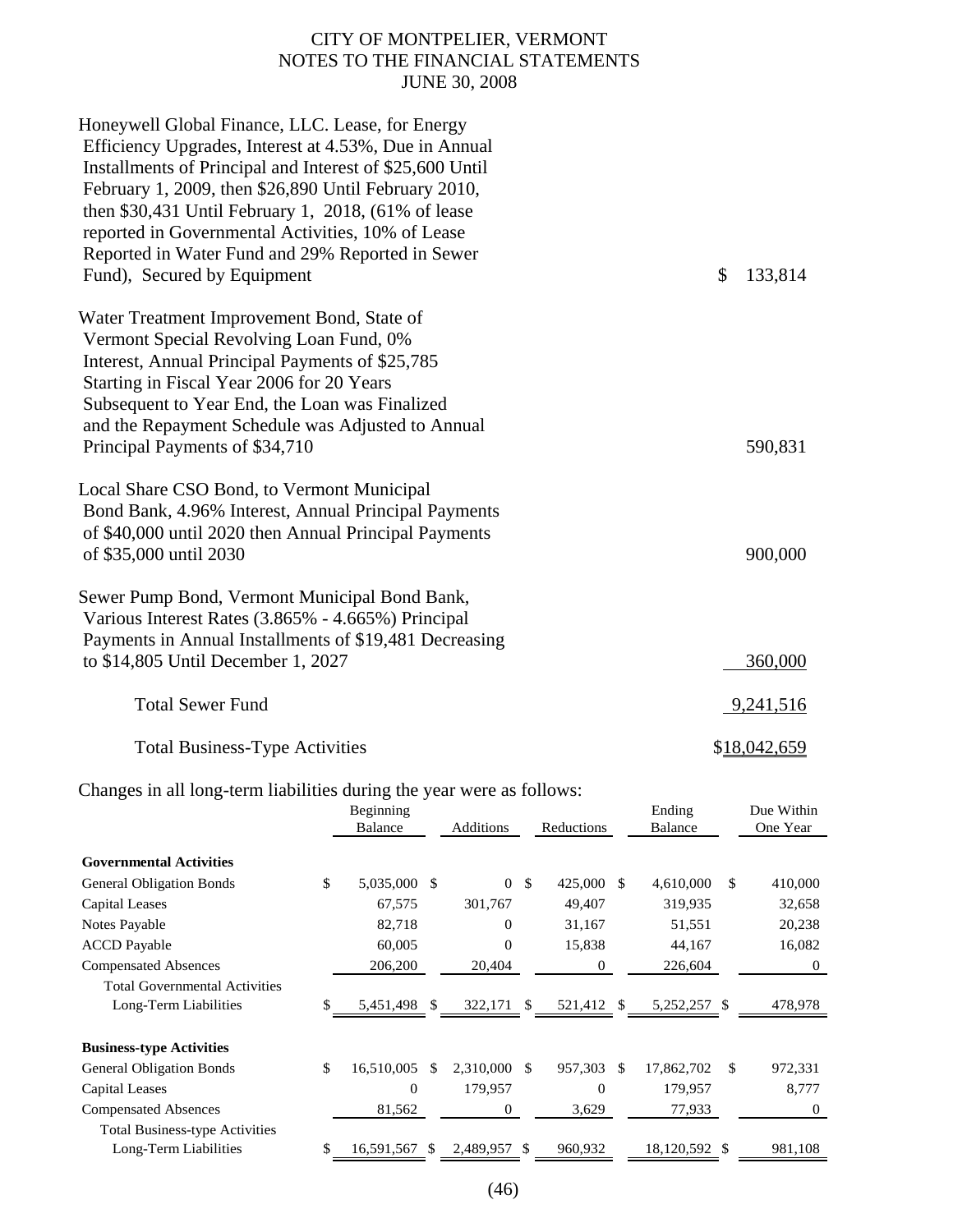Compensated absences are paid by the applicable fund where the employee is charged.

Debt service requirements to maturity are as follows:

| Year Ending           |           |                                |              |                                 |           |           |  |  |  |  |
|-----------------------|-----------|--------------------------------|--------------|---------------------------------|-----------|-----------|--|--|--|--|
| June 30               |           | <b>Governmental Activities</b> |              | <b>Business-Type Activities</b> |           |           |  |  |  |  |
|                       |           |                                | Capital      |                                 |           | Capital   |  |  |  |  |
|                       | Principal | Interest                       | Leases       | Principal                       | Interest  | Leases    |  |  |  |  |
| 2009                  | 430,238   | 218,448                        | 52,168       | 972,331                         | 558,925   | 19,967    |  |  |  |  |
| 2010                  | 399,982   | 199,165                        | 43,229       | 974,799                         | 535,287   | 20,974    |  |  |  |  |
| 2011                  | 375,431   | 181,033                        | 47,549       | 989.799                         | 510,647   | 23,737    |  |  |  |  |
| 2012                  | 375,900   | 163,262                        | 37,126       | 1,009,799                       | 484,449   | 23,737    |  |  |  |  |
| 2013                  | 360,000   | 145,321                        | 37.127       | 1,142,199                       | 456.562   | 23,737    |  |  |  |  |
| 2014-2018             | 1,610,000 | 471,847                        | 185,630      | 5,297,753                       | 1,813,640 | 118,681   |  |  |  |  |
| 2019-2023             | 885,000   | 139,213                        | 0            | 5,131,974                       | 910,622   | $\Omega$  |  |  |  |  |
| 2024-2028             | 225,000   | 17.154                         | 0            | 2,204,048                       | 167.401   | $\Omega$  |  |  |  |  |
| 2029-2033             | 0         | $\Omega$                       | $\mathbf{0}$ | 140,000                         | 14,840    | $\Omega$  |  |  |  |  |
| <b>Less Amounts</b>   |           |                                |              |                                 |           |           |  |  |  |  |
| Representing Interest | 0         | $\Omega$                       | (82, 894)    | $\Omega$                        | 0         | (50, 876) |  |  |  |  |
| Total                 | 4,661,551 | 1.535.443                      | 319,935      | 17,862,702                      | 5,452,373 | 179,957   |  |  |  |  |

The City has authorized, but has not issued long-term debt at June 30, 2008 as follows:

| Purpose                                                                          | Authorized                                                                                            | Amount                                |
|----------------------------------------------------------------------------------|-------------------------------------------------------------------------------------------------------|---------------------------------------|
| <b>Transportation Center</b><br><b>District Heating</b><br><b>Sabins Pasture</b> | March 2002<br>March 2003<br>March 2005                                                                | \$<br>800,000<br>250,000<br>188,000   |
| Total                                                                            |                                                                                                       | \$1,238,000                           |
|                                                                                  | The short-term debt activity during the year was as follows:                                          |                                       |
| <b>Beginning Balance</b>                                                         |                                                                                                       | \$<br>750,000                         |
| <b>Repayment of Grant Anticipation Note</b>                                      | Proceeds of Tax Anticipation Note – General Fund<br>Repayment of Tax Anticipation Note – General Fund | 5,250,000<br>(5,250,000)<br>(750,000) |
| <b>Ending Balance</b>                                                            |                                                                                                       | \$                                    |

The tax anticipation notes had interest rates of 3.80% and 3.74% and were due and paid on June 30, 2008. The grant anticipation note had an interest rate of 2.5% and was paid in August of 2007 with the receipt of funds from the Vermont Agency of Transportation.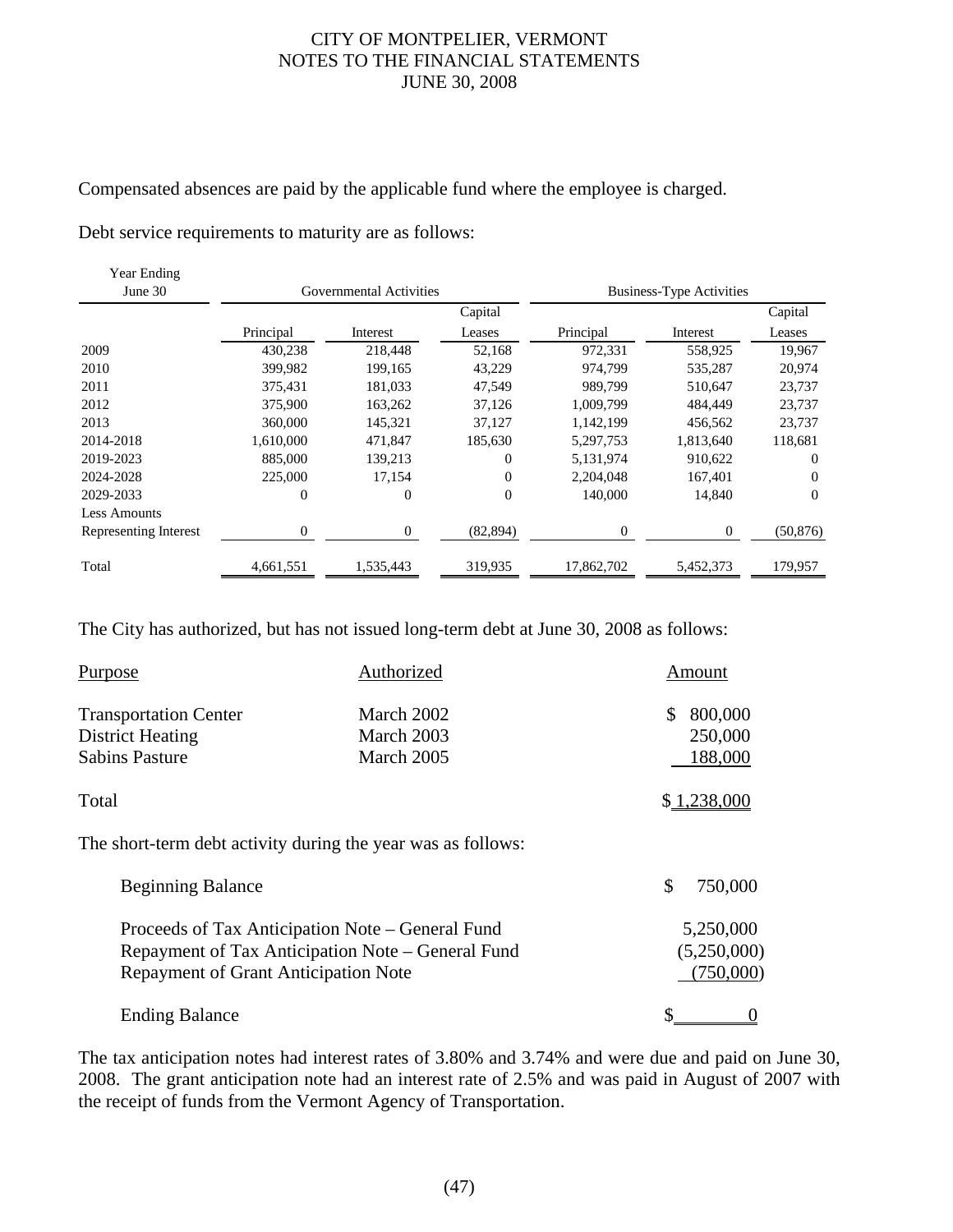# **4I. Reserved and Designated Fund Balances/Net Assets**

The reserved and designated fund balances/net assets of the City as of June 30, 2008 consisted of the following:

|                                       | Balance<br>July 1, 2007 | Increase<br>(Decrease) | <b>Balance</b><br>June 30, 2008 |
|---------------------------------------|-------------------------|------------------------|---------------------------------|
| <b>Governmental Funds</b>             |                         |                        |                                 |
| General Fund:                         |                         |                        |                                 |
| Inventories                           | \$<br>97,308            | \$<br>7,530            | \$<br>104,838                   |
| Prepaid Expenses                      | 3,203                   | (1,173)                | 2,030                           |
| Act 60 Reappraisal - State Statute    | 16,487                  | 13,263                 | 29,750                          |
| Records Restoration - State Statute   | 47,146                  | 7,474                  | 54,620                          |
| <b>Armory Note Receivable</b>         | 289,055                 | (27, 302)              | 261,753                         |
| Park Impact Fees - State Statute      | 31,824                  | 4,000                  | 35,824                          |
| Parks Wetland - Donations             | 140                     | 0                      | 140                             |
| City Hall Plaza -Donations            | 859                     | (667)                  | 192                             |
| Drug Seizure - State Statute          | 5,636                   | (5,636)                | $\theta$                        |
| Civil Air Patrol - Donations          | 3,438                   | $\mathbf{0}$           | 3,438                           |
| <b>Total General Fund</b>             | 495,096                 | (2,511)                | 492,585                         |
| <b>Community Development Fund:</b>    |                         |                        |                                 |
| <b>Community Development</b>          | 454,116                 | (123, 932)             | 330,184                         |
| Community Development -               |                         |                        |                                 |
| Program Expenditures                  | 17,701                  | $\mathbf{0}$           | 17,701                          |
| <b>Total Community Development</b>    | 471,817                 | (123, 932)             | 347,885                         |
| Other Governmental Funds:             |                         |                        |                                 |
| Special Revenue Funds:                |                         |                        |                                 |
| Montpelier Events Fund - Donations    | 4,880                   | $\mathbf 0$            | 4,880                           |
| Montpelier Foundation - Donations     | 88,209                  | 2,956                  | 91,165                          |
| <b>Total Special Revenue Funds</b>    | 93,089                  | 2,956                  | 96,045                          |
| Capital Projects Fund:                |                         |                        |                                 |
| <b>Traffic Impact Fees</b>            | 28,445                  | 3,500                  | 31,945                          |
| <b>Bond Proceeds</b>                  | 468,512                 | 97,811                 | 566,323                         |
| <b>Capital Grants</b>                 | 178,920                 | (169,701)              | 9,219                           |
| <b>Total Capital Projects Fund</b>    | 675,877                 | (68, 390)              | 607,487                         |
| <b>Permanent Funds:</b>               |                         |                        |                                 |
| George Blanchard Trust                | 65,809                  | 2,671                  | 68,480                          |
| Non Expendable Cemetery Trust         | 330,745                 | 18,398                 | 349,143                         |
| <b>Hubbard Park Trust</b>             | 14,620                  | $\mathbf{0}$           | 14,620                          |
| <b>Expendable Cemetery Trust</b>      | 307,874                 | (10, 464)              | 297,410                         |
| <b>Total Permanent Funds</b>          | 719,048                 | 10,605                 | 729,653                         |
| <b>Total Other Governmental Funds</b> | 1,488,014               | (54, 829)              | 1,433,185                       |
| Total Reserved Fund Balances -        |                         |                        |                                 |
| <b>Governmental Funds</b>             | 2,454,927               | \$<br>(181,272)        | \$<br>2,273,655                 |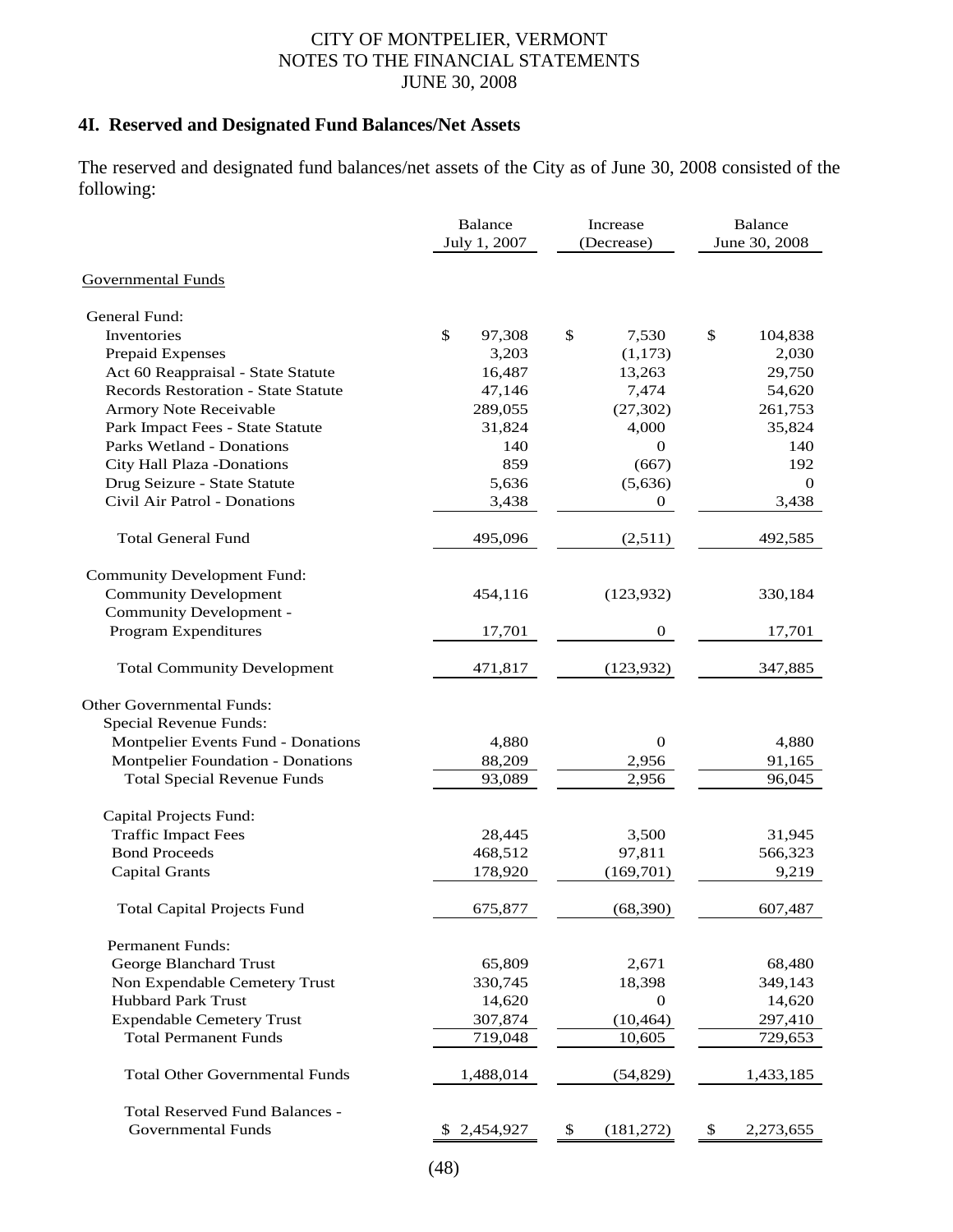# **Designated Fund Balances/Net Assets:**

### Governmental Funds

# Major Funds:

## General Fund

| Designated for Vactor Purchase               | \$35,000       |
|----------------------------------------------|----------------|
| Designated for Fire Revenue Reserve          | 11,919         |
| Designated for Computer Equipment            | 21,262         |
| Designated for Tree Board Expenses           | 23,128         |
| Designated for Equipment Reserve             | 92,927         |
| <b>Total General Fund</b>                    | \$184,236      |
| <b>Other Governmental Funds:</b>             |                |
| <b>Special Revenue Funds</b>                 |                |
| Designated for Green Mountain Cemetery Fund  | 88             |
| Designated for Montpelier Park Commission    | 31,055         |
| Designated for Montpelier Events Fund        | 65,574         |
| Designated for Conservation Fund             | 48,712         |
| Designated for Montpelier Housing Trust Fund | $-59,090$      |
| <b>Total Special Revenue Funds</b>           | 204,519        |
| <b>Capital Projects Funds</b>                |                |
| Designated for Capital Projects              | <u>159,572</u> |
| <b>Total Capital Projects Funds</b>          | <u>159,572</u> |
| <b>Total Designated Fund Balances</b>        | \$364,091      |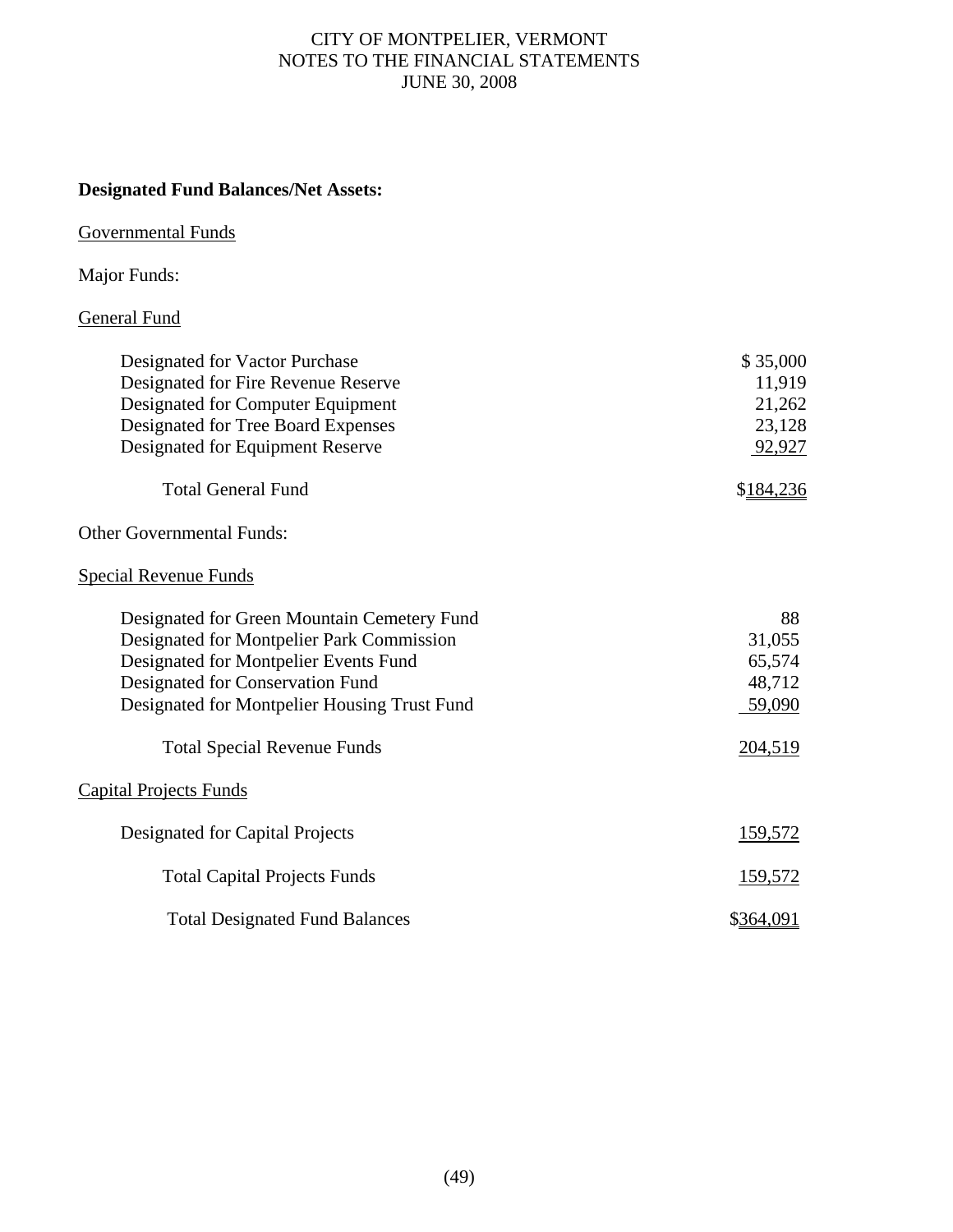### **4J. Restricted Net Assets**

The restricted net assets of the City as of June 30, 2008 consisted of the following:

Governmental Activities:

| $\mathcal{S}$ | 67,769    |
|---------------|-----------|
|               | 84,370    |
|               | 99,815    |
|               | 422,562   |
|               | 307,091   |
|               | 3,272,073 |
|               |           |
|               | 4,253,680 |
|               |           |
|               |           |
|               | 41,220    |
|               |           |
|               | 41,220    |
|               |           |
|               |           |
|               |           |

## **5. OTHER INFORMATION**

#### **5A. BENEFIT PLANS**

All eligible employees of the City are covered under the State of Vermont Municipal Employees' Retirement Plan. The Plan requires that both the City and employees contribute to the Plan which provides retirement, disability and death benefits. The City has elected to participate in two (2) plans, Plan B and Plan C, which require all eligible employees to contribute 4.5% and 9%, respectively, of gross wages while the City contributes 5% and 6%, respectively.

The City pays all costs accrued each year for the plan. The premise of Plans B and C are to provide a retirement plan covering municipal employees at a uniform state-wide contribution rate based upon an actuarial valuation of all State of Vermont municipal employees. Activity in this plan is done in the aggregate, not by municipality. Due to the nature of this pension plan, net assets available for benefits as well as the present value of vested and nonvested plan benefits by municipality are not determinable.

Total payroll for the year was \$5,215,469 while covered payroll was \$5,029,383. Pension expense for the year was \$293,112.

Additional information regarding the State of Vermont Municipal Employees' Retirement Plan is available upon request from the State of Vermont.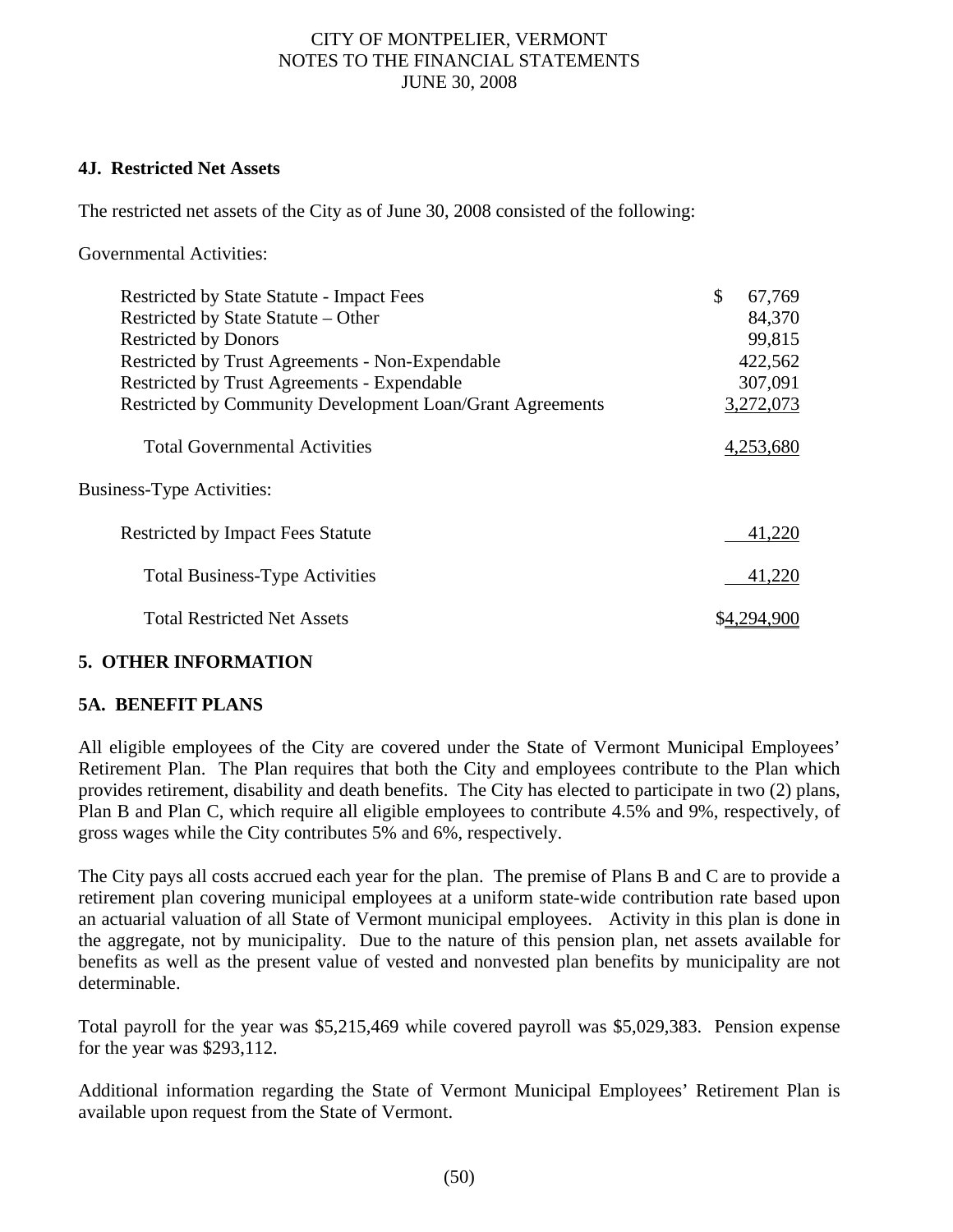### **5B. PROPERTY TAXES**

Property taxes attach as an enforceable lien on property as of April 1. Taxes are levied on June 15 and are payable in four installments on August 15, November 15, February 15 and May 15. The City bills and collects its own property taxes and also taxes for the School District, Cemetery and education taxes for the State of Vermont. City property tax revenues are recognized when levied to the extent they result in current receivables. The tax rate for fiscal year 2007-2008 was as follows:

|                                     | Residential      | Non Residential |
|-------------------------------------|------------------|-----------------|
| City, Cemetery and Outside Agencies | \$1.1459         | \$1.1459        |
| <b>State Education Tax</b>          | 1.7594           | 1.9171          |
| Water/Sewer Benefit Charge          | 0.1100           | 0.1100          |
| Senior Citizens/Recreation          | 0.1270           | 0.1270          |
| Total                               | $\frac{1423}{1}$ | \$3.3000        |

## **5C. RISK MANAGEMENT**

The City of Montpelier, Vermont is exposed to various risks of loss related to torts; theft of, damage to, and destruction of assets; errors and omissions; injuries to employees; and natural disasters. The City of Montpelier, Vermont maintains insurance coverage through the Vermont League of Cities and Town's Property and Casualty Intermunicipal Fund, Inc. covering each of those risks of loss. Management believes such coverage is sufficient to preclude any significant uninsured losses to the City of Montpelier, Vermont. Settled claims have not exceeded this coverage in any of the past three fiscal years. The City must remain a member for a minimum of one year and may withdraw from the Fund after that time by giving sixty days notice. Fund underwriting and ratesetting policies have been established after consultation with actuaries. Fund members are subject to a supplemental assessment in the event of deficiencies. If the assets of the Fund were to be exhausted, members would be responsible for the Fund's liabilities.

In addition, the City of Montpelier, Vermont is a member of the Vermont League of Cities and Town's Health Trust. The Health Trust is a nonprofit corporation formed to provide health insurance and wellness programs for Vermont municipalities and is owned by the participating members. The agreement does not permit the Health Trust to make additional assessments to its members.

The City of Montpelier, Vermont is also a member of the Vermont League of Cities and Town's Unemployment Insurance Trust. The Unemployment Trust is a nonprofit corporation formed to provide unemployment coverage for Vermont municipalities and is owned by the participating members. The agreement does not permit the Unemployment Trust to make additional assessments to its members.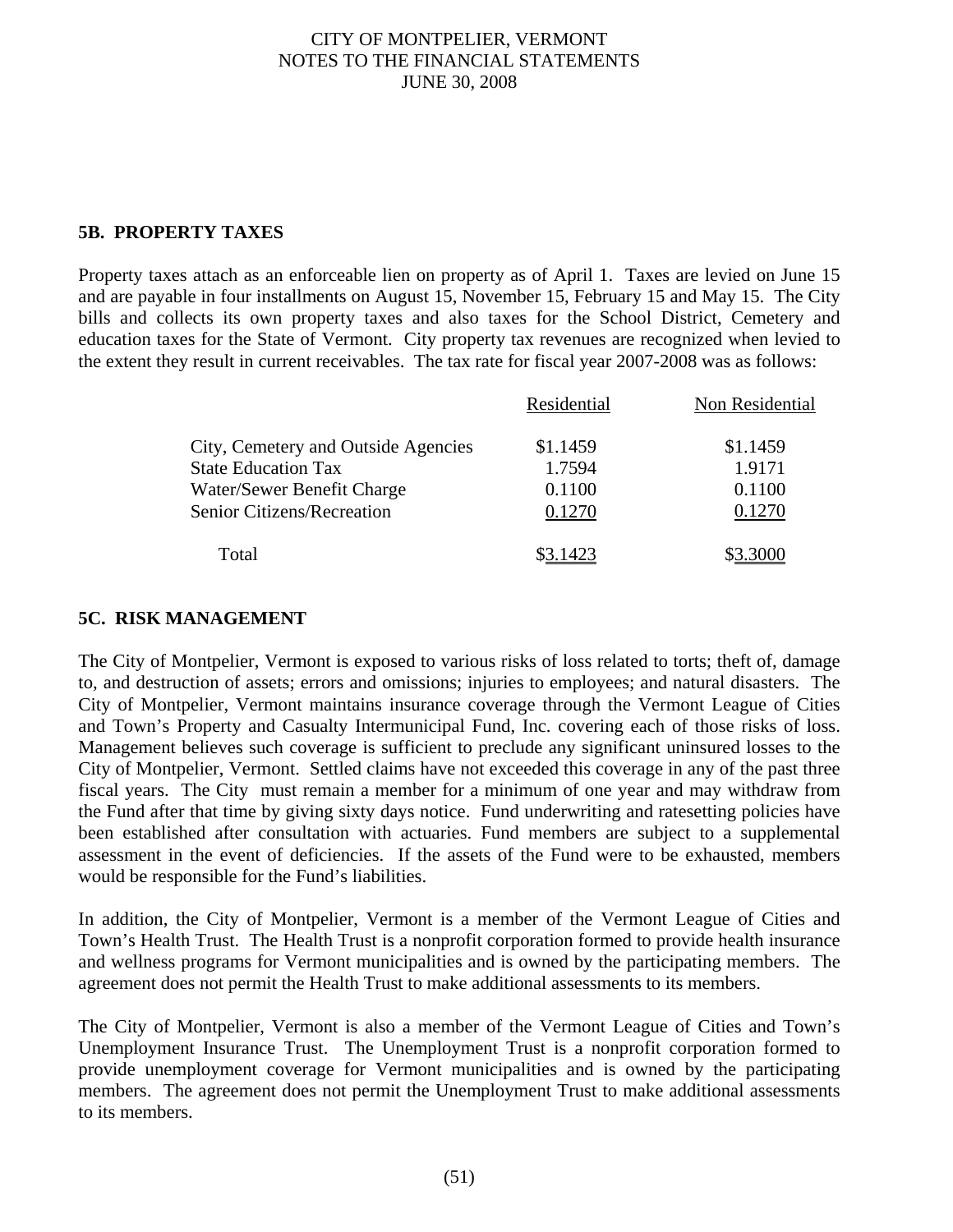## **5D. COMMITMENTS**

Prior Service Purchase Agreement with VMERS – The City switched pension plans to the Vermont Municipal Employees' Retirement System (VMERS) on January 1, 2003. Upon the conversion, actuaries determined the amount of funds necessary to catch up the City employees to others within the retirement system. The catch up amount of \$3,349,501 will be paid to VMERS as an additional contribution made yearly, based on a 30 year amortization period, 8% interest and a 5.6% yearly increase. Such payments will be adjusted for any changes in the actuarial assumptions under the plan. During fiscal year 2004, a lump sum payment of \$581,569 was made and the amount of the liability was recalculated to be \$2,815,576 on January 1, 2003. The yearly installment for fiscal year 2008 was \$189,935. The balance as of June 30, 2008 was \$3,318,768.

Parking Lot Leases – The City leases three different parking lots around Montpelier for approximately \$100,000 per year. All are cancelable by the City. The City is responsible for the repair, maintenance and upkeep of the parking lots.

Montpelier Fire District – The City and the Montpelier Fire District have an inter-local agreement that requires the City to pay \$36,000 annually out of the Water Department revenues to the District. These payments entitle the City to integrate the improvements in the City's public water supply system and receive benefit of the improvements. This agreement shall remain in effect for as long as the District has outstanding unpaid bonds issued to finance construction of the improvements.

#### Green Mountain Community Baseball, Inc.

On April 27, 2005, the City guaranteed a \$160,000 note between Green Mountain Community Baseball, Inc. and Northfield Savings Bank. The note is unsecured and is backed by the full faith and credit of the taxing authority of the City of Montpelier, Vermont by the Guaranty of Indebtedness. The loan will be amortized over ten years with \$16,000 annual principal payments plus interest. The balance on the note at June 30, 2008 was \$82,000.

#### Operating Leases

In April and May of 2006, the City entered into 60-month leases for two copiers. The leases call for monthly payments of \$567 and \$651. The lease expense for the year ended June 30, 2008 was \$14,616.

The minimum lease payments are as follows:

| 2009 | \$14,616 |
|------|----------|
| 2010 | 14,616   |
| 2011 | 12,831   |
|      | \$42,063 |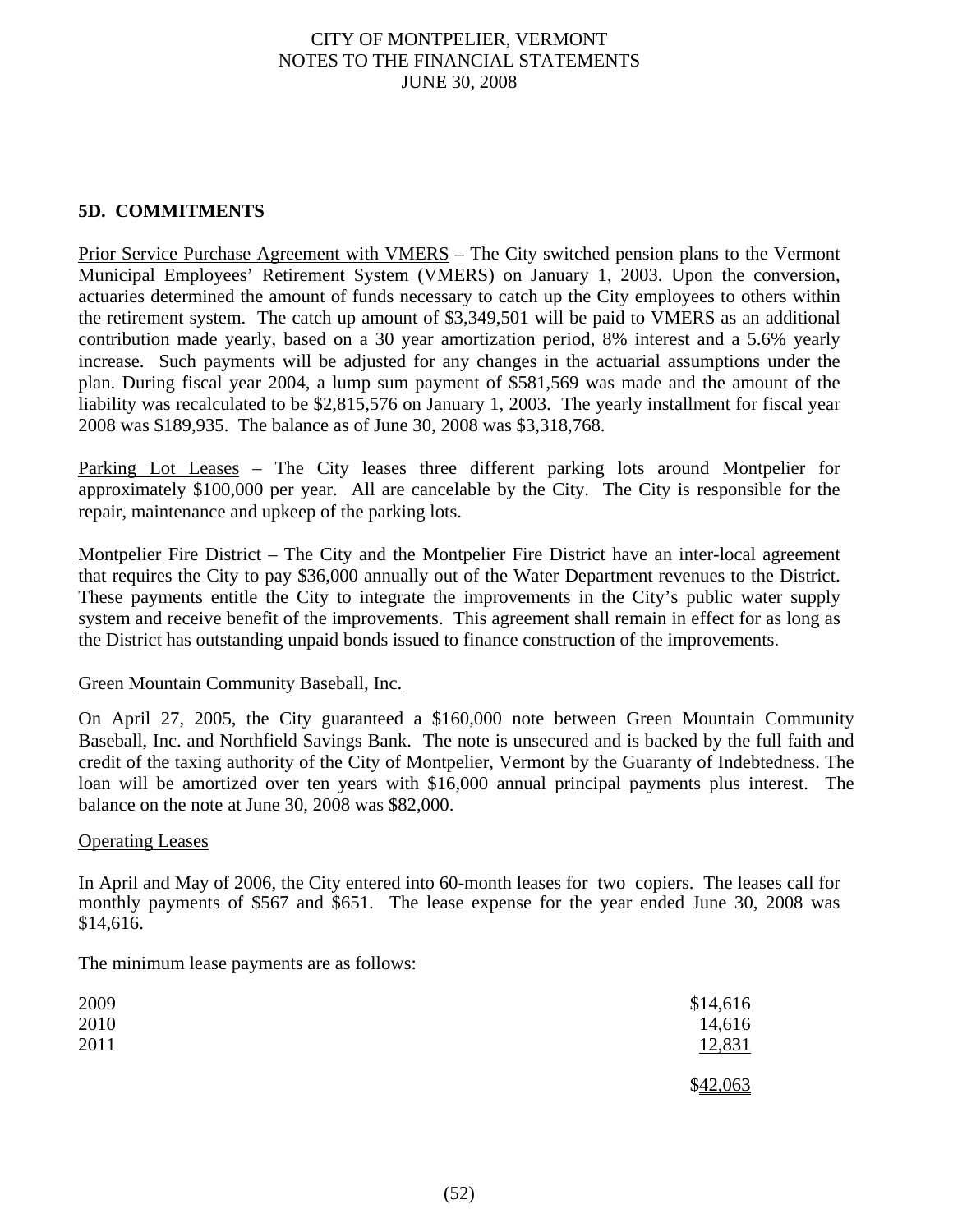## **5E. SUBSEQUENT EVENTS**

Subsequent to year end, the City borrowed \$3,500,000 from the Vermont Municipal Bond Bank. Maturities ranging from \$113,768 to \$536,903 are due from November 15, 2008 through November 15, 2032 with interest at 6.501%. The bond was approved for the purpose of the VMERS refunding.

Subsequent to year end, the City obtained a tax anticipation note up to \$2,000,000 from Citizens Bank with interest at 2.89% and due June 30, 2009.

Subsequent to year end, the City leased a bucket truck with a cost of \$59,592 from De Lang Landen. Rental payments of \$10,993 are due annually for six (6) years with interest at 4.25%.

Subsequent to year end, the City borrowed \$400,000 from the Vermont Municipal Bond Bank. Principal payments are \$20,000 with interest ranging from 1.9% to 4.65% and due November 15, 2026. The bond was approved for the purpose of the River Street sewer line.

Subsequent to year end, the City leased equipment for MontpelierNet for \$4,082 with interest at 14.6%. The lease is for three (3) years with payments of \$140 per month.

Subsequent to year end, the City awarded the U.S. Route 2/302 roundabout capital project to a contractor for \$2,499,312. The City will pay for the capital project with federal grants and local money.

During fiscal year 2008, the City signed a construction contract for water improvements on Berlin and River Street for \$1,184,411. The project was completed in fiscal year 2009.

Subsequent to year end, the City renegotiated their loan to the North Branch Housing Limited Partnership. The City deferred interest and principal payments for thirty years. Interest is at one (1%) percent. The balance on the loan at June 30, 2008 was \$323,518.

The City of Montpelier is a member of East Central Vermont Community Fiber Network (ECFiber) a public entity made up of 22 towns in East-Central Vermont committed to making state-of-the-art high-speed communications services available to all institutions, homes and businesses in participating towns. Private capital lease financing will be used to build this system. The revenue generated from system users will pay the costs of building, financing and operating the system. No cash outlay from member municipalities will be required.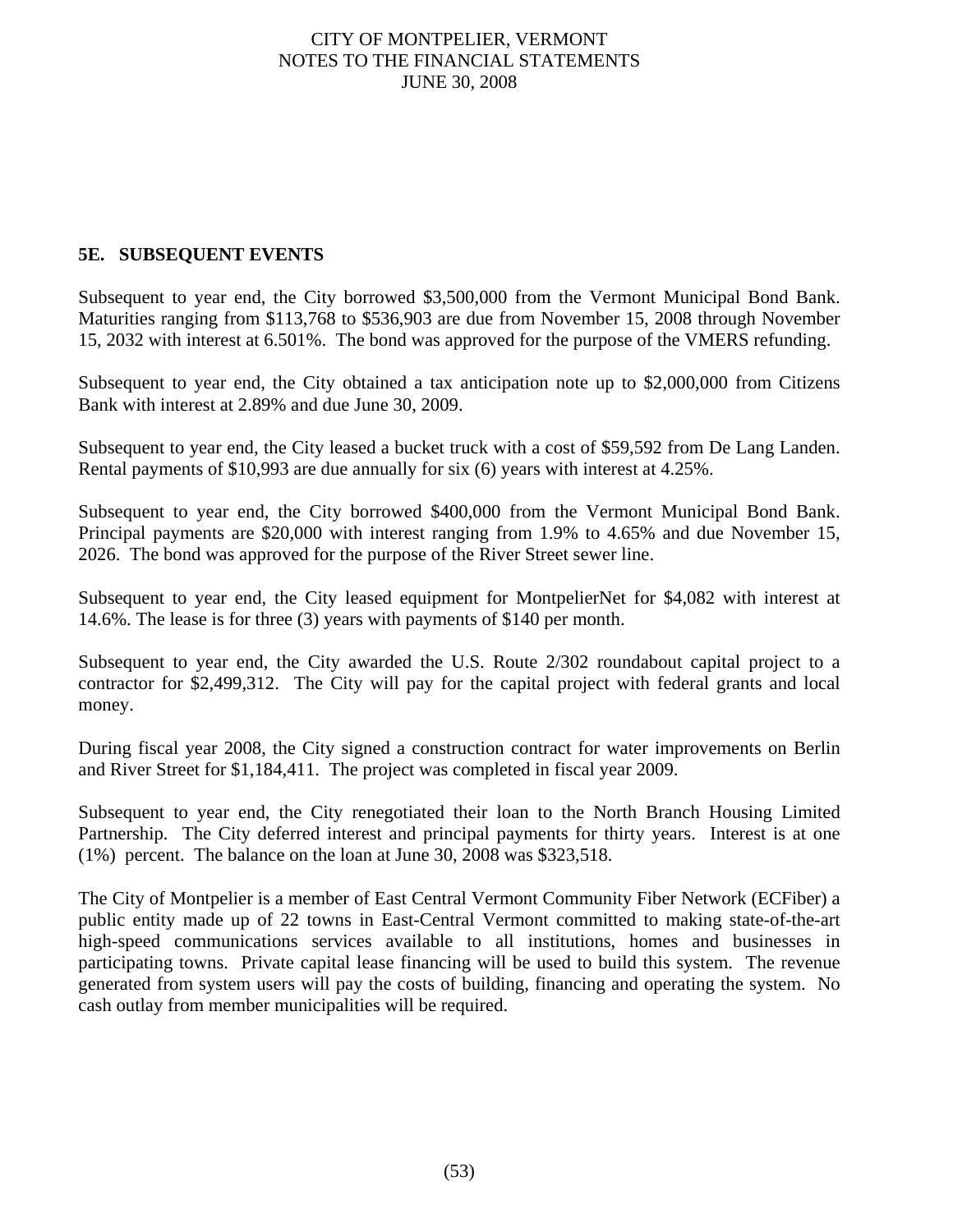#### CITY OF MONTPELIER, VERMONT COMBINING BALANCE SHEET OTHER GOVERNMENTAL FUNDS JUNE 30, 2008

|                                      |               |              |                |                |               |                | Special Revenue Funds |      |                |                         |               |                      | <b>Permanent Funds</b> |          |           |                |              |                |               |                      |               |              |               |              |
|--------------------------------------|---------------|--------------|----------------|----------------|---------------|----------------|-----------------------|------|----------------|-------------------------|---------------|----------------------|------------------------|----------|-----------|----------------|--------------|----------------|---------------|----------------------|---------------|--------------|---------------|--------------|
|                                      | Green         | Montpelier   |                |                |               |                |                       |      |                |                         |               |                      |                        |          |           | George         |              | Non-expendable |               | Hubbard              |               | Expendable   |               | Total        |
|                                      | Mountain      | Parks        |                | Police         | Montpelier    |                |                       |      | Montpelier     |                         | Montpelier    | Capital              |                        |          | Blanchard |                | Cemetery     |                | Park          | Cemetery             |               | Other        |               |              |
|                                      | Cemetery      | Commission   |                | Grants         | Events        |                | Justice               |      | Conservation   | Foundation              |               | <b>Housing Trust</b> | Projects               |          |           | Trust          |              | Trust          |               | Trust                |               | Trust        |               | Governmental |
|                                      | Fund          | Fund         |                | Fund           | Fund          |                | Fund                  |      | Fund           | Fund                    |               | Fund                 | Fund                   |          |           | Fund           |              | Fund           |               | Fund                 | Fund          |              |               | Funds        |
| <b>ASSETS</b>                        |               |              |                |                |               |                |                       |      |                |                         |               |                      |                        |          |           |                |              |                |               |                      |               |              |               |              |
| Cash                                 | $\Omega$      | -S           | 0 S            | $\Omega$       | -S            | $\Omega$       | -S<br>$\Omega$        | - \$ | 48,712         | 23.946 \$<br>-S         |               | $\overline{0}$       | $\mathcal{S}$          | $\Omega$ |           | $\overline{0}$ | $\mathbf{s}$ | $\overline{0}$ | <sup>\$</sup> | 0 S                  |               | $\Omega$     | $\mathcal{S}$ | 72,658       |
| Investments                          | 4,304         |              | $\Omega$       |                |               |                |                       |      | $\Omega$       | 79.170                  |               | $\mathbf{0}$         |                        | $\Omega$ |           | 68,480         |              | 644,424        |               | 14.663               |               |              |               | 811,041      |
| Receivables                          | 11,950        |              | 168            | $\Omega$       |               |                |                       |      |                | $\Omega$                |               | $\Omega$             |                        | 73,522   |           |                |              |                |               |                      |               |              |               | 85,640       |
| Loans Receivable                     | $\Omega$      |              | $\Omega$       | $\Omega$       |               |                |                       |      |                |                         |               | 104,000              |                        |          |           |                |              |                |               | $\Omega$             |               |              |               | 104,000      |
| Due from Other Funds                 | $\Omega$      |              | 32,929         | 32,331         | 70,534        |                | 12,202                |      |                |                         |               | 59,090               |                        | 779,257  |           |                |              |                |               | $\Omega$             |               | 297,410      |               | 1,283,753    |
| <b>TOTAL ASSETS</b>                  | 16,254<br>-S. | -S           | 33,097         | 32,331<br>-S   | 70,534<br>S.  |                | 12,202<br>S.          | - 8  | 48,712         | \$103,116               | -S            | 163,090              | \$852,779              |          | S.        | 68,480         | - S          | 644,424        | - \$          | 14,663               | \$297,410     |              | <sup>\$</sup> | 2,357,092    |
| <b>LIABILITIES AND FUND BALANCES</b> |               |              |                |                |               |                |                       |      |                |                         |               |                      |                        |          |           |                |              |                |               |                      |               |              |               |              |
| Liabilities:                         |               |              |                |                |               |                |                       |      |                |                         |               |                      |                        |          |           |                |              |                |               |                      |               |              |               |              |
| <b>Accounts Payable</b>              | 2,485         | - \$         | 1,095          | 160<br>-S      | <sup>\$</sup> | 80             | S<br>6                | -S   | $\mathbf{0}$   | $\mathcal{S}$<br>11,241 | $\mathcal{S}$ | $\mathbf{0}$         | -S                     | 23,759   | \$        | $\overline{0}$ | - \$         | $\Omega$       | -8            | 43                   | $\mathcal{S}$ | $\mathbf{0}$ | $\mathcal{S}$ | 38,869       |
| Accrued Payroll and Related Expenses | 1,790         |              | 947            | $\Omega$       |               | $\overline{0}$ | 4.344                 |      |                |                         |               | $\overline{0}$       |                        | $\Omega$ |           |                |              |                |               |                      |               |              |               | 7,081        |
| Deferred Revenue                     | $\Omega$      |              | $\overline{0}$ | 32,171         |               | $\Omega$       | 7,852                 |      |                | $\Omega$                |               | 104,000              |                        | 61,961   |           |                |              |                |               |                      |               |              |               | 205,984      |
| Due to Other Funds                   | 11,891        |              | $\overline{0}$ | $\overline{0}$ |               | $\Omega$       | $\Omega$              |      |                | 710                     |               | $\Omega$             |                        |          |           |                |              | 295,281        |               | $\Omega$             |               |              |               | 307,882      |
| <b>Total Liabilities</b>             | 16,166        |              | 2,042          | 32,331         |               | 80             | 12,202                |      | $\overline{0}$ | 11,951                  |               | 104,000              |                        | 85,720   |           | $\overline{0}$ |              | 295,281        |               | 43                   |               |              |               | 559,816      |
| Fund Balances:                       |               |              |                |                |               |                |                       |      |                |                         |               |                      |                        |          |           |                |              |                |               |                      |               |              |               |              |
| Reserved                             | $\mathbf{0}$  |              | $\overline{0}$ | $\overline{0}$ | 4,880         |                | $\overline{0}$        |      | $\overline{0}$ | 91,165                  |               | $\mathbf{0}$         |                        | 607,487  |           | 68,480         |              | 349,143        |               | 14,620               |               | 297,410      |               | 1,433,185    |
| Unreserved                           | 88            |              | 31,055         | $\Omega$       | 65,574        |                | $\Omega$              |      | 48,712         | $\Omega$                |               | 59,090               |                        | 159,572  |           | $\Omega$       |              | $\Omega$       |               | $\Omega$             |               | $\Omega$     |               | 364,091      |
| <b>Total Fund Balances</b>           | 88            |              | 31,055         | $\Omega$       | 70,454        |                | $\overline{0}$        |      | 48,712         | 91,165                  |               | 59,090               |                        | 767,059  |           | 68,480         |              | 349,143        |               | 14,620               |               | 297,410      |               | 1,797,276    |
| <b>TOTAL LIABILITIES AND</b>         |               |              |                |                |               |                |                       |      |                |                         |               |                      |                        |          |           |                |              |                |               |                      |               |              |               |              |
| <b>FUND BALANCES</b>                 | \$16,254      | <sup>S</sup> | 33,097         | 32,331<br>S.   | \$ 70,534     |                | \$12,202              | - \$ | 48,712         | $$103,116$ \ $$$        |               | 163,090              | \$852,779              |          |           | \$68,480       | - S          | 644,424        |               | $$14,663$ $$297,410$ |               |              | \$ 2,357,092  |              |